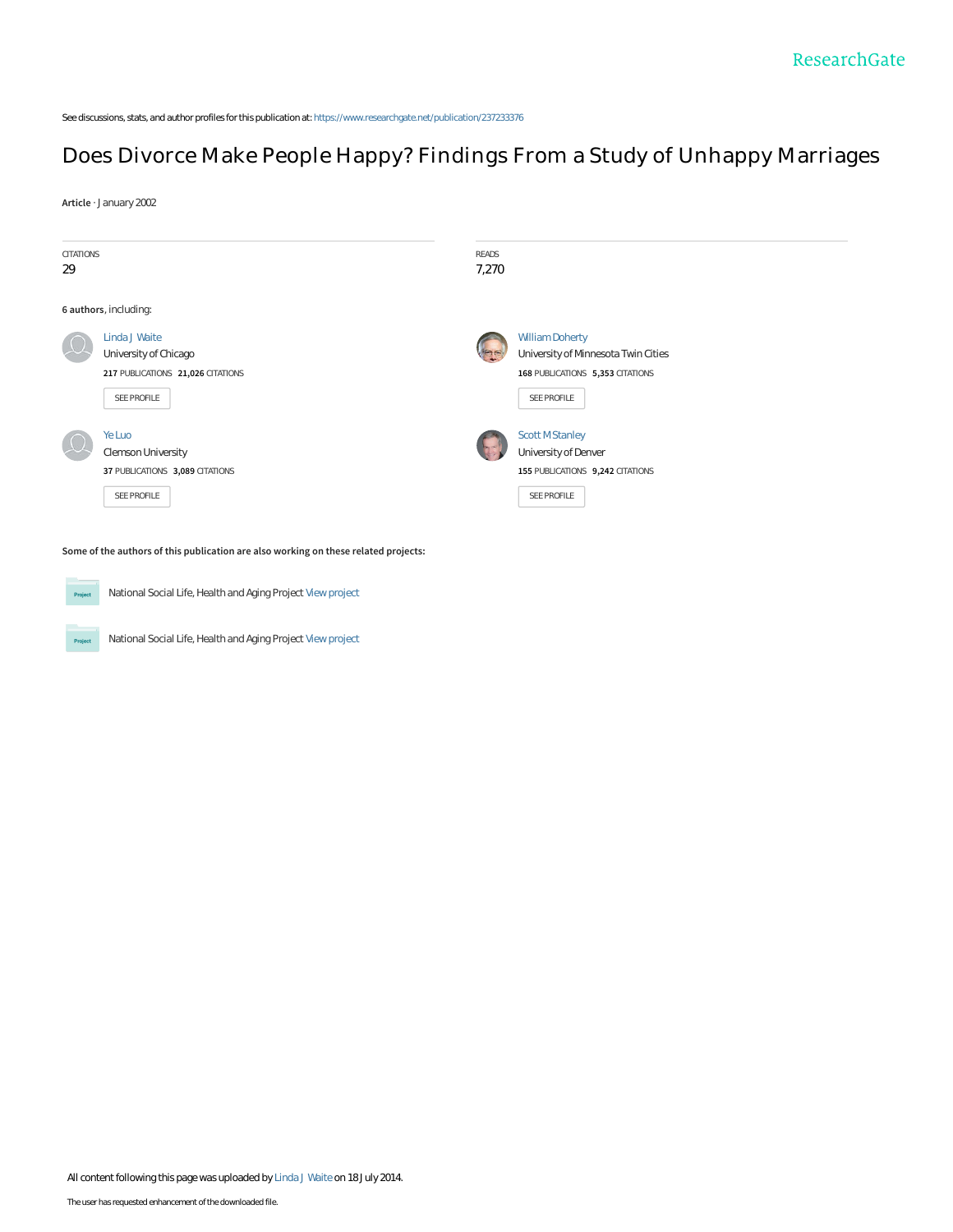Linda J. Waite, Don Browning, William J. Doherty, Maggie Gallagher, Ye Luo, and Scott M. Stanley

# **Does Divorce Make People Happy?** Findings from a Study of Unhappy Marriages



"Sweetheart, I don't want anyone to make you unbappy except me."

# **Institute for American Values**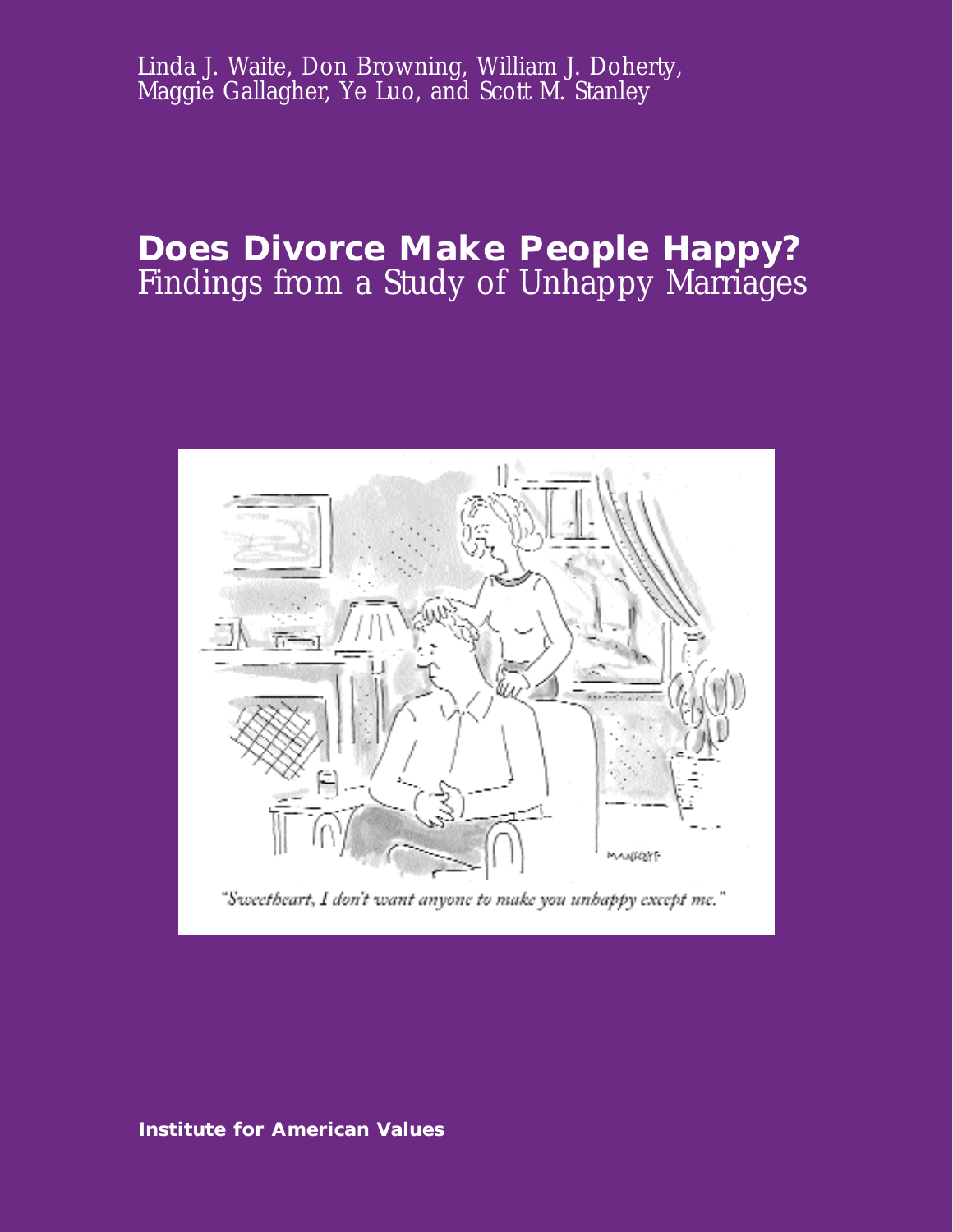This report comes from a team of family scholars chaired by Linda J. Waite of the University of Chicago. The Institute for American Values is grateful to the W.H. Brady Foundation, the Shelby Cullom Davis Foundation, the Huston Foundation, the Maclellan Foundation, and Mr. and Mrs. Arthur Rasmussen for their financial support.

*On the cover: Cartoon by Robert Mankoff. © 2002, The New Yorker Collection from* cartoonbank.com*. All rights reserved. Reproduced with permission.*

*Layout and design by Josephine Abbatiello, Institute for American Values.*

*© 2002, Institute for American Values. No reproduction of the materials contained herein is permitted without the written permission of the Institute for American Values.*

*ISBN #1-931764-03-4*

*Institute for American Values 1841 Broadway, Suite 211 New York, New York 10023 Tel: (212) 246-3942 Fax: (212) 541-6665 Website:* www.americanvalues.org *Email:* info@americanvalues.org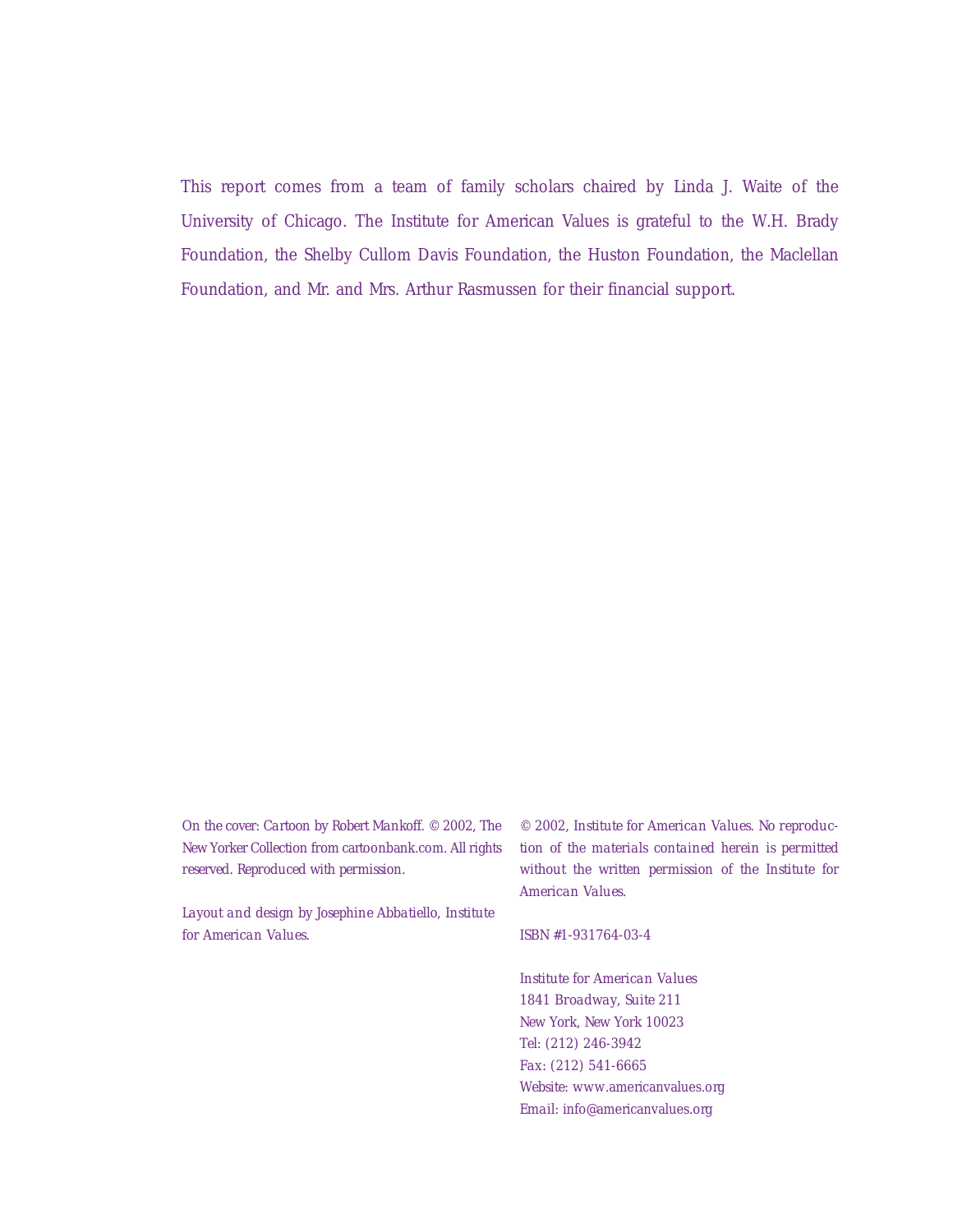# **Does Divorce Make People Happy?**

Findings from a Study of Unhappy Marriages

# **Table of Contents**

| 2. How Do Marriages Get Happier? Focus Group Interviews. 15 |  |
|-------------------------------------------------------------|--|
|                                                             |  |
|                                                             |  |
|                                                             |  |
|                                                             |  |
|                                                             |  |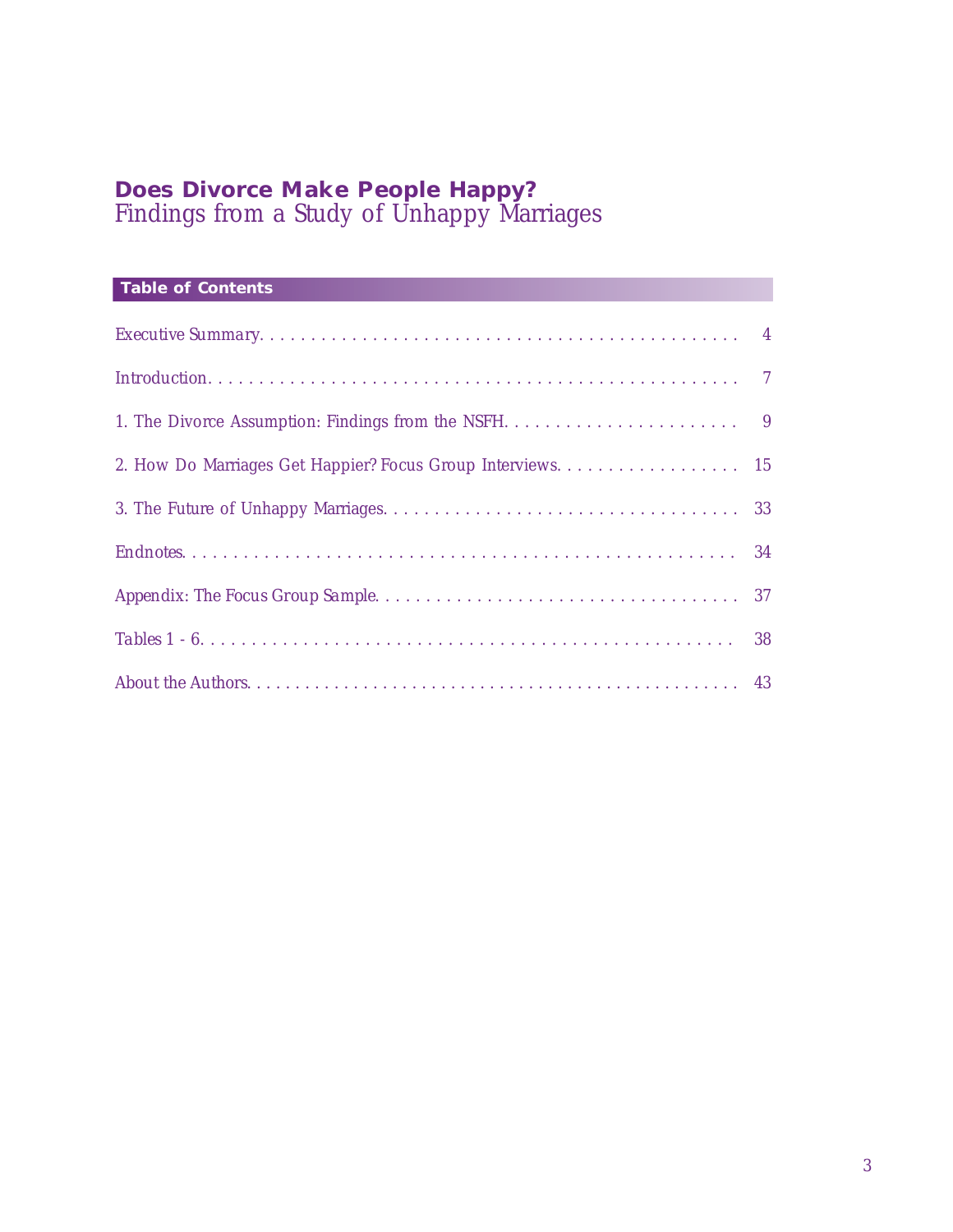#### **Executive Summary**

**DES DIVORCE** typically make adults happier than staying in an unhappy marriage?<br>Many Americans assume so. This study represents, to the best of our knowledge,<br>the first serious effort to investigate this assumption empiri Many Americans assume so. This study represents, to the best of our knowledge, the first serious effort to investigate this assumption empirically.<sup>1</sup>

Using the National Survey of Families and Households (a nationally representative survey), we looked at all spouses (645 spouses out of 5,232 married adults) who in the late '80s rated their marriages as unhappy. Five years later these same adults were reinterviewed, so we were able to follow unhappy spouses as their lives took different paths: in the interim, some had divorced or separated and some stayed married. Because marital strife takes a toll on psychological well-being, the conventional wisdom would argue that unhappily married adults who divorced would be better off: happier, less depressed, with greater self-esteem and a stronger sense of personal mastery, compared to those staying married.

Was this true? Did unhappy spouses who divorced reap significant psychological and emotional benefits? Surprisingly, in this study, the answer was no. Among our findings:

**• Unhappily married adults who divorced or separated were no happier, on average, than unhappily married adults who stayed married.** Even unhappy spouses who had divorced and remarried were no happier, on average, than unhappy spouses who stayed married. This was true even after controlling for race, age, gender, and income.

**• Divorce did not reduce symptoms of depression for unhappily married adults, or raise their self-esteem, or increase their sense of mastery, on average, compared to unhappy spouses who stayed married.** This was true even after controlling for race, age, gender, and income.

**• The vast majority of divorces (74 percent) happened to adults who had been happily married five years previously.** In this group, divorce was associated with dramatic declines in happiness and psychological well-being compared to those who stayed married.

**• Unhappy marriages were less common than unhappy spouses.** Three out of four unhappily married adults were married to someone who was happy with the marriage.<sup>2</sup>

**• Staying married did not typically trap unhappy spouses in violent relationships.** Eighty-six percent of unhappily married adults reported no violence in their relationship (including 77 percent of unhappy spouses who later divorced or separated). Ninety-three percent of unhappy spouses who avoided divorce reported no violence in their marriage five years later.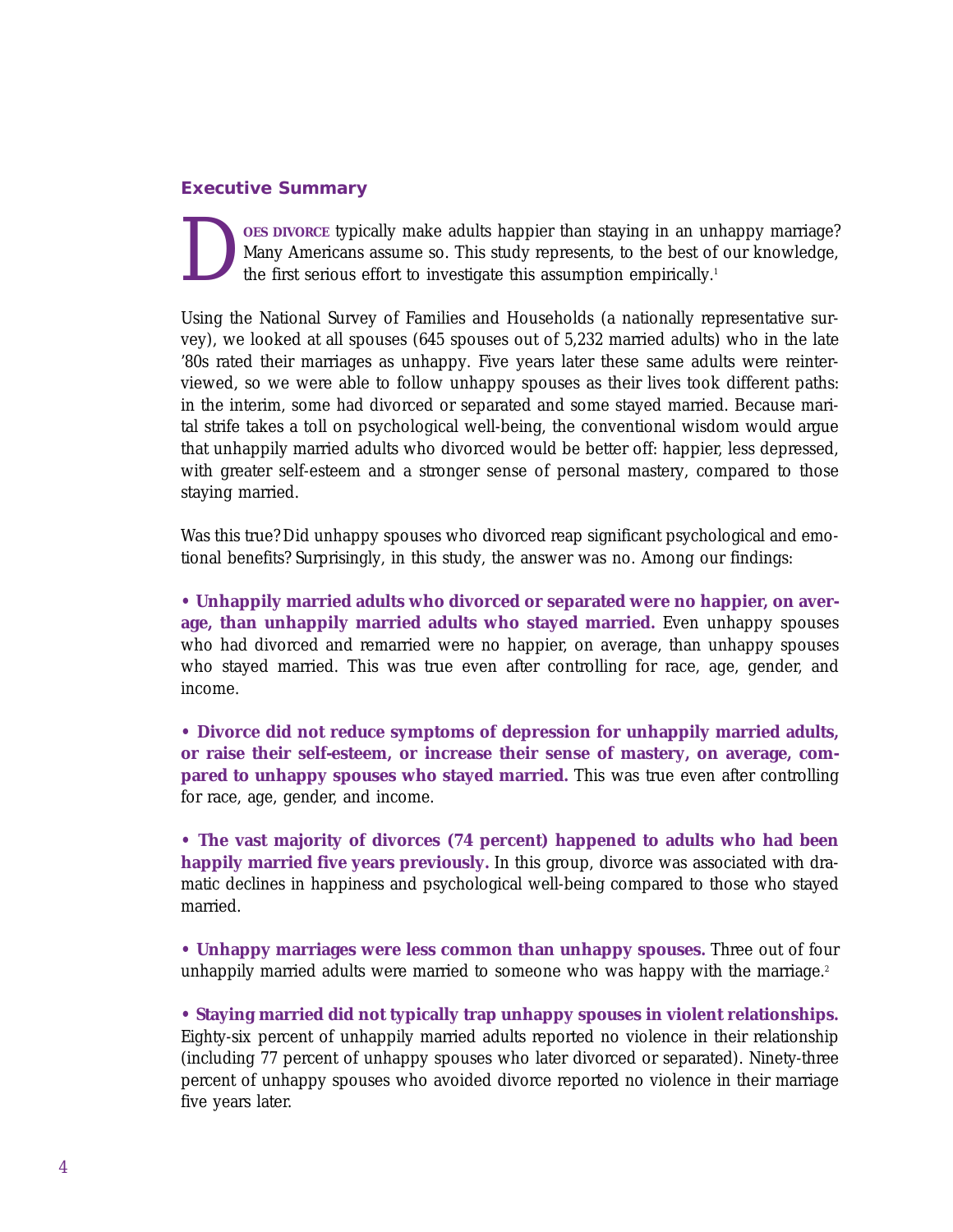**• Two out of three unhappily married adults who avoided divorce or separation ended up happily married five years later.** Just one out of five of unhappy spouses who divorced or separated had happily remarried in the same time period.

Does this mean that most unhappy spouses who divorced would have ended up happily married if they had stuck with their marriages? We cannot say for sure. Unhappy spouses who divorced were younger, more likely to be employed and to have children in the home. They also had lower average household incomes than unhappy spouses who stayed married. But these differences were typically not large. In most respects, unhappy spouses who divorced and unhappy spouses who stayed married looked more similar than different (before the divorce) in terms of their psychological adjustment and family background.

One might assume, for example, that unhappy spouses who divorce and those who stay married are fundamentally two different groups; i.e., that the marriages that ended in divorce were much worse than those that survived. There is some evidence for this point of view. Unhappy spouses who divorced reported more conflict and were about twice as likely to report violence in their marriage than unhappy spouses who stayed married. However, marital violence occurred in only a minority of unhappy marriages: Twenty-one percent of unhappily married adults who divorced reported husband-to-wife violence compared to nine percent of unhappy spouses who stayed married.

On the other hand, if only the worst marriages end in divorce, one would expect greater psychological benefits from divorce. Instead, looking only at changes in emotional and psychological well-being, we found that unhappily married adults who divorced were no more likely to report emotional and psychological improvements than those who stayed married. In addition, the most unhappy marriages reported the most dramatic turnarounds. Among those who rated their marriages as very unhappy, $3$  almost eight out of ten who avoided divorce were happily married five years later.

Other research (and the experience of clinicians) suggests that the kinds of marital troubles that lead to divorce cannot be sharply distinguished from the marital troubles that spouses overcome. Many marriages of middling quality end in divorce. Many marriages that experience serious problems survive and eventually prosper.

More research is needed to establish under what circumstance divorce improves and under what circumstances it is associated with deterioration in adult well-being. Additional information on what kind of unhappy marriages are most (and/or least) likely to improve if divorce is avoided is also needed.

To investigate the latter, we conducted focus group interviews with 55 marriage survivors — formerly unhappy husbands and wives who had turned their marriages around. Among our findings: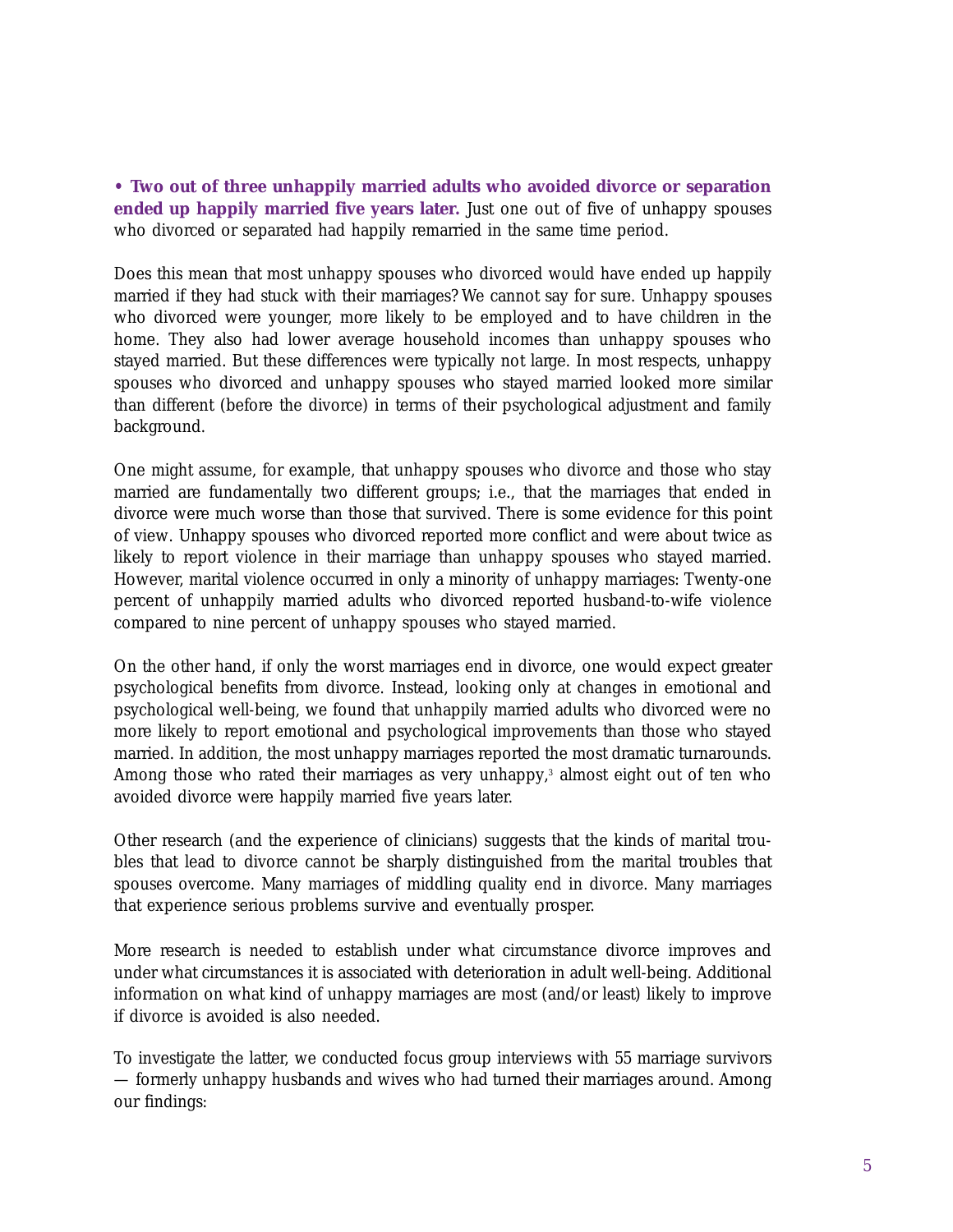**• Many currently happily married spouses have had extended periods of marital unhappiness, often for quite serious reasons, including alcoholism, infidelity, verbal abuse, emotional neglect, depression, illness, and work reversals.** Why did these marriages survive where other marriages did not? The marital endurance ethic appears to play a big role. Many spouses said that their marriages got happier, not because they and their partner resolved problems but because they stubbornly outlasted them. With time, they told us, many sources of conflict and distress eased. Spouses in this group also generally had a low opinion of the benefits of divorce, as well as friends and family members who supported the importance of staying married.

**• Spouses who turned their marriages around seldom reported that counseling played a key role.** When husbands behaved badly, value-neutral counseling was not reported by any spouse to be helpful. Instead wives in these marriages appeared to seek outside help from others to pressure the husband to change his behavior. Men displayed a strong preference for religious counselors over secular counselors, in part because they believed these counselors would not encourage divorce.

#### **Conclusion**

While these averages likely conceal important individual variations that require more research, in a careful analysis of nationally representative data with extensive measures of psychological well-being, we could find no evidence that divorce or separation typically made adults happier than staying in an unhappy marriage. Two out of three unhappily married adults who avoided divorce reported being happily married five years later.a.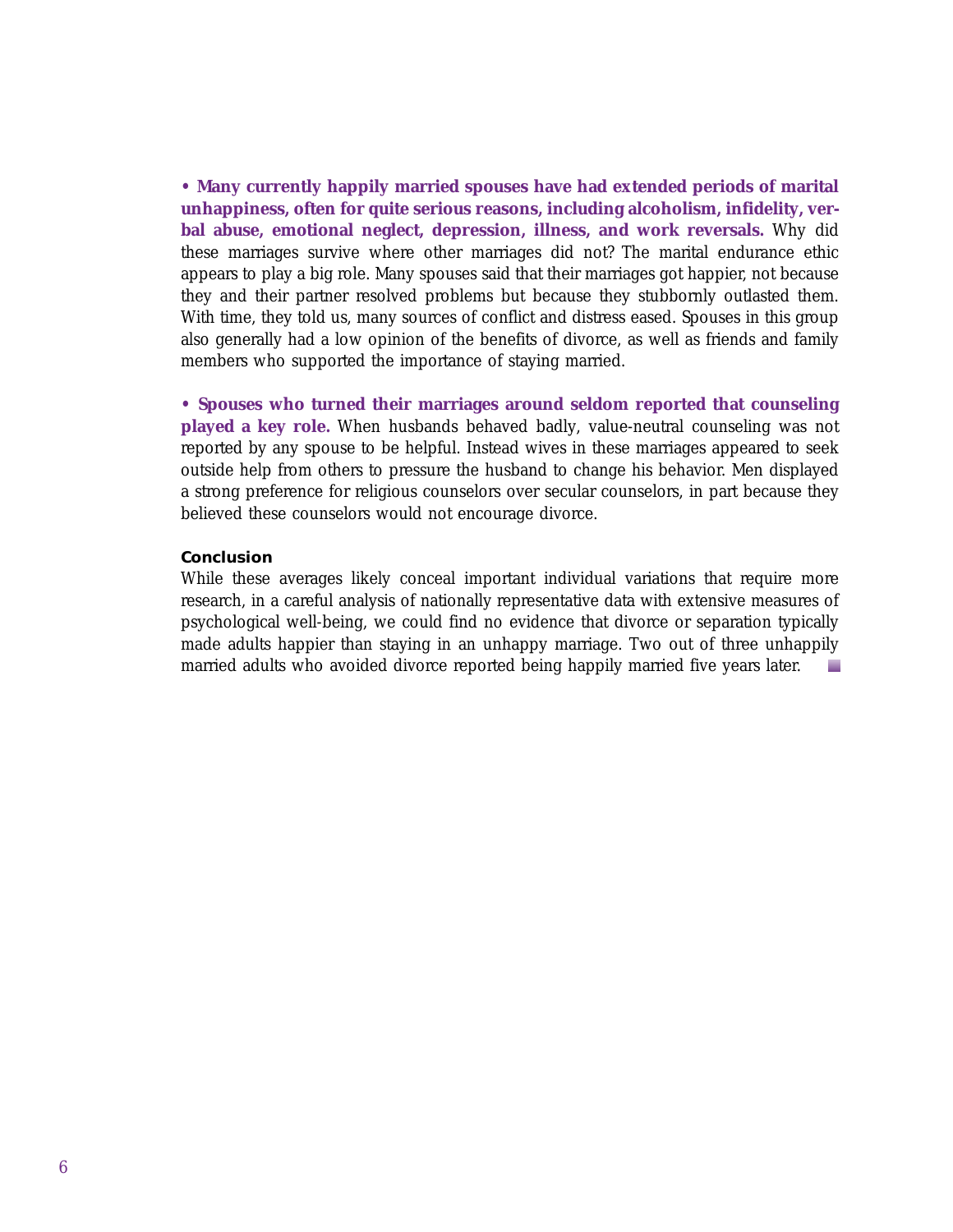# **Introduction**

OST EXPERTS and ordinary Americans now agree that a good marriage is better for children than other family forms, and that high rates of divorce and family fragmentation have negative consequences for the well-being of chi children than other family forms, and that high rates of divorce and family fragmentation have negative consequences for the well-being of children and society.4 On the other hand, only a minority (albeit a rising minority) of Americans believe that adults should stay together for the sake of the children. While 64 percent of Americans agreed in a recent poll that divorce almost always or frequently harms children, just 33 percent agreed that "for the children's sake, parents should stay together and not get a divorce, even if the marriage isn't working."5

Many Americans fear a reduction in divorces would condemn more adults to grim, unhappy lives, with negative consequences for children as well. So a 1991 study of marriages that were unhappy and in which spouses did not consider divorce concludes, rather gloomily, that future research should "focus on . . .possible consequences for being in an unhappy marriage for which one sees no real alternative."6 "[A]t what point does intense unhappiness for the parents get balanced out by a slightly increased chance of success for the kids?," asks Stephanie Coontz of the Council on Contemporary Families.7

But does divorce make adults happy? Most national dialogue on this important topic simply assumes that it does. If someone is unhappily married, how can getting rid of the marriage fail to bring significant psychological relief? Of course some unhappily married individuals may choose to sacrifice their own happiness to maintain the marriage, for their children's sake, for religious reasons, or perhaps out of fear. Americans may applaud or deplore this sacrifice on the part of adults. But the widespread assumption among experts and lay people alike — divorce is better for adults than staying in an unhappy marriage — has never, to our knowledge, been investigated empirically.

Theoretically, however, there are good reasons to wonder. There is no question that marital unhappiness takes a psychological toll. Unhappily married adults are less likely to report they are happy with life in general, and more likely to report psychological problems than happily married people.<sup>8</sup> On the other hand, the psychological consequences of divorce are uncertain. Divorce, by ending an unhappy marriage, eliminates some stresses and sources of potential harm, but may create others as well. The decision to divorce sets in motion a large number of processes and events that the individual does not fully control but which likely deeply affect his or her emotional well-being. Among these variables: the response of one's spouse to the divorce (anger, retaliation, resignation, acceptance, or relief); the reactions of children (do they improve or deteriorate in their physical and mental health, conduct and school performance?); potential disappointments and aggravation in custody, child support, and visitation orders; new financial or health stresses for one or both parents; and new relationships or marriages that may bring new joys but also possibly new grief, disappointments, frustrations, anxiety, and family conflicts.

A substantial fraction of divorced people express doubts about their own divorce, even many years later. In New Jersey, for example, 46 percent of divorced people reported that they wished that they and their ex-spouse had tried harder to work through their differences.<sup>9</sup> In one Minnesota poll, 40 percent of currently divorced people say they have at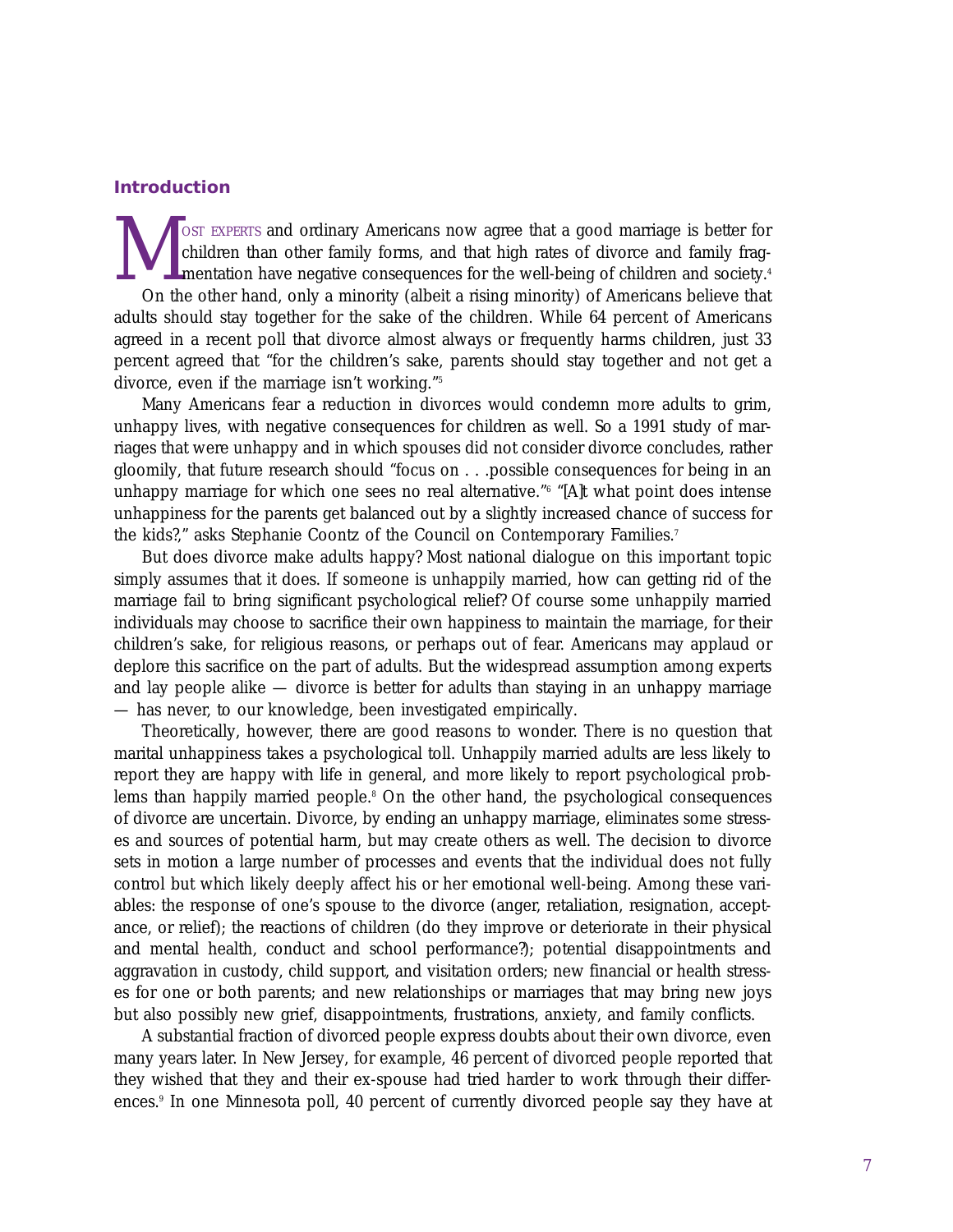least some regrets about their divorce.10 Sixty-six percent of currently divorced Minnesotans answered yes to the question, "Looking back, do you wish you and your exspouse had tried harder to work through your differences?"<sup>11</sup>

While divorces are sometimes preceded by years of angry or violent conflict, divorce also ends many marriages that had both up and down sides. One recent study by Booth and Amato found that a majority of divorces involving children now dissolve not angry, violent marriages but relatively low-conflict marriages.12 Another recent study found that only 20 percent of children who experienced divorce had parents who argued frequently while married (compared to seven percent of children whose parents stayed married).<sup>13</sup>

Qualitative research supports the idea that divorce occurs in many marriages of middling quality, marked by both real frustrations and real joys. Joseph Hopper, who conducted in-depth qualitative interviews with 30 divorcing couples, found that "At the same time that they listed complaints, however, divorcing people easily reported good things about their marriages. They liked having someone at home, someone to talk with about their day. They described camping trips, holidays and birthdays . . . feelings of security, safety and comfort." Among these divorcing couples, "[I]t seemed that many outcomes were possible in nearly every marriage I learned about."14

By ending a strained marriage, divorce relieves some sources of emotional distress, and may remove the threat of harm from a dangerous partner. At the same time divorce can create new sources of distress, from financial troubles to new relationship problems with the ex, trouble with children, and new relationship difficulties (or violence) with new mates. The new husband or boyfriend may be no more satisfying than the old, and less able and willing to pay

for or help with the children — he could be a hero or a child abuser.

How do these potential risks and benefits of divorce balance out, on average, in the lives of unhappily married adults? What happens to unhappily married spouses who divorce compared to unhappy spouses who stay married? Did those who divorced experience a dramatic blooming of personal happiness and psychological well-being, while those who stayed married remain trapped and stunted by a bad relationship?

*At right: Cartoon by Robert Weber. © 2002, The New Yorker Collection from*  cartoonbank.com. *All rights reserved. Reproduced with permission.*



"It's not that we had more fun before we got married -– it's just that now we're having a different kind of fun."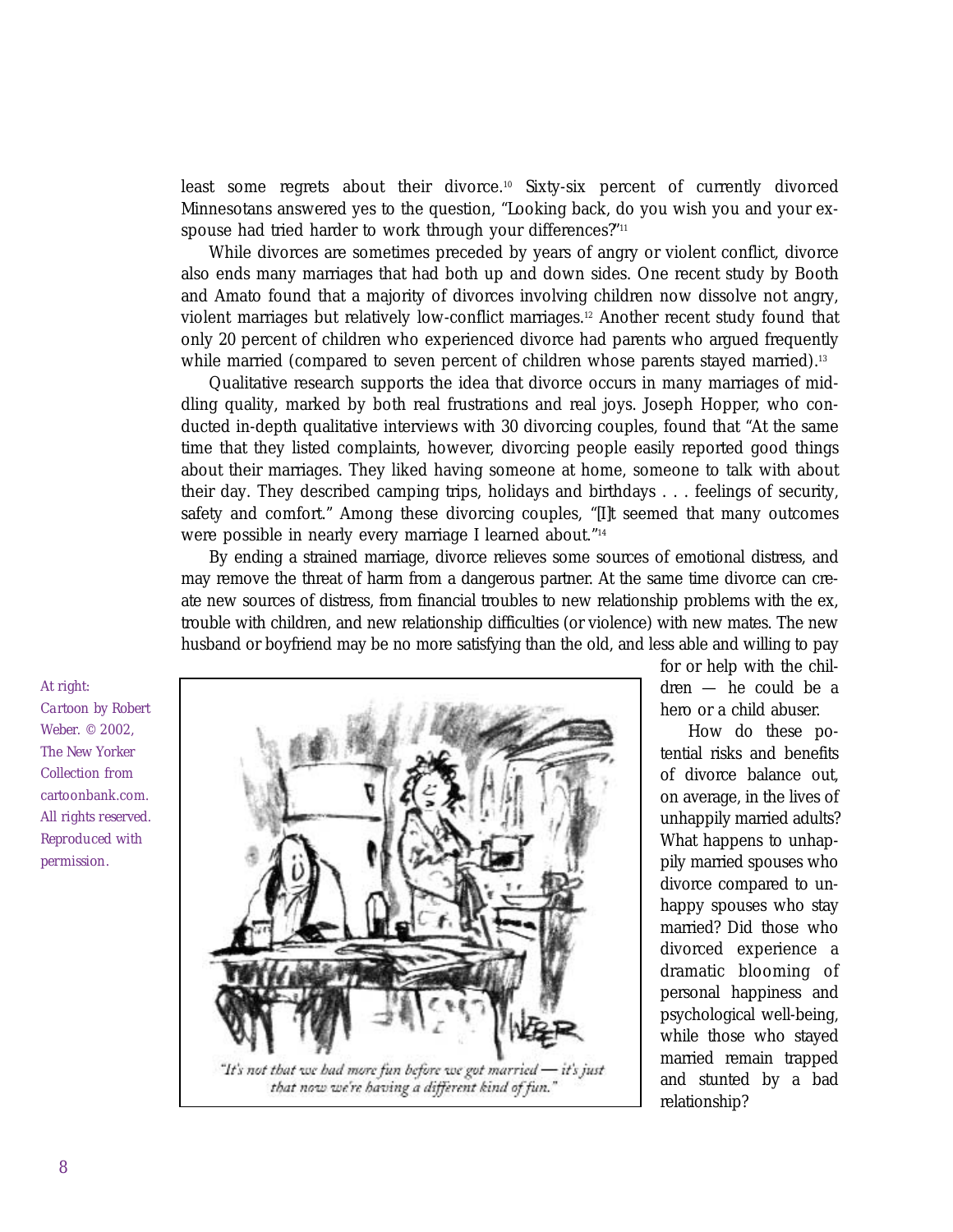#### **The Divorce Assumption: Findings from the NSFH**

**E** TESTED the assumption that divorce is better for adults than staying in an unhappy marriage by analyzing data from the National Survey of Families and Households (NSFH), a nationally representative database used by scholars. NSFH asked a large national sample of adults about both the happiness of their marriage ("marital happiness") and about their happiness with their life in general (personal or "global" happiness). The survey also measured symptoms associated with depression and other indicators of psychological well-being, including self-esteem and sense of personal mastery, as well as a wealth of other information about marital quality (including domestic violence) and demographic variables (age, race, income, education, etc.). The same people were interviewed in both the late '80s and five years later. This allows us to track the consequences of divorce versus staying in an unhappy marriage on an individual's personal happiness, on average, using nationally representative data.15

Using NSFH data we were able to look specifically at what happened to adults who rated their marriages as unhappy as they later divorced and separated or stayed together.

#### **How Do Happily and Unhappily Married Spouses Differ?**

Demographically, unhappy and happy spouses<sup>16</sup> were more similar than different. Unhappily married spouses were statistically somewhat more likely to be black, female, have minor children in the home, and to not be employed than happily married spouses. The differences, while statistically significant, were typically not large. For example: Fiftyfour percent of unhappy spouses were women, compared to 49 percent of happily married spouses; nine percent of unhappily married spouses were black, compared to six percent of happy spouses. Unhappily married adults were on average just over 42 years of age, while happy spouses were on average just under 44 years. Sixty-four percent of unhappy spouses had children under 18 in the home, compared to 54 percent of happy spouses. Seventy-nine percent of happy spouses were employed, compared to 74 percent of unhappy spouses. There were no significant differences in education or income between happily married and unhappily married adults.

Unhappy spouses showed more symptoms of psychological distress than happy spouses. On measures of psychological adjustment, unhappily married adults had significantly lower levels of global happiness, were more likely to show symptoms of depression, and had a lower sense of personal mastery and lower self-esteem than happy spouses. These data do not allow us to disentangle causality, which likely runs in both directions. Being in an unhappy marriage exerts a psychological toll. But it is also true that depression or other psychological problems make it harder to have a happy marriage.<sup>17</sup>

Unhappily married adults reported higher rates of conflict and domestic violence. Unhappy spouses, for example, were about twice as likely as happily married adults to report that arguments had become physical (14 percent of unhappy spouses versus eight percent of happy spouses). However, the vast majority of unhappily married adults reported no domestic violence in the home: Eighty-six percent of unhappy spouses reported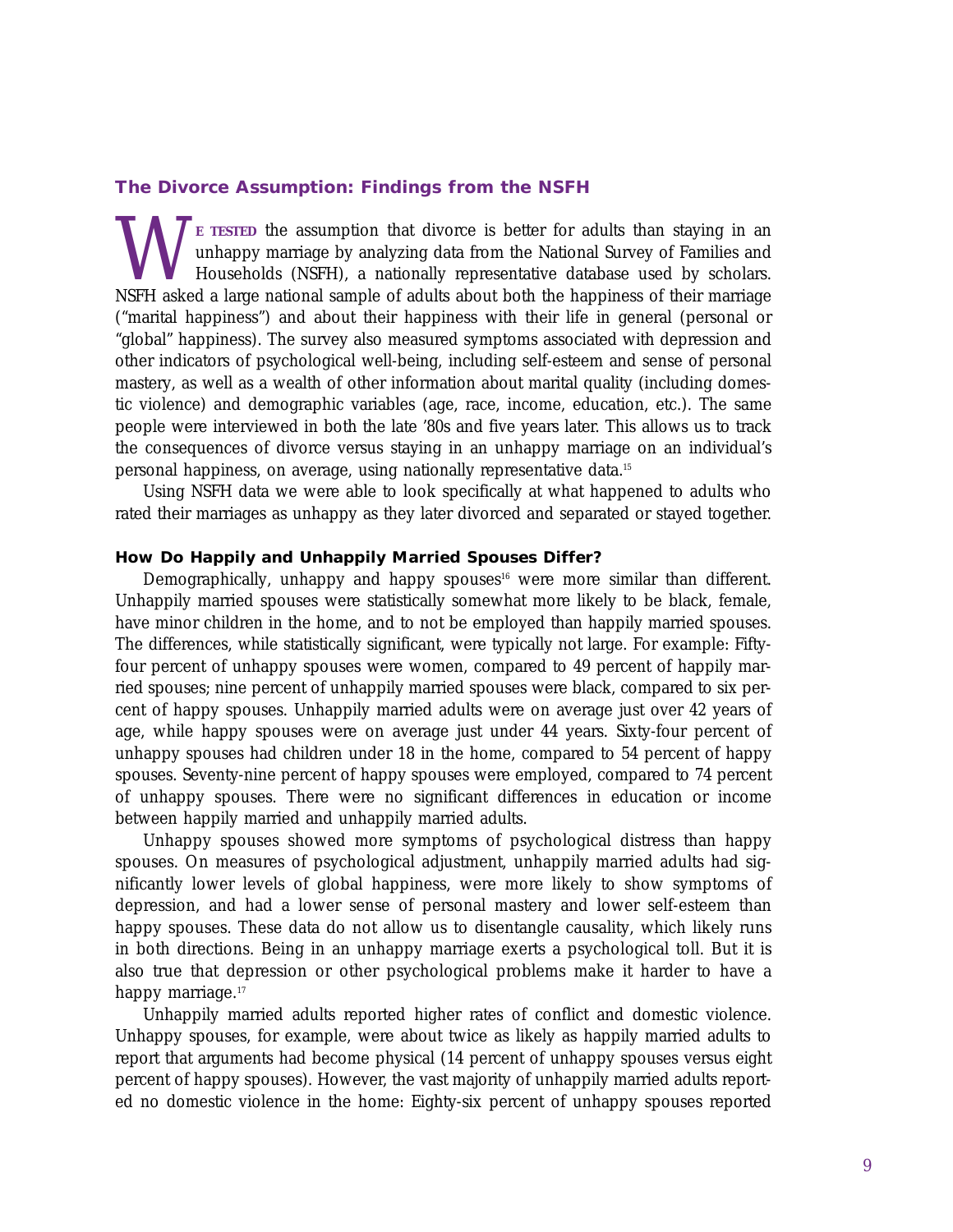that none of their arguments had become physical; 88 percent said the husband did not hit the wife; 87 percent reported the wife did not hit the husband.

In summary, the findings on unhappily married people came out as one would expect: They have more psychological problems, argue more with their spouses, and have more domestic violence than happily married adults. Perhaps it is no wonder that conventional wisdom assumes that divorce is better for adults than staying in an unhappy marriage. In the next section, we will look at what happens to these unhappily married people who stay married and to those who divorce or separate.

# **How Are Unhappy Spouses Who Later Divorce or Separate Different from Unhappy Spouses Who Stay Married?**

Are unhappy spouses who end up divorced substantially different from unhappily married adults who avoid divorce or separation? Overall, in the ways we were able to measure, the unhappy spouses who headed for divorce or separation do not look very different from those who stay married. Demographically, there were no significant differences between unhappy spouses who divorced or stayed married in terms of education, gender, or race. There were statistically significant differences in terms of age, employment status, income, and the presence of children. Income and employment status worked in opposite directions. Unhappy spouses who were employed were more likely to divorce. But unhappy spouses with lower household incomes (before divorce) were also more likely to divorce or separate, as were unhappy spouses with minor children in the home (which may reflect the influence of stepchildren). Age was a significant factor: Unhappily married adults who ultimately divorced were on average 37 years of age, or almost seven years younger than those who stayed married.

Were unhappy spouses who later divorced or separated more likely to be victims of high conflict or violent marriages than those who stayed married? Yes. Twenty-one percent of unhappy spouses who ended up divorced had reported husband-to-wife violence, compared to nine percent of unhappy spouses who stayed married. However, the overwhelming majority of both groups of unhappy spouses reported no physical violence in the home. Eighty-five percent of unhappy spouses who stayed married and 77 percent of unhappy spouses who divorced reported in the initial interview that none of their arguments had gotten physical.<sup>18</sup> Did staying married trap a large number of unhappy spouses in violent homes? No. Five years later, the overwhelming majority of unhappy spouses (93 percent) who stayed married reported that none of their arguments had become physical (compared to 96 percent of happily married adults).

# **Does Divorce Make Unhappily Married People Happy?**

The National Survey of Family and Households has a number of measures of emotional and psychological well-being. So we were able to look at the differences between unhappily married people who divorced and those who stayed married on a number of psychological variables, including: global happiness, depressive symptoms, sense of personal mastery, self-esteem, hostility, autonomy, sense of purpose in life, and self-acceptance, as well as indirect measures such as days of drinking and number of drinks per day.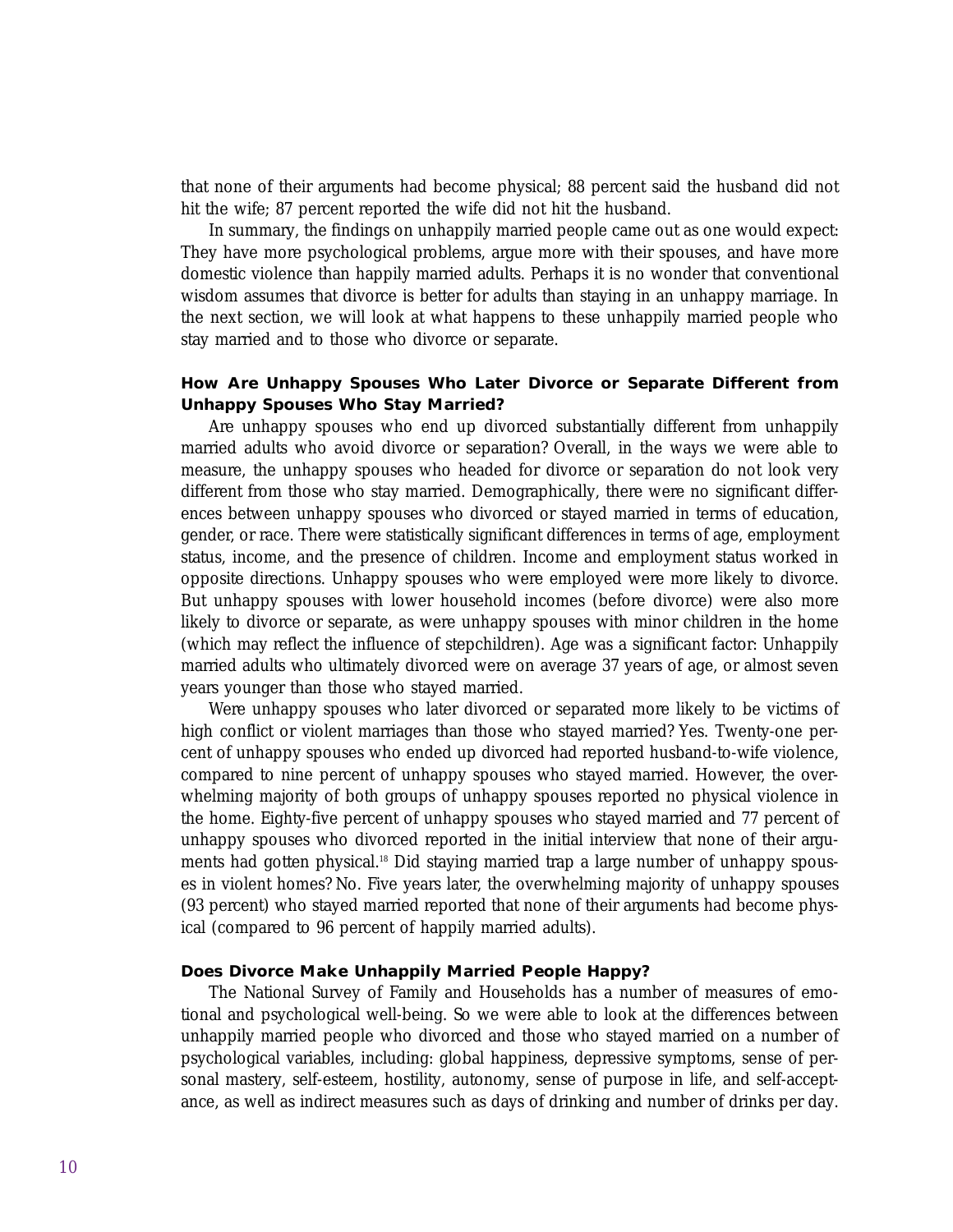Four questions about psychological well-being were asked of both waves of the survey: global happiness, depressive symptoms, self-esteem, and sense of personal mastery. Using these measures we were able to look at how staying married or getting a divorce changed the emotional and psychological well-being of unhappy spouses.

In the first level of analysis, we looked at outcome measures, without controlling for demographic variables. In these raw data, did unhappy spouses who divorced end up happier than those who stayed married? Did divorce appear to reduce depression? Did it at least increase unhappy spouses' self-esteem?

No. We were surprised by the systematic failure of divorce to be associated with improvements in the psychological well-being of unhappily married adults. Unhappy spouses who divorced or separated actually showed a somewhat higher number of depressive symptoms, compared to unhappily married spouses who stayed married. On the plus side, they were also somewhat more likely to report personal growth.<sup>19</sup> The most dramatic difference occurred in alcohol use. Unhappily married spouses who divorced averaged 7.33 days of drinking per month, compared to 4.72 days for unhappily married spouses who stayed married, and they had significantly more drinks per day as well.

**EXECUTE ON MOST MEASURES,** divorce made no difference at all. Unhappily married people who divorced were no happier, five years later, than unhappily married people who stayed married. They had no greater sense of overall who divorced were no happier, five years later, than unhappily married people who stayed married. They had no greater sense of overall happiness, no greater sense of personal mastery, no less hostility, no higher sense of purpose in life, and no more self-acceptance or self-esteem than unhappily married people who stuck with their marriages. Divorce, on average, failed to improve the psychological and emotional wellbeing of unhappily married people.

We wanted to make sure that the lack of association between divorce and improved well-being for unhappily married adults was not an artifact of differences in age, race, education, income, or parental status. So we ran a separate analysis, controlling for these variables, as well as baseline levels of global happiness, depression, personal mastery, and self-esteem.<sup>20</sup> The results tell us about how divorce or staying married changed levels of well-being for unhappy spouses, controlling for initial levels of emotional and psychological well-being.

Divorce was never associated with an increase in the emotional well-being of unhappily married spouses. Divorce did not make unhappily married spouses personally happier, or reduce depression, or increase personal mastery, or self-esteem, even after controlling for race, income, education, age, gender, employment status, and the presence of children in the home.

Next we looked at subgroups of unhappy spouses who divorced. Perhaps those who had remarried were happier than those who stayed in unhappy marriages? No. Whether unhappy spouses who left their marriages were separated, divorced but not remarried, or divorced and remarried made no statistically significant difference in their happiness or psychological well-being.21

Among those unhappily married spouses who stayed married, what factors predicted happier marriages down the road? Marriages with high conflict and domestic violence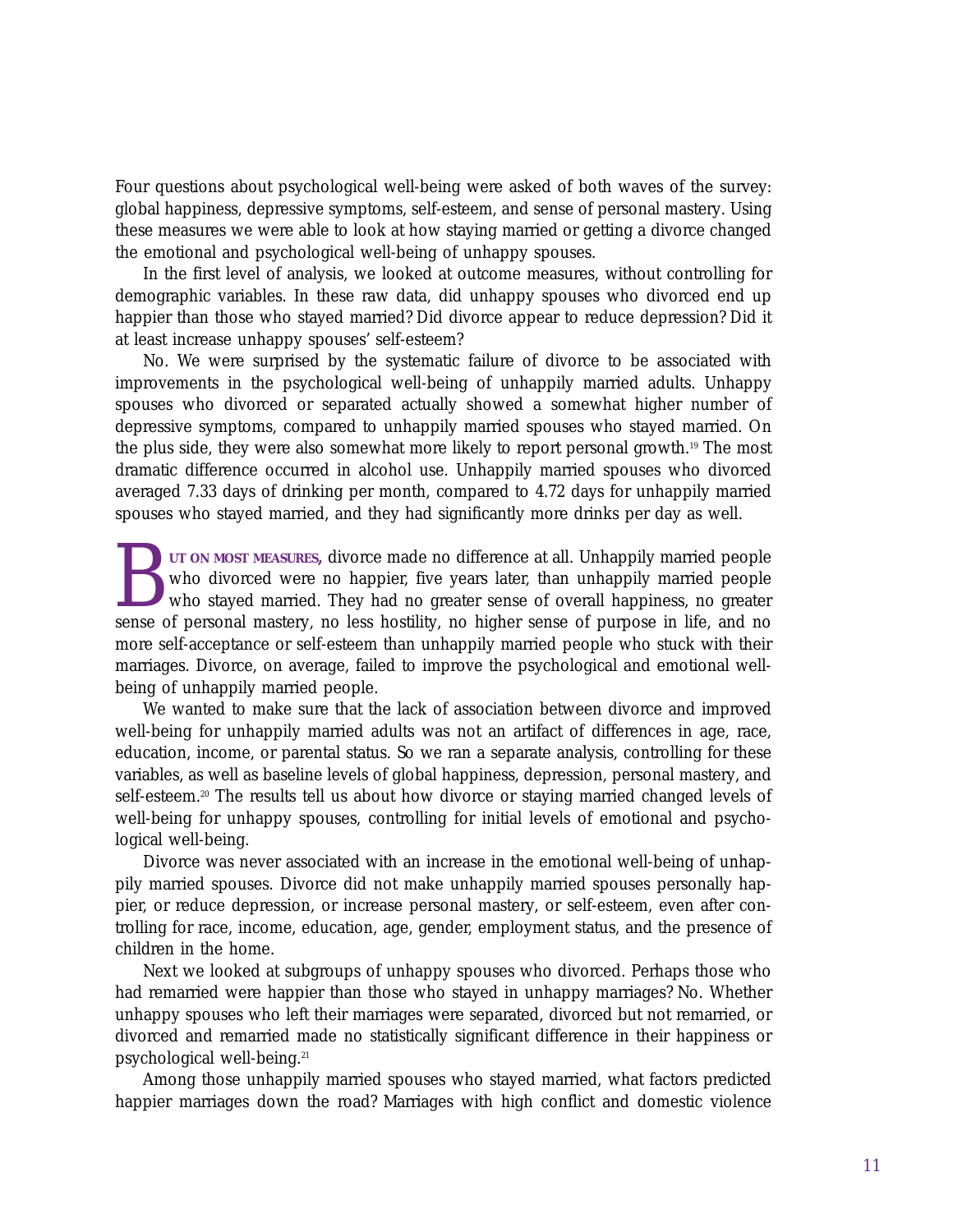were less likely to become happy five years later. While a majority of spouses became happy five years later, unhappy husbands were somewhat more likely than unhappy wives to become happier down the road, as were childless marriages, compared to marriages with children (including stepchildren). Race, age, and education had no effect on the likelihood that an unhappy marriage that avoided divorce would get happier.

#### **Do Only Unhappily Married Adults Divorce?**

No. Seventy-four percent of divorces took place among spouses who had, five years earlier, been happy with their marriages. While Americans usually talk of unhappy *marriages*, we found that unhappy *spouses* were far more common. Only about a quarter of unhappy spouses were married to a spouse who also reported being unhappily married.

Among adults who had reported being happily married (five years earlier), divorce or separation was associated with dramatic reductions in psychological well-being. Happily married spouses who ended up divorced five years later were significantly less happy, showed more symptoms of depression, had less sense of personal mastery and lower self-esteem, five years later, than happy spouses who avoided divorce. This remained true, even after controlling for race, education, age, gender, income, and initial levels of psychological well-being.

Happily married adults who avoided divorce were more than twice as likely to become happy with life in general, only about 60 percent as likely to develop many symptoms of depression, 30 percent more likely to report a higher sense of personal mastery, and about one-third more likely to have increased self-esteem, compared to happily married spouses who divorced or separated over the ensuing five years.

# **Is Staying Married or Divorce and Remarriage a Better Strategy for Getting a Happier Marriage?**

Many people divorce hoping to make a better marriage down the road. How often does this happen? If the problem is marital violence, divorce appears to offer significant relief. Similarly, 23 percent of those unhappily married adults who divorced reported that an argument had become physical in the past year. Of those who had remarried (five years later), just 10 percent reported physical arguments in the home.<sup>22</sup> When an unhappily married adult experiences violence, divorce and remarriage significantly reduce the likelihood he or she will experience domestic violence (at least from spouses).<sup>23</sup>

What about other forms of marital unhappiness? Were unhappy spouses who divorced more likely to end up happily married than those who stuck with their current partners? No. Most unhappy spouses who stuck with their marriages ended up happily married: Sixty-four percent of unhappy spouses who avoided divorce ended up happily married five years later. The most unhappy marriages experienced the most dramatic turnarounds: Seventy-eight percent of adults who said their marriages were very unhappy<sup>24</sup> and who avoided divorce ended up happily married five years later.<sup>25</sup>

By contrast, just 24 percent of those unhappy spouses who divorced or separated ended up in a second marriage within five years. Eighty-one percent of those second marriages were happy. Overall, therefore, 19 percent of unhappy spouses who divorced or separated were happily married five years later.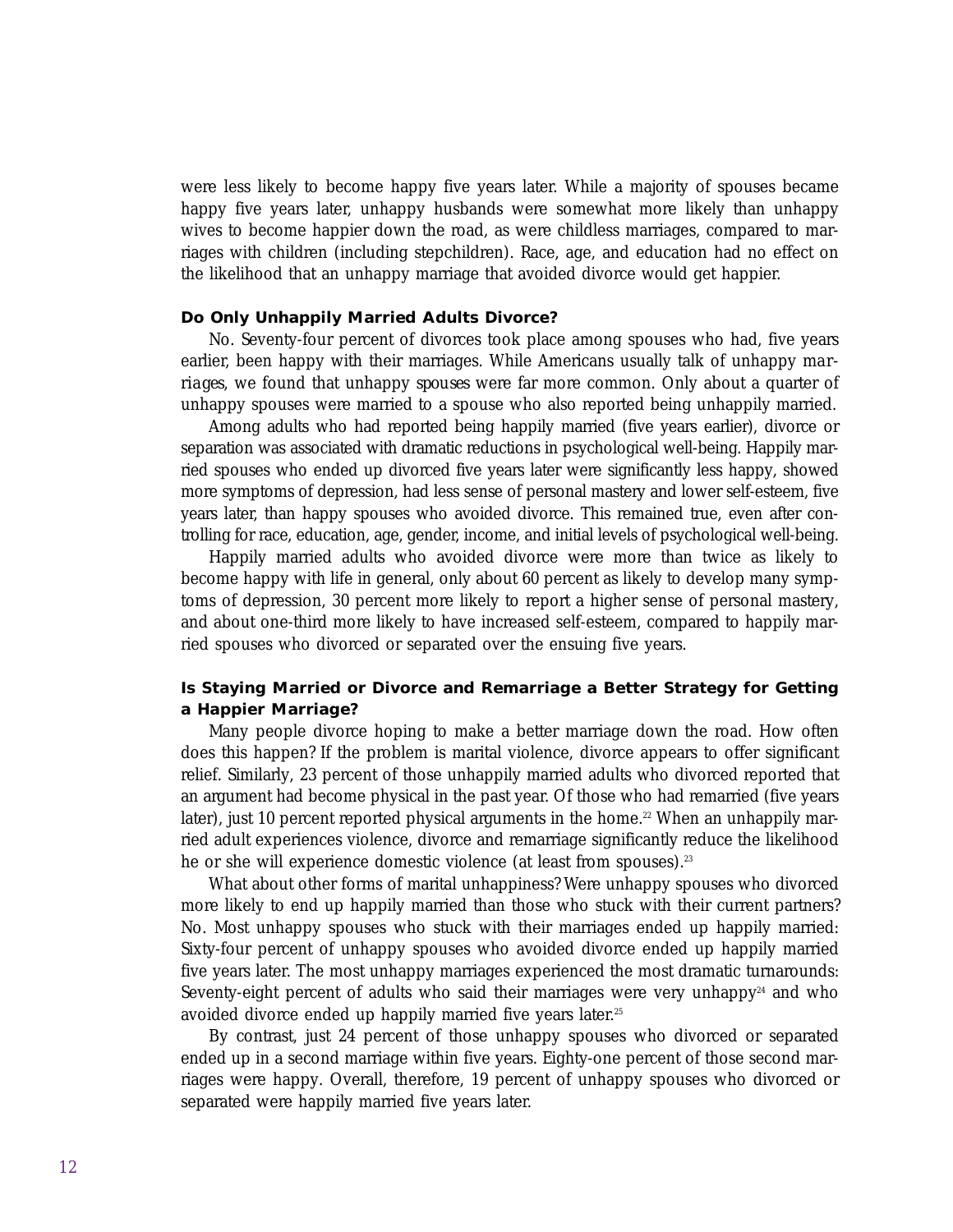Five years is a fairly short time frame, however, and the number of unhappy spouses in these data who had divorced and remarried by that point is small.<sup>26</sup> Many more divorced adults will eventually remarry. In addition, because marital satisfaction typically declines with time, many of these second marriages may later become unhappy, experience violence, and/or divorce. NSFH data do not tell us how many of these divorced people will eventually go on to make better and more stable second marriages.

#### **Summary: NSFH Data**

Does divorce make unhappily married people happy? The answer, surprisingly, in this research, seems to be no. Divorce typically offered unhappy spouses no relief in terms of symptoms of depression, and was not associated with increases in personal happiness or other measures of psychological well-being.



#### *At left:*

*Cartoon by Perry Barlow. © 2002, The New Yorker Collection from* cartoonbank.com. *All rights reserved. Reproduced with permission.*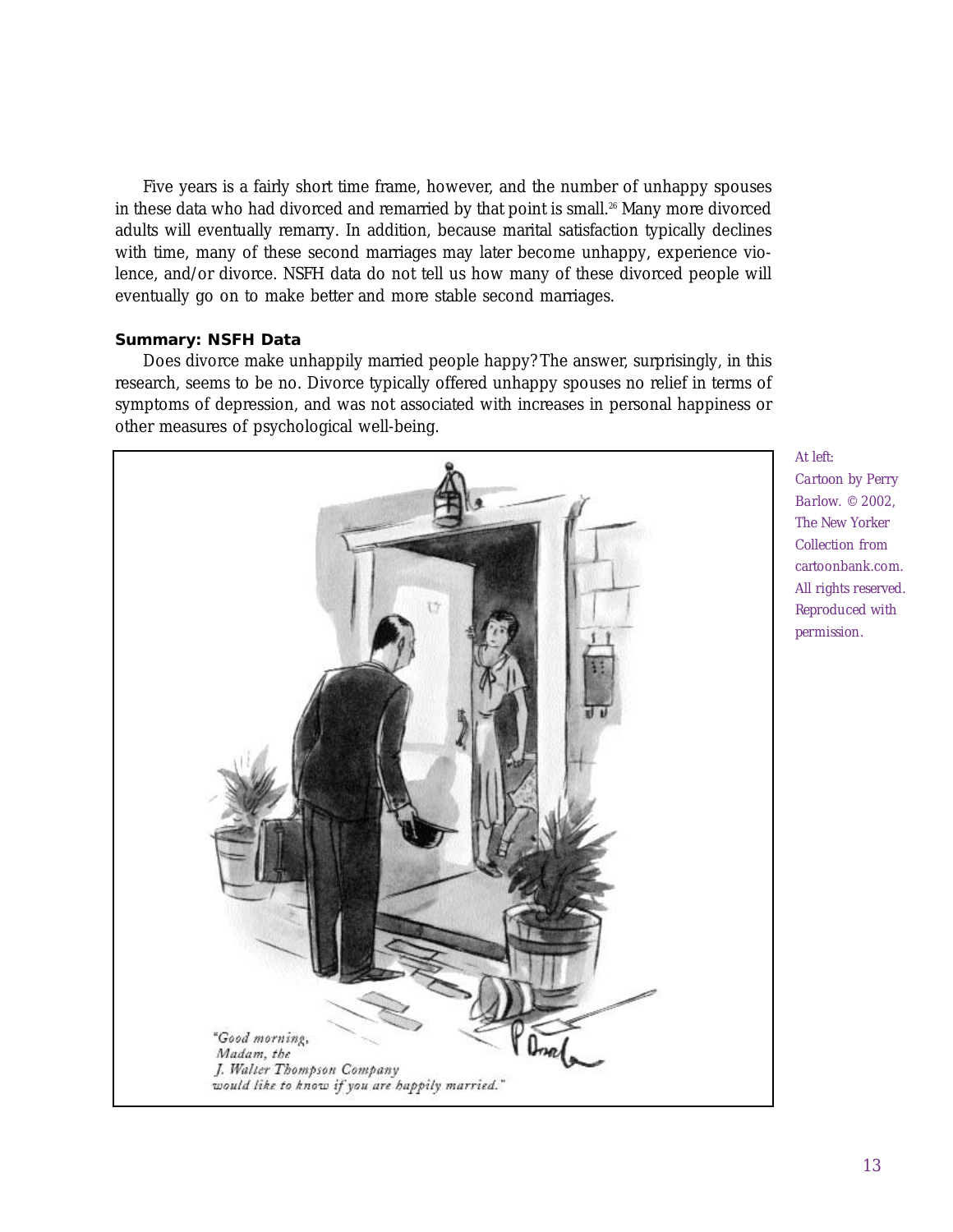With the important exception of reducing the incidence of marital violence for unhappy spouses (in violent marriages), divorce failed, on average, to result in improvements in psychological well-being for unhappy spouses. And divorce also appeared to reduce adult happiness and increase adult depression in the majority of divorces, which took place among spouses who had been (five years earlier) happily married.

By contrast, most unhappy spouses who stayed married ended up happier five years down the road. Only a minority of unhappy spouses who divorced or separated had entered a happier second marriage five years later. Does this mean that most unhappy spouses who divorced would have ended up happily married if they avoided divorce? We cannot say for sure. It likely depends on individual circumstances. Unhappy spouses who divorced were statistically more likely to be younger, had lower household incomes, were more likely to be employed, and to have children in the home, but these differences (with the exception of age) were not large. Unhappy spouses who divorced were also somewhat more likely to report symptoms of depression. Unhappy spouses who experienced violence did better (in terms of avoiding domestic violence) if they divorced.

But in other respects, in the ways we were able to measure, unhappy spouses who divorced and unhappy spouses who stayed married looked more similar than different: Before the divorce, they reported similar levels of personal happiness, personal mastery, and self-esteem. Race, education, and gender had no significant effect on whether unhappy spouses divorce or stayed married.

One might assume, for example, that unhappy spouses who divorce and those who stay married are fundamentally two different groups; i.e., marriages that ended in divorce were much worse than those who stayed married. There is some evidence for this point of view. Unhappy spouses who divorced reported more conflict and were more than twice as likely to report violence in their marriage than unhappy spouses who stayed married. However marital violence occurred in only a minority of unhappy marriages: Twenty-one percent of unhappily married adults who divorced reported husband-to-wife violence compared to nine percent of unhappy spouses who stayed married.

On the other hand, if only the worst marriages end in divorce, one would expect greater psychological benefits from divorce. Instead, looking only at changes in emotional and psychological well-being, we found that unhappily married adults who divorced were no more likely to report emotional and psychological improvement than those who stayed married. In addition, the most unhappy marriages reported the most dramatic turnarounds: Among those who rated their marriages as very unhappy, $27$  almost eight out of 10 who avoided divorce were happily married five years later.

More research is needed to establish under what circumstance divorce improves and under what circumstances it is associated with deterioration in adult well-being. Additional information on what kinds of unhappy marriages are most (and least) likely to improve if divorce is avoided is also needed.

While these averages likely conceal important individual variations that require more research, in a careful analysis of nationally representative data with extensive measures of psychological well-being, we could find no evidence that divorce or separation typically made adults happier than staying in an unhappy marriage.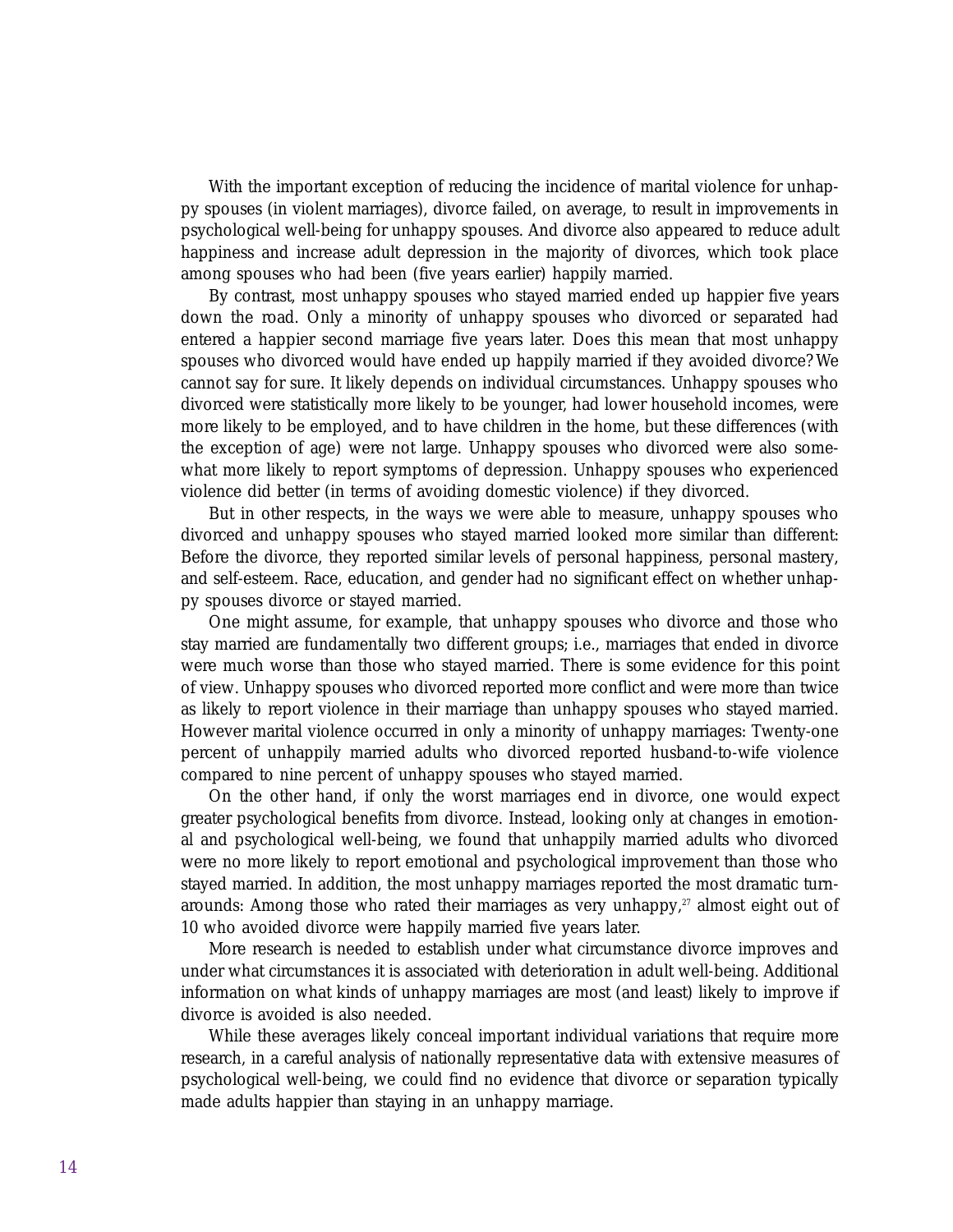#### **How Do Marriages Get Happier? Focus Groups Interviews**

**EXECUTE COW DO MARRIAGES** become unhappy and how do unhappy marriages turn around?<br>The NSFH does not allow us to answer this question directly or in any detail. To supplement results from nationally representative data in The NSFH does not allow us to answer this question directly or in any detail. To supplement results from nationally representative data in the NSFH, we also collected "marital turnaround" narratives from 55 spouses in four focus groups in northern Virginia and northern New Jersey. What made their marriages unhappy? Who and what do they believe helped them avoid divorce? How do they think unhappy marriages get happier? The husbands and wives who told us their marital turnaround stories were not part of a nationally representative sample, and we interviewed them at only one point in their history, so the results must be interpreted with caution.

More rigorous qualitative and quantitative research is needed. At the same time, these personal interviews provide important clues for family scholars, policy makers, journalists, counselors, and clergy about how and why unhappy marriages that do improve first avoid divorce and eventually get happier.

Surprisingly little research has focused on such resilient marriages, and we did not know what to expect from our interviews with formerly unhappy spouses. These interviews conducted in focus groups in just two East Coast suburbs must be considered tentative, preliminary, and exploratory. Nonetheless, the stories they told surprised and intrigued us.

Overall, the stories these spouses told about how marriages become unhappy can be grouped into three large narratives: When bad things happen to good spouses, Men behaving badly, and Communication difficulties and difficult personality traits.

# **When Bad Things Happen to Good Spouses: "Our son was really getting into drugs."**

Perhaps the most common story the spouses we interviewed told us is that marriages become unhappy because of outside stressors. We were surprised by the dominance of this explanation. Many spouses we interviewed who survived marital unhappiness did not see problems within the relationship as the cause. Instead they blamed outside forces for causing both unhappiness and relationship stress: Spouses became ill, lost jobs, got depressed, children got into trouble or created marital stresses by their financial and emotional demands.

This may reflect real differences in the kinds of marital unhappiness that lead to divorce and those that don't. But it may also reflect the kinds of "attributional biases"<sup>28</sup> that help people stay married; i.e., it's easier to stay married to a guy whom you see as having "lost his job and got depressed" than a guy who is an "unreliable provider," much less a "bum." Spouses who say, "it's hard work providing for and raising little children" may weather marital stress better than those who say, "she's an emotional wreck who's never happy with what I do for the family" or "he's a workaholic who's never there for us."

Outside stressors that spouses saw as causing marital unhappiness ran the gamut from job reversals to medical illness and problems with the kids. One husband actually blamed the weather: "I was in Florida, I couldn't take the weather, it was turning me into a mad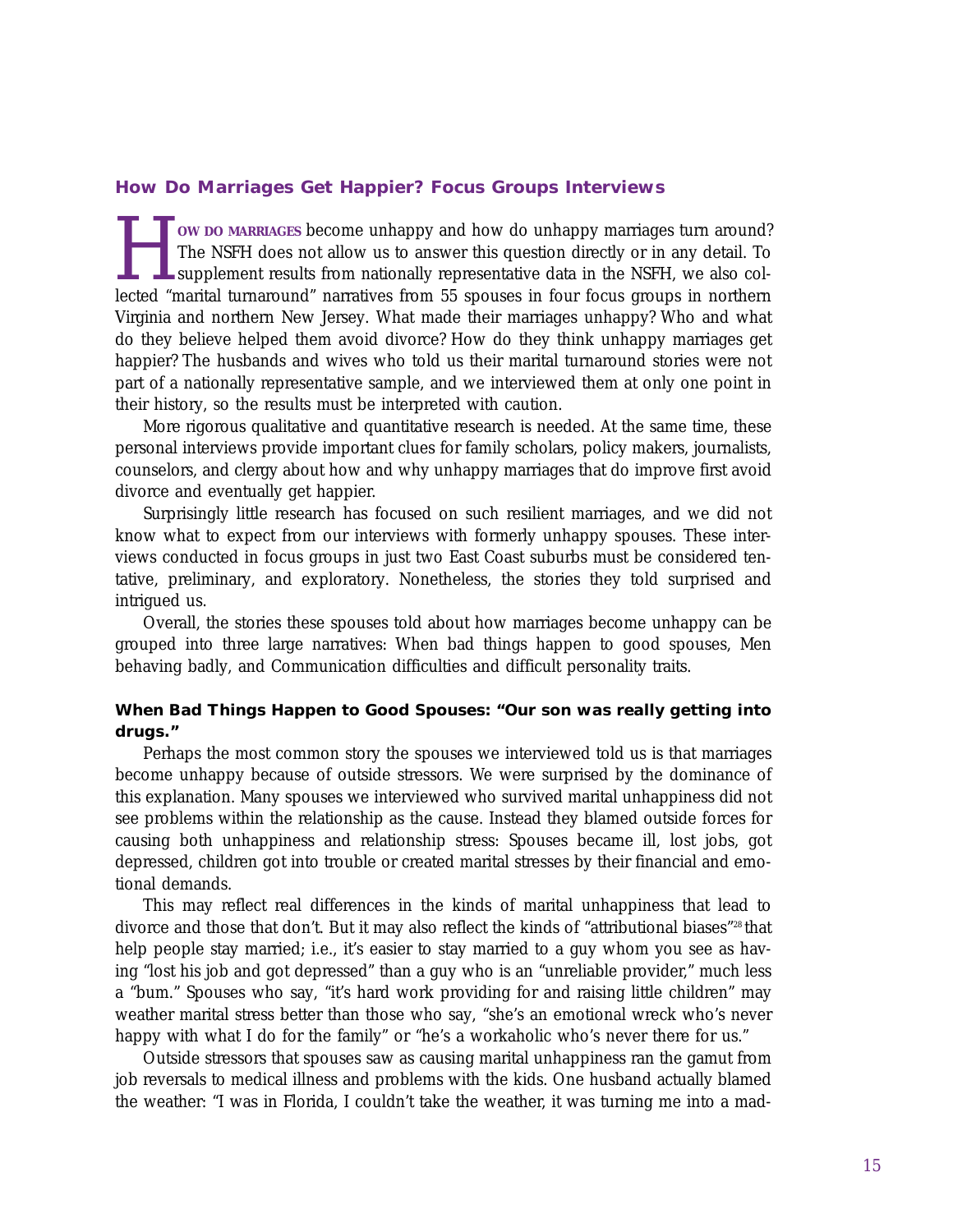man . . . She couldn't deal with it, I was a madman, very agitated, no tolerance for anything. The heat just really got to me."

Financial problems or job reversals were mentioned frequently, especially in husbands' accounts. Daniel, a 49-year-old business manager married 16 years, told us, "Several years ago I became the victim of a power play at the company I'd worked at for 13 years, completely blindsided. I went into a deep funk, probably a depression. I didn't handle my part of the bargain, I moped: 'It's unfair, it's not fair.' "

One husband reported the low point was when a client went bankrupt and he lost \$40,000 in commissions. Several men mentioned the birth of a first or second child as a difficult time, either triggering new conflict with wives who objected to time spent away from the family, or new financial stresses. One husband said both he and his wife "got scared" after the birth of their second child. When his wife quit work for a while, there was "a lot of pressure on the both of us." Another husband blamed his wife's "miscarriage" for her sudden unhappiness with his habit of going out with the guys.

**WES ALSO** blamed outside stressors, although this was a less prominent theme in wives' than in husbands' narratives. Laura's low point came after her husband, an independent contractor, hurt his hand and could not work fo wives' than in husbands' narratives. Laura's low point came after her husband, an independent contractor, hurt his hand and could not work for a long period of time. Then he became depressed and sat staring at the wall for "almost a year." "He doesn't talk, and I'm a big talker," recalls Laura. "I'd ask 'what's wrong?' and he'd say, 'Nothing's wrong.' " Laura: "You're doing nothing but staring at a wall, what do you mean nothing's wrong? The kids are avoiding you, you look like you are in a coma." Husband: "Can't I be miserable?" Laura: "Yeah, but for how long? Let's do something about being miserable."

Mona attributed her unhappiness to her husband's decision to run a limo business out of her home. The business wasn't bringing in much money, he was gone all the time, and she was answering the phones for him. Plus she was home from work after the second baby and had to go back to work early because her husband wasn't bringing in enough income: "I just knew I didn't want to live like this."

Several husbands and wives mentioned wives' feelings of being "trapped" by the demands of small children, especially when combined with the husband's need to work long hours, as an outside source of marital unhappiness. They did not blame their spouses (at least on reflection) so much as the circumstances. As Joe put it, "She felt, 'God, I'm trapped here in the house with the kids.' " "Did she ever think of divorce?" we asked. Joe: "Probably." How do you know? Joe: "Because she said so." Sally, who has been married 27 years, recalls the "hardest time" as when their kids were small: "I wasn't working, we were struggling financially, he was working long hours, the money was not great, I was home with the kids, he'd come home and I'd want to run, and those years were so hard, and I was angry. He didn't do anything wrong, He was making a living  $-$  I chose to stay home — but it was very, very hard. We were both tired, we'd have arguments. I'd say 'Why don't you leave?' And he'd say, 'I'm not leaving, you leave.' "

Others spoke of the marital distress created when children go seriously off-track. Jane remembers the low point in her marriage vividly: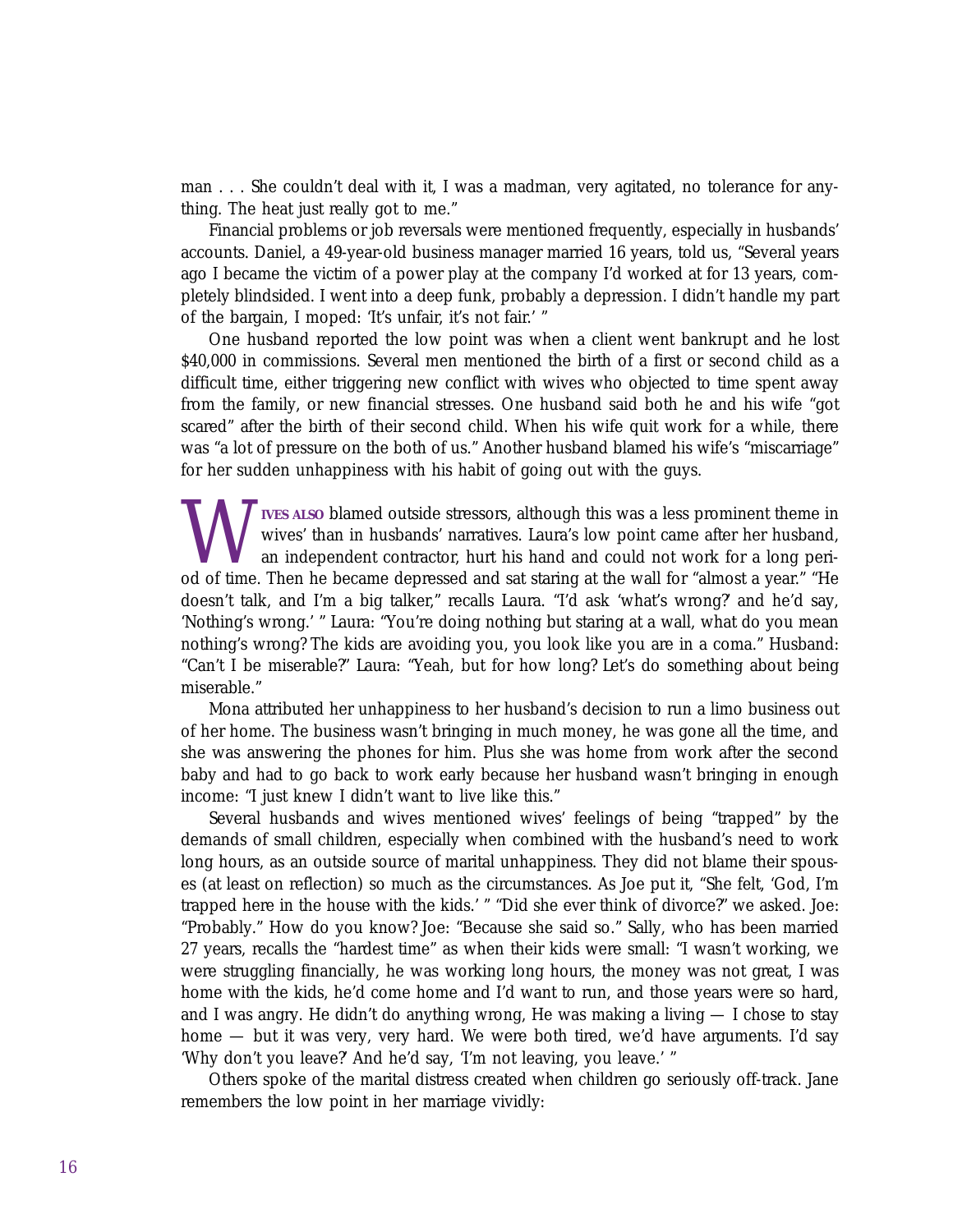"Our son was really getting into drugs, hadn't dropped out of school yet, but he was in really bad shape. My husband got the opportunity to go to naval war college, like a sabbatical. I couldn't go, because my eldest son would never have left. He was sneaking out at night, through the basement. He did attempt suicide. I got very, very angry. I was stuck, it made me very angry."

Robby described a "ten-year period" of unhappiness in his 26-year marriage when "Our son went through drugs. It created problems between the two of us. Just the frustration on both our parts about how to deal with it. Just the incredible tension brought on  $\overline{\text{US}}$ ."

When one spouse becomes seriously ill, marriages become less happy. "What was a shared relationship is now one of dependency — she on me," mused Roland, who had been planning to travel and enjoy life with his wife when he retired before learning his wife had MS. She now can walk only with a cane. "You can't say, when this cycle is over, we'll get a second chance. It's a lousy roll of the dice. It's a downward incline, with mental problems and ugly, ugly symptoms."

# **Men Behaving Badly: "Macho, drinking, cussing, fighting at the drop of a hat."**

A second major account of how marriages become unhappy was: Marriages become unhappy because husbands behave badly. We were somewhat surprised to discover that, among the spouses we interviewed who saw marital unhappiness as caused primarily by bad behavior, very few husbands and no wives saw the wife's behavior as chiefly to blame. Stories of infidelity (real or "emotional"), overly critical, belittling, or controlling spouses, alcoholism, spouses who "checked out" or spent too much time away from the family, were, in this sample, mostly stories that both husbands and wives told about the behavior of husbands. (The exception: Several husbands blamed their wives' irrational jealousy for marital unhappiness, and one husband blamed his wife for becoming pregnant without his consent.)

There are several possible explanations for this gender gap in assigning marital blame. First, husbands may be more likely to violate basic norms of family behavior than wives, from infidelity to simply claiming large amounts of leisure time for personal pursuits.<sup>29</sup> Second, there is some evidence that the happiness of wives is more dependent on the daily "events" of the marriage than that of husbands.<sup>30</sup> Researchers have found that men have less well-developed narratives to explain marital unhappiness and divorce and that wives' happiness in marriage is more dependent on supportive behaviors from husbands than vice versa.<sup>31</sup> Many of the men we talked to appeared to see defining marital happiness as the job of the wife. How do you know if you are happily married? If the wife is happy, many men told us, then the marriage is happy. And finally, it may be that when wives violate basic marital norms of fidelity and family togetherness, marriages are less likely to survive, and so opt out of our "marital turnaround" sample.

What kinds of bad behavior did our formerly unhappily married people survive? "Macho, drinking, cussing, fighting at the drop of a hat," as one military husband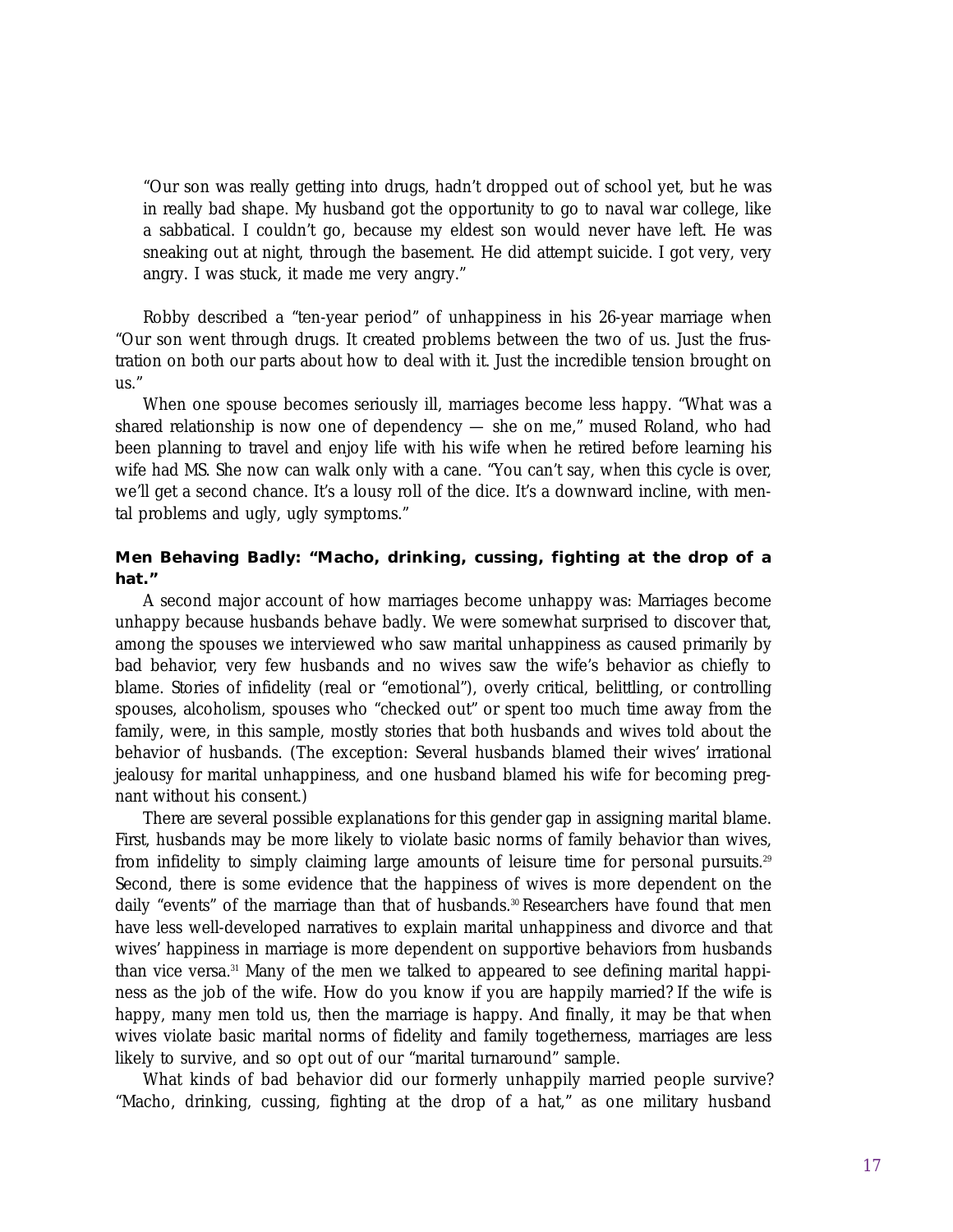

"Til be straight with you. I was put on this planet to make your life miserable."

*Above: Cartoon by Bruce Eric Kaplan. © 2002, The New Yorker Collection from*  cartoonbank.com*. All rights reserved. Reproduced with permission.*

his marriage where his alcoholism devastated his wife. "I wasn't physically abusive but I was verbally abusive without knowing it." Nora told us: "Ten years ago, my husband came home one night and announced he was going to do something different with the rest of his life that didn't include me." (It turned out it did include the co-worker he later moved in with.) Vance: "After seven years, I got that feeling again. My style was real cramped. Then things got really bad, I was out drinking, infidelity . . . I just shut her off and everything else except for me for two years."

described the approximately 20-year period of

"He was always picking on me. 'You didn't cook enough,' this and that . . . Getting put down all the time," Lisa summed up. Theodora's newlywed husband complained about her spending priorities and her domestic skills: "He kept criticizing me," she recalled, her cooking, how she spent money. They separated twice during the early years and when asked what she would have said to her husband at the time to explain why she left, she blurted, "I can't stand you." Georgina, married over 40 years, complained that her husband was critical and controlling: "He belittled me. I did everything, girls, I raked, I took care of schools, the children." But there was "no satisfaction. He was not my husband unless he wanted to grab me in bed."

The low point in Ellen's marriage was when "I was pregnant with my second child and he didn't come home for three days. I didn't know where he was. I was freaking out." When he showed up, she screamed at him, "You a\*\*hole, get the f\*\*k out." "He was horrified and embarrassed," she told us. "Oh, I didn't know you'd act like that," he told her. "I was really torn," he told her, to explain his three-day disappearing act: "I didn't know what to do. I was so upset, all the responsibility." Cora, after eight years of marriage, complained when her husband began spending too much free time away from home: "He started getting involved with a civic association. It's a good organization, but he spent more time going to meetings, parties. He invited me to the parties, but I said 'I'd rather spend time with our girls.'

Joel, who at 29 has been married six years to his high school sweetheart ("We're best friends, we bought our first cars together"), described the low point in his marriage as happening "about two years ago." He went with his wife's brother to a topless bar. "I didn't consider it that bad. I came home at three a.m., she asked where I'd been. I said, 'With your brother at a gentleman's club.' 'You mean a strip joint!' she was screaming, yelling, fussing, she was devastated." She called up her mother, and the rest of her family, and for months afterwards would wake him up in the middle of the night begging to know "what did those ladies have that I don't have?" (Joel was particularly puzzled because his wife had visited the ladies' equivalent recently, but when he pointed this out, she insisted that it was not the same thing).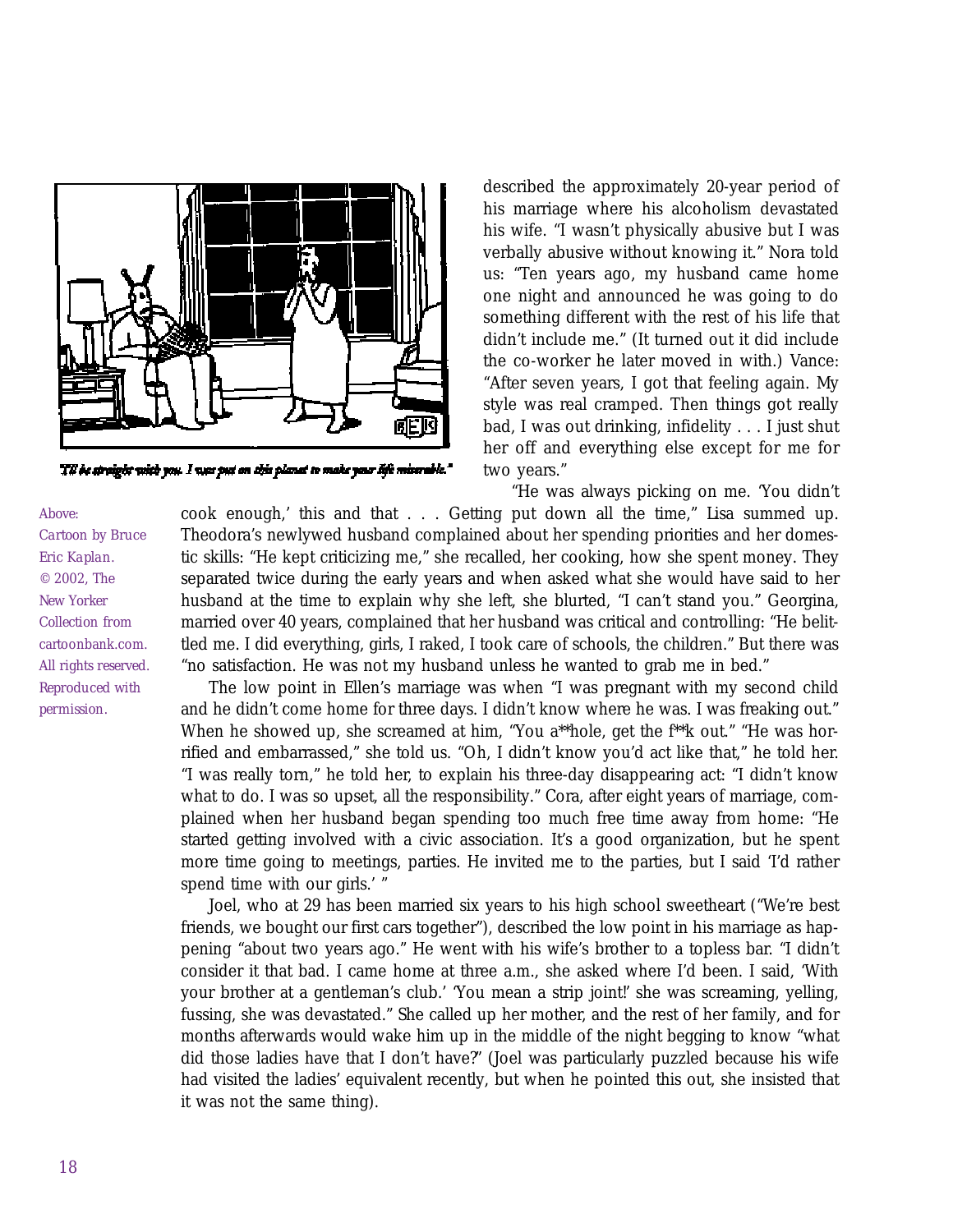Sometimes, husbands complained when wives objected to the husbands' use of free time, even when infidelity was not an issue. "I was married three years and she decided she was unhappy, so we separated," said Greg. "She would have said I was always out all the time, which I was. I wasn't doing anything to her. I wasn't fooling around, I was active doing guy things, playing ball, being a guy." When men spent large amount of time in personal pursuits, wives saw this as husbands behaving badly, while some (but not all) husbands viewed their wives' objections as irrational.

# **Communication Difficulties and Difficult Personality Traits: "Conversations only at commercials."**

The third large account of why marriages became unhappy is this: Marriages become unhappy because of chronic conflict, poor communication, and emotional neglect. Husbands told stories of wives who became very unhappy "for no good reason." After the kids came, reported Scott, his wife: "Got old real fast. I'm a happy-go-lucky guy. I want to go out and have a good time. When I met her, she was wild. She got too responsible, too regimented. She's like my grandmother."

Wives told of husbands with difficult personality traits, or differences in communication styles or money and lifestyle philosophies. We also note that where spouses had these sorts of complaints, they were (with some exceptions) less likely to report dramatic "turnarounds" in marital happiness, but more likely to tell stories of learning to live with chronic complaints about (or from) their spouse.

Amy says that when she and her husband quarrel, it isn't about anything "big": "[My husband] says I'm a negative person. I don't see myself as a negative person but he interprets it that way. I'm a troubleshooter kind of person and so I'll come back and say 'What about this? What about that?' He considers that negative, I consider it looking into the future."

"It is harder than I really expected," says Jimmy, a 44-year-old newlywed (married less than two years): "A lot of what makes our marriage hard — I get into depressions, I feel she doesn't give me any time to do that. Before, I had a low for a month — when I get out, I get out. With Karen, two days of feeling sorry for myself and she gets really pissed at me. I feel like I have to be on my toes."

When asked what was the lowest point in her 16 years of marriage, Marian sighs. A long pause. "I can't pick one," she says: "The low points have been when my husband gets distressed about work or overwhelmed about his life and he'll say his life is just a complete disaster. He's a failure, our house is a disaster, our children are never going to amount to anything. He gets so despondent and then gets really angry with me."

"I resented conversations only at commercials," said Lilly, who was separated from her husband for six years out of their 42-year marriage. "Or that was when he'd get amorous. Only at commercials."

#### **Why Not Divorce? "Worse Than Staying Married and Mad"**

Why didn't many of these unhappy couples divorce, given the seriousness and the length of the marital unhappiness many described? We asked most focus group participants why they did not divorce. The answers ranged from children's need for fathers to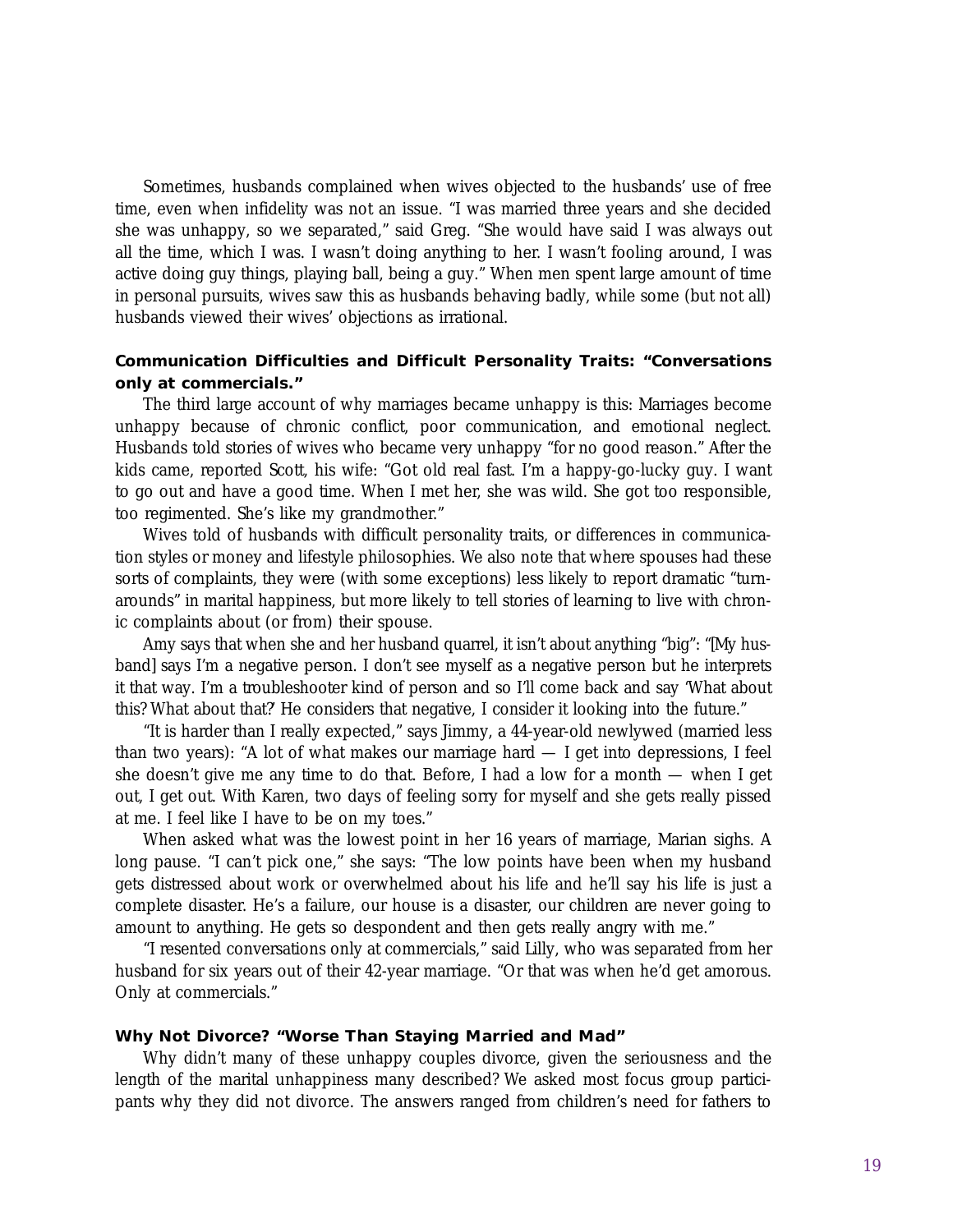money, kids, marriage vows, religious and family norms, friendship, and the personal love story. This list of practical, personal, and moral considerations is very similar to the list researchers studying commitment use to explain why marital happiness alone cannot explain why some couples divorce and some stay married. $32$  The sources of marital commitment are an important, rich topic deserving additional research.

Many spouses mentioned the high financial costs of divorce as a deterrent. When Inez's husband returned home from temporary duty assignment in the military, "I'd unload on him. I'd say 'I've been here for three weeks with these kids,' " notes Inez. "He'd say, 'You think you are the only person with three kids? Why don't you leave?' Realistically I remember saying, 'I can't leave, I have three little kids.' It was just like financially impossible."

Women worried about the effects on children. Marie, for example, was a mother of young children at home, who told us she thinks about divorce "on an hourly basis," and yet she said she and her husband were in it for "the long haul":

"I'd rather be in a miserable marriage than do that to my kids. I'm from the old school, there hasn't been a divorce in my family anywhere, sister, parents, grandparents. I feel like my husband and I are so focused on how they do and raising them to be fine young men, I feel like I would be undoing everything if I got divorced. I think it would be awful for the kids if we divorced. I think divorce rocks their worlds and sets them on a life of feeling insecure, even if it is subliminal. I can't imagine going to one parents' house on one weekend, having another room, a stepmother, going through adolescence thinking about your dad with another woman . . . I think if you asked any kids . . . 'Are you hoping your dad becomes everything he wants to be, that he selfactualizes? . . . or do you want your dad at the dinner table?' they don't care about your happiness."

Krista, when asked why she did not divorce, answered simply, "Because of my child, I could have taken her back with my family in Germany but I think a child is better off with a mom and dad."

**MANY MEN** in particular in our focus groups saw their very existence as fathers deeply involved in the continuance of the marriage. Interestingly, while both some husbands and some wives mentioned the stresses associated deeply involved in the continuance of the marriage. Interestingly, while both some husbands and some wives mentioned the stresses associated with the birth of a child as the low point in a marriage (wives more than husbands), several husbands, but no wives, described the birth of a child as the "solution" to marital unhappiness. Many wives saw fathers as important to their children; but they did not describe marriage as essential to their mothering. Men, but not women, saw marriage as essential to their status as a parent, the pathway to fatherhood, the valued thing that gave them the opportunity to protect and love their kids.

Many emphasized that they could not be the same kind of father to their children outside of marriage, and that some other man would come into their child's home for good or for ill. Sam, married 11 years to a very unhappy wife whose outbursts (he reports) occasionally led her to hitting him, says he would never divorce: "I'm not leaving my kids, who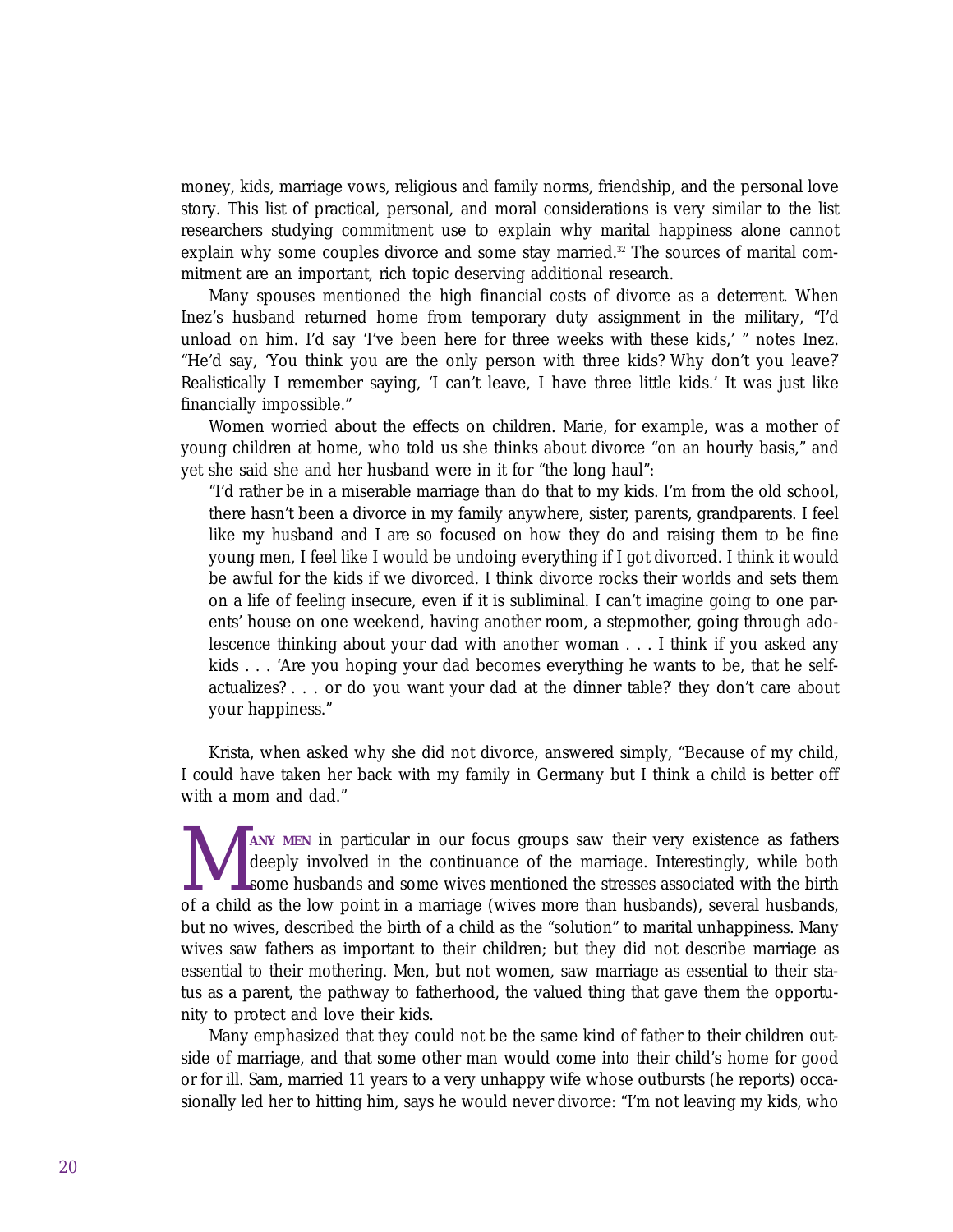knows what might happen?" Challenged by other husbands about the bad effects staying married might have on his kids, Sam responded in two ways. First, he indicated that if the kids were damaged by his wife's violent outbursts, the failure would be hers, not his. Second, he did not worry only about what divorce would do to his kids, he also worried about what divorce would do to his life as a father. "My kids come up, I don't care where we go, they kiss me, that's what I want," he told us. "I don't know if I could go on without my kids, they are my life now. I've been waiting for this all my life."

We were struck, in general, however, with the generally low opinion many of these survivors of unhappy marriage had of divorce. They did not typically grit their teeth and say, "We must stay married for moral reasons even though divorce would offer us a world of joy." Instead, when divorce thoughts arose, they tended to compare the trials and tribulations of marriage to what they saw as the even greater trials and tribulations of divorce. Many pointed to a sibling's or friend's divorce to explain their reluctance. As Ariel, a technical editor married 13 years, with two kids, put it:

"We've just gone through periods of either not talking or. . . biting each others' heads off. And I've thought divorce a few times, but I've never said it. Because I think about what that would really mean. The children, it would just be too hard, it's just too emotional, I think it's worse getting divorced than it is staying married and mad. Because I've seen it, with my brother, and it's just awful."

#### **Happy Endings: "I think I owe her one."**

The tales of marital unhappiness were vivid and gripping. It would be easy to imagine these couples ending up divorced. What may be harder to imagine is that many of these marriages really did become happy. How happy were these marriages? Currently satisfied spouses described a range of marital intimacy and enjoyment. Even though almost all spouses described themselves as currently happily married, not all marriages had storybook endings. None described current problems with infidelity or substance abuse. Most were able to describe many good things about their marriages.

Among northern Virginia husbands, companionship and comfort figured prominently. "We enjoy each others' company." "We've reached the 'like and comfort' stage. You understand one another." "The best thing is the comfort factor," said another, married 20 years, "You can almost read each others' minds. If I weren't married, I'd have more money, but aside from that I'd be lonesome. Guys have this fantasy of being free to go out to the Super Bowl together. But after you do that you have nothing to come home to."

On the other hand, Neal also emphasized marriage as "work. It's a lot of work." Robert, whose wife has multiple sclerosis, says, "The best thing about being married to me is I'm not alone. I didn't want to be lonely. Someone to come home to, someone to talk to." "I still consider my wife my best friend," said David. "It's a total, complete partnership." On the other hand, "You don't always get along with your partner, especially with the Mars/Venus thing." "I'm a very independent person," said Sanjay, a school principal originally from India, yet "I never thought I'd be so dependent on anyone. I don't share everything with her, but I have never done anything I wouldn't like to share with her."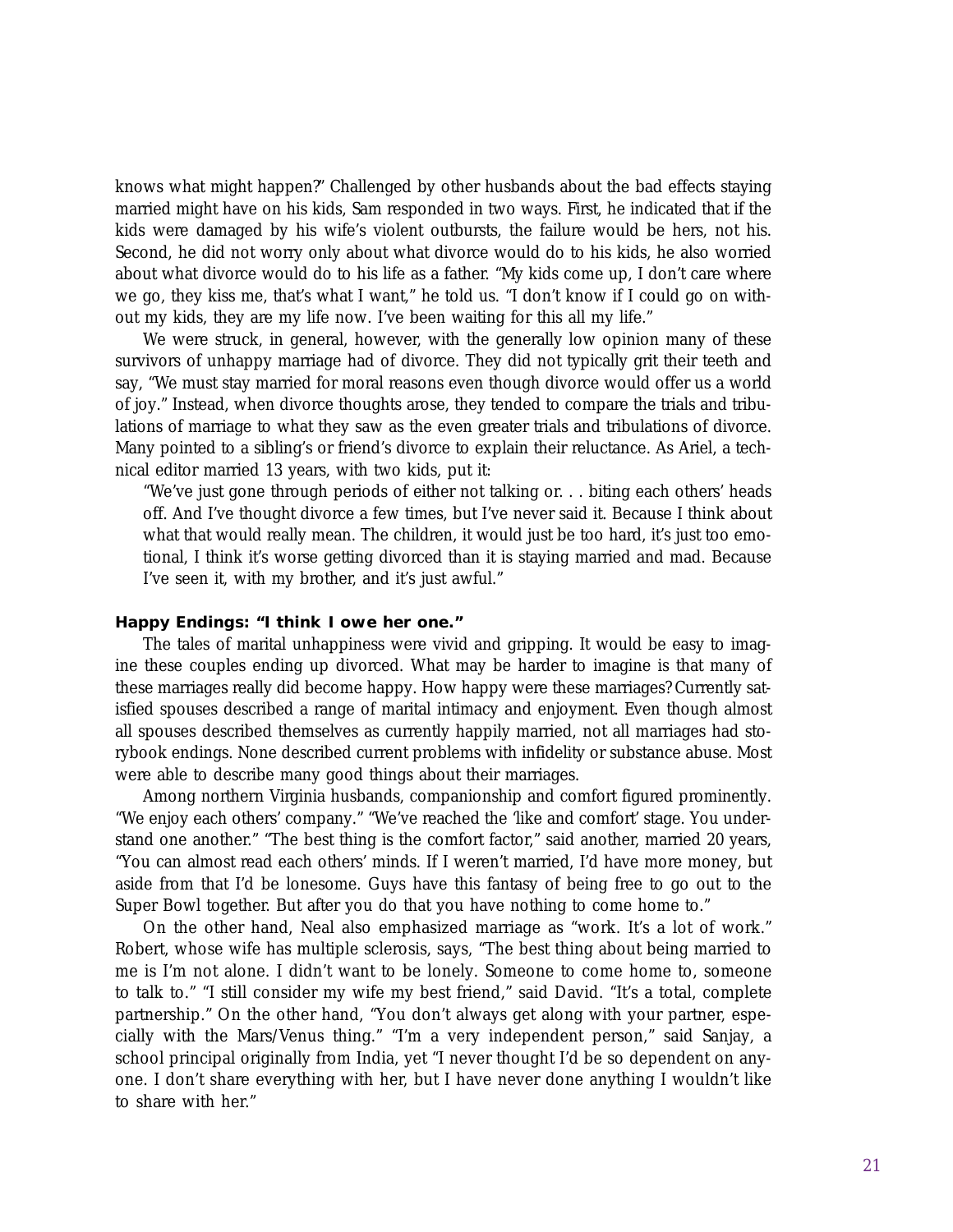In New Jersey, husbands and wives emphasized the difficulties of married life, the work stress, the time taken up by kids. On the other hand, the joys of partnership also appeared: "Building a life together. Everything we did, we did together," said one man, married 40 years. "Being together," said another, describing the best thing about marriage as "Being able to enjoy some good things together." "We really enjoy each other," and "our kids give us a lot of joy," said a third. "You rely on each other," said another, "I gotta believe being single is not the best thing. Like when you have the flu or are sick. It's miserable getting along by yourself. We get along, won't say it is happy or unhappy, we understand each other, we get along."

One husband, when asked what would break his marriage, replied at first, "Infidelity." Then he corrected himself, "But I don't know even at this point if it would. I would always love her. Even if she wouldn't live with me, I would always love her."

Wives also described marriages that ranged from the merely functional to warm family partnerships up through still-passionate love affairs. Anna says that now "He is a great husband. He's very attentive to me, he's generous, and a good provider." Plus, "the makeup sex was great. That helps." Jill, who complained that her husband would talk to her only during TV commercials, said that after they separated he started "courting" her. "He wined and dined me, our sex life improved." Their separation was, she said, a "cooling off — or heating up — period." Theodora, who separated twice in the early years of marriage, calls her marriage happy now because they have "love and respect." Another wife, who talked about divorcing when her children were young, says now, "He is my soul mate. We have been through rough times, it almost always made us stronger. He has made a lot of me and I have made a lot of him. We just fit."

Even imperfect marriages fulfilled many needs. Marian, who has been in counseling for 10 of 16 years of her marriage, said the best thing about being married was: "The unconditional support I get from him. We've learned to work together and appreciate the strengths we bring and the weaknesses we have. We enjoy it, we enjoy being parents together."

One wife, who had no trouble describing the problems created by her happy-go-lucky husband, also recognized his vices as his virtue:

"He is just one big surprise after another, never a dull moment. He has the most unusual friends. He keeps strange hours. He'll come home at 4 a.m. and go to work. He's the soccer coach and he does other things too. He's creative; he likes to paint. He's totally useless around the house, he'd walk around that laundry hamper 25 times; I've done that as a test. One thing that is so great, he never complains about the house, the cooking. I don't cook — he loves to cook. He loves to go to the grocery store and write a \$200 check to Safeway. As a young man [in Iran], he really had to scrape, living in group homes, eating beans out of the can . . . He likes to live life to the fullest. We fight loud, then it's over. My daughter will say, 'You and Daddy have to be friends,' and we say, 'Yes, you are right,' and hug each other."

Jane admits that she perhaps never got over her husband's failure to help her when their oldest son got into trouble. Nonetheless she describes a happy period since he retired from the military, traveling and exploring, after he took a job with a computer company.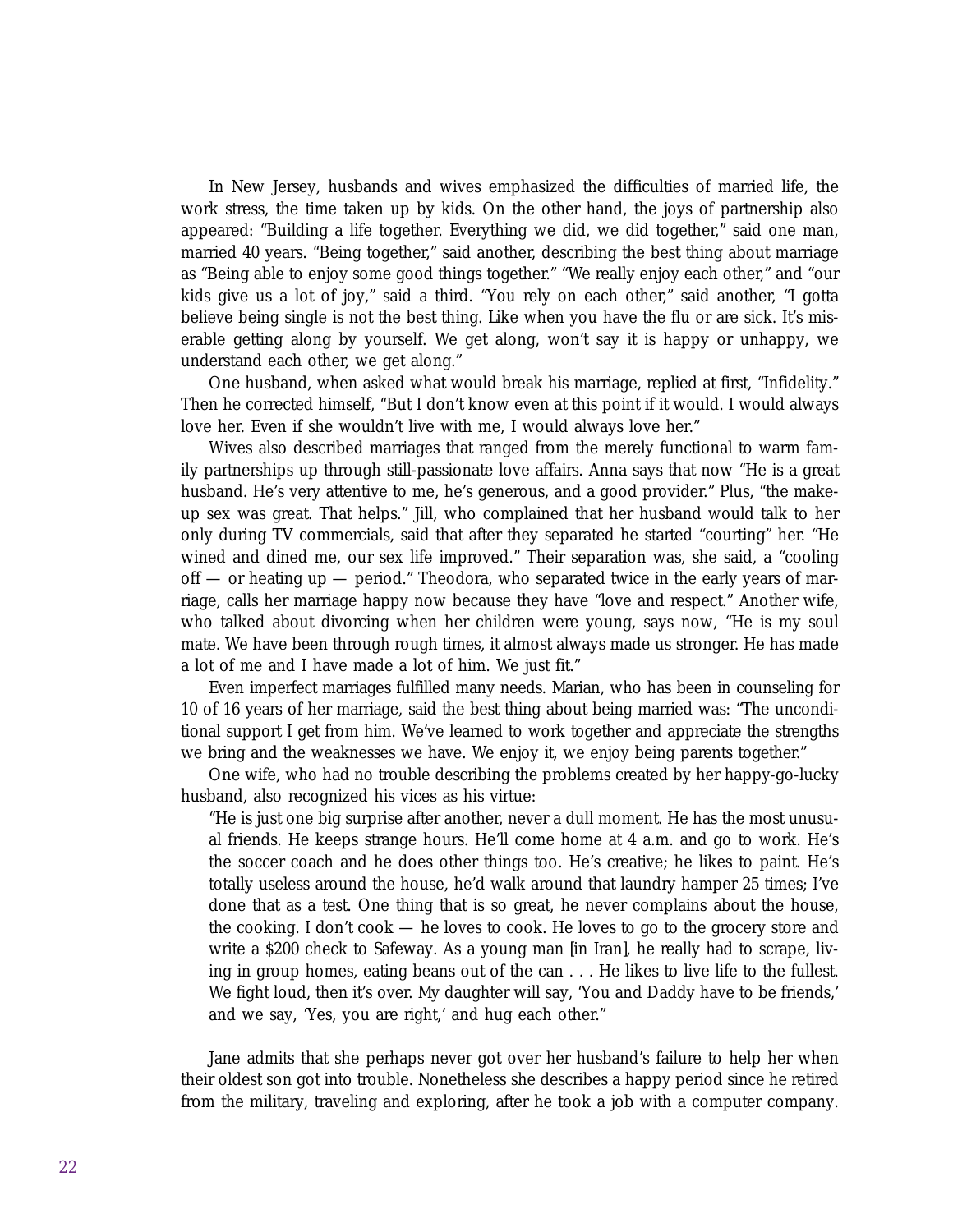"He got young because everyone was young. When we had something in common and the children were all okay. . . . My husband loves me quite a bit." Do you love him? we asked? "Not as much as he loves me. I wish he'd been a stronger person."

Some spouses described not necessarily intimate marriages, but what sounded like happy family lives. Peggy said the best thing about her marriage as ". . . our family together as a unit. We really have a great time, the kids — all four of us together — just have a blast, we just enjoy each other." Said Alex: "After three years, when she had a baby, I found I was really in love with the baby. We got much closer, closer to the children mostly." Charles: "Most of the time we really enjoy each other: similar backgrounds, we like to travel, similar economic level, we have two great kids who are both doing really well (knock, knock), they've both been straight. I think my daughter could be the only 18-year-old virgin in her college. I'm optimistic. They are just great. They give us a lot of joy."

Some of the worst marriages appeared to enjoy the most dramatic turnarounds. Husbands who behaved badly and later repented were often deeply grateful to their wives. Vance, whose marriage survived a two-year period of drinking, hanging out, and cheating on his part, says now,

"Personally for me, [marriage] probably saved my life. When I was younger, I was a pretty wild sort of guy. Drinking, driving, going across the country . . . Sometimes I



*At left: Cartoon by W.B. Park. © 2002, The New Yorker Collection from*  cartoonbank.com. *All rights reserved. Reproduced with permission.*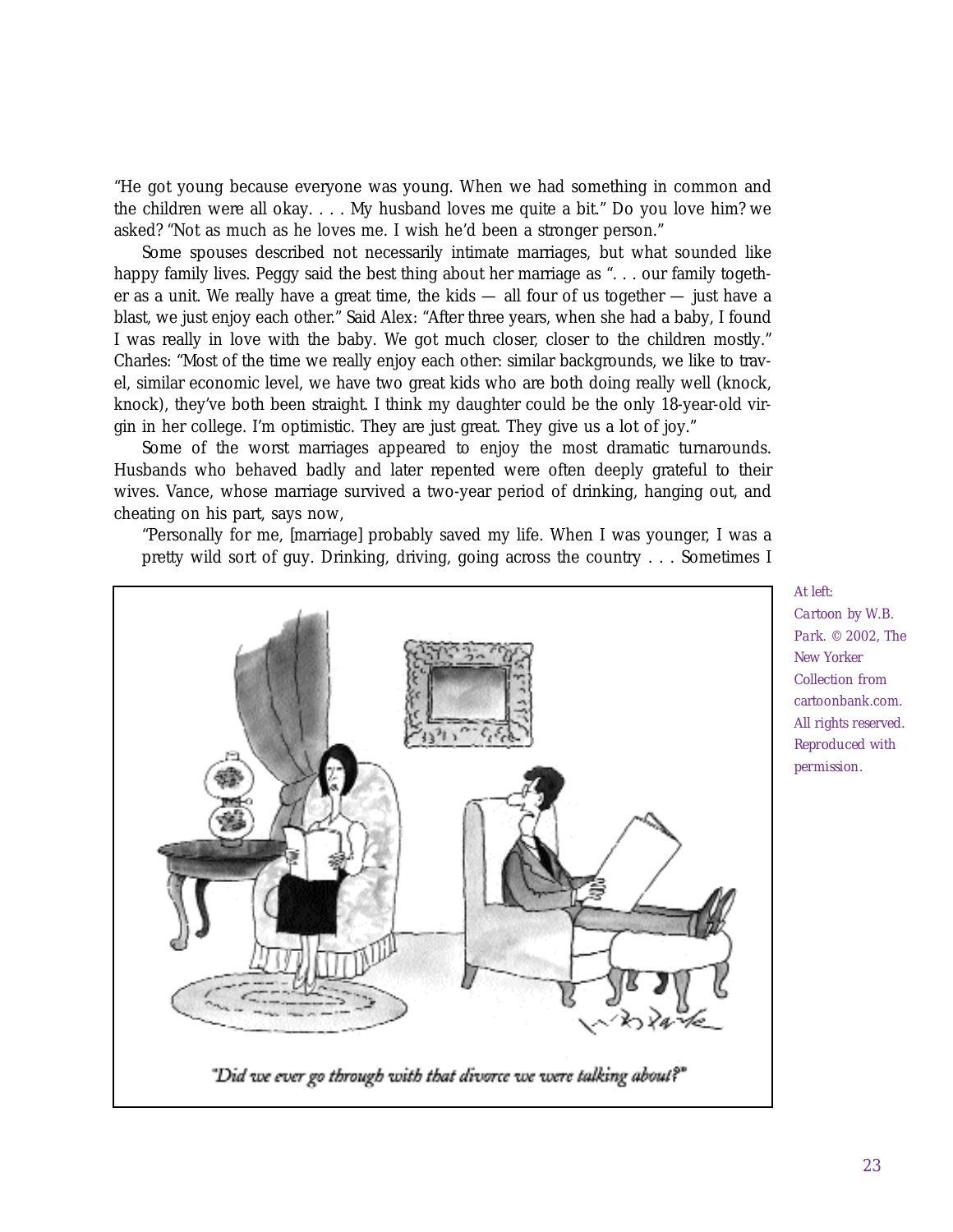look back and think God must of had a plan for me, so many places where I might have died. Marriage kind of settled me down, I got roots with my wife and family. Marriage is what we make of it. Sometimes we put the pressure on ourselves: We want this, we want that. There has got to be a point where I say, gotta enjoy it: It is not just money, it is enjoying your relationship with the wife, and watching your kids grow."

Does his wife care about him? "Yes," he replied instantly, visibly softening. What would break his marriage? "Probably just death," Vance replied. "Even infidelity, if she does go out and cheat on me, I think I owe her one."

### **Marital Turnarounds: How do unhappy marriages get happier?**

Spouses' stories of how their marriages got happier fell into three broad headings that we call the marital endurance ethic, the marital work ethic, and the personal happiness epic.

What is the difference? In the marital work ethic, spouses told stories of actively working to solve problems, change behavior, or improve communication. When the problem is solved, the marriage gets happier. Strategies for improving marriages mentioned by spouses ranged from arranging dates or other ways to spend more time together, to enlisting the help and advice of relatives or in-laws, consulting clergy or secular counselors, or threatening divorce and consulting divorce attorneys.

In the marital endurance ethic, by contrast, married people did not tell us stories of solving problems by concerted action on the part of the spouses. They did not "work" on their unhappy marriages; instead, they endured them. With the passage of time, these spouses told us, problems of life tend to get better, which improves the happiness of the married people in them.

Finally, in the personal happiness epic, marriage problems did not seem to change that much. Instead, married people in these accounts told stories of finding alternative ways to improve their own happiness and build a good and happy life despite a mediocre marriage. Focus group participants' marital turnaround narratives were often mixed, containing elements of both the marital work ethic and the marital endurance ethic.

# **The Marital Endurance Ethic: "We just kept putting one foot in front of the other."**

When asked how their marriages improved, perhaps the most common story spouses told us was simply that time passed. With time, job situations improved, children got older or better, or chronic ongoing problems got put into new perspective. Joe's marriage became unhappy (and his wife contemplated divorce) when his wife felt trapped at home with the kids while he worked long hours to make law partner. When asked what helped them, he replied, "We talked. But mostly we just kept putting one foot in front of the other." Sally, a wife who reported a similar dynamic ("he was always at work and I always did the kids"), when asked what improved the situation replied, "raises at [her husband's] work." Asked how she avoided divorce, Sally said frankly, "Well, other than carp and bitch and be a witch all the time, I said, 'well I'm just going to do it.' " Asked for her strategies for dealing with marital unhappiness, another wife said, "Just ride it out and try not to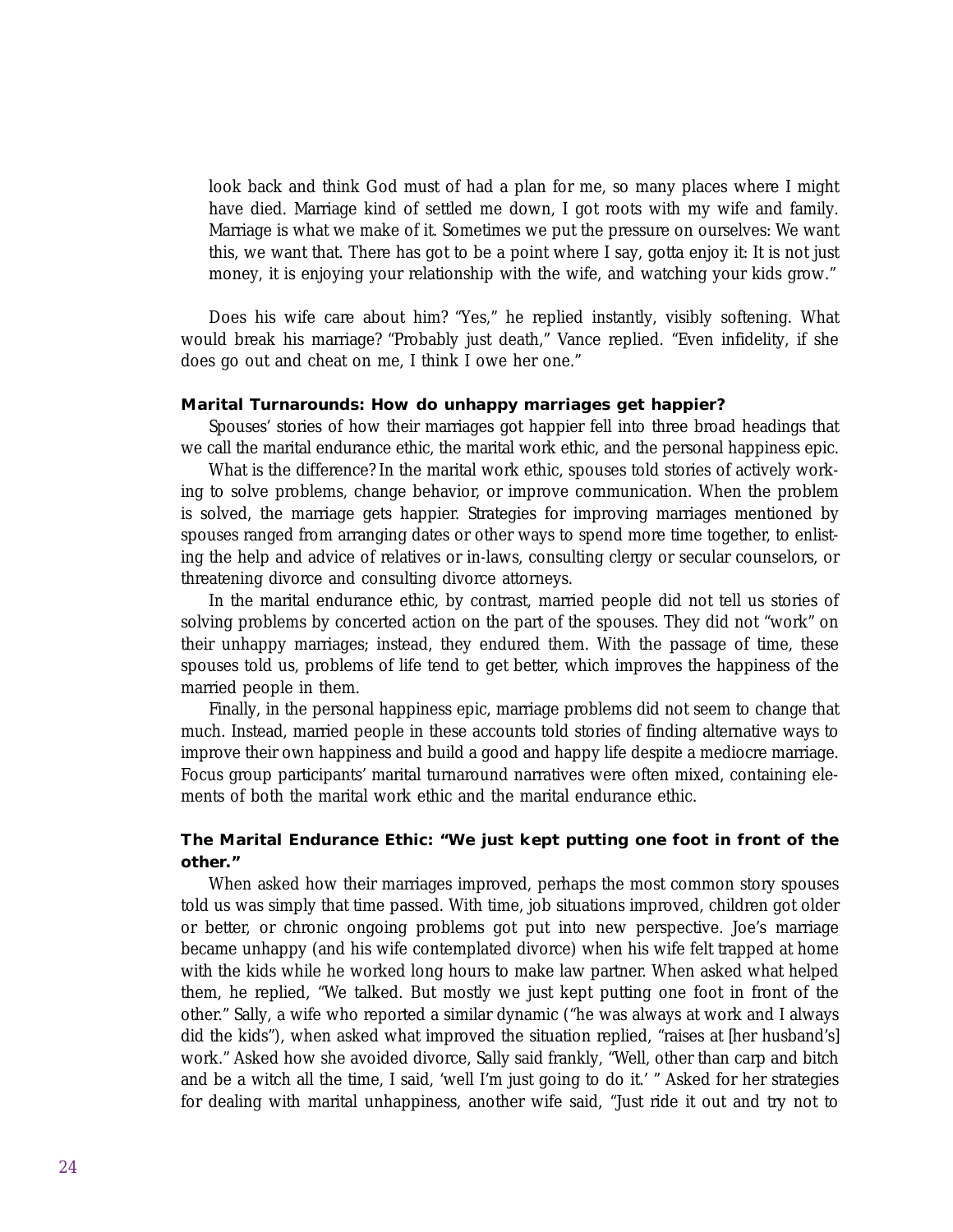bitch so much." Nikki, upset with her workaholic trucker husband's continued unpredictable absences, reported that after nine years of complaints, "I mellowed. . . . I adjusted more than he changed. I said, 'What the heck, why are you making yourself crazy?' "

#### **Marital Work Ethic: "I open up a little more, let her know what's bothering me."**

Spouses gave accounts of working on marital problems, with wives especially often enlisting the help of outside others to help change their husbands' bad behavior. "You work at it," says Ron, whose sister-in-law falsely told his wife that he had had an affair with her, "I was determined to be in the house for the kids." Vance's marriage survived his infidelity in part because (thanks to clergy counseling) he "changed. I open up a little more, let her know what's bothering me" and was "a little more sympathetic, more of an ear" when she talked about her problems. He credits his church with helping him to stop cheating on his wife, and to spend more time with the family. "I think church has a lot to do with it. It's something we do as a family. It's the one day I give my family the entire day." Mina, whose husband began hanging out with the guys too much, talked with both her mother and mother-in-law, who said, "Sit down with him, you need to talk. You think one thing, he thinks another." She asked both her mother and her mother-in-law to take turns baby-sitting, so she and her husband could spend more time together. Cora, whose husband became overly involved in a civic organization, warned his parents (who lived with them) that she was considering divorce and they pressured him to spend more time with the family. She also reported that his friends "sided with me, they know how I put out for him, how I loved him. That changed him."

We were struck by the extent to which, in making changes to please their wives, many husbands did not see themselves as seeking their own happiness, but making manly sacrifices for a greater good. Although research shows that marriage is at least as important for men's emotional well-being as for women's,<sup>33</sup> husbands in our focus groups did not often understand their "job" as husbands as a search for emotional satisfaction or intimacy. They more often saw marriage as an essentially heroic endeavor, in which the happiness of their wives and the well-being of their children were the goal. They often spoke in ways that suggested (as Steven Nock has argued) that they see marriage-and-fatherhood as an important marker of successful manhood.<sup>34</sup>

#### **The Personal Happiness Epic: "It was me that did the changing. I got wings."**

Some marriages did not appear to change much. Instead the persons in the marriage changed their lives in ways that made them personally happier in spite of ongoing marital problems. "Travel helps keep me interested," said one husband, "If I were in the house constantly, I have to be honest, I'd be gone." Another wife attributed her marital unhappiness to the unfair increase in her domestic workload following the birth of their child. But she was not able to increase her husband's contribution to domestic labor much, nor did she try to get him to provide more income. Instead she focused on her need (as a photographer) for doing more creative work, rather than simply taking on commercial projects.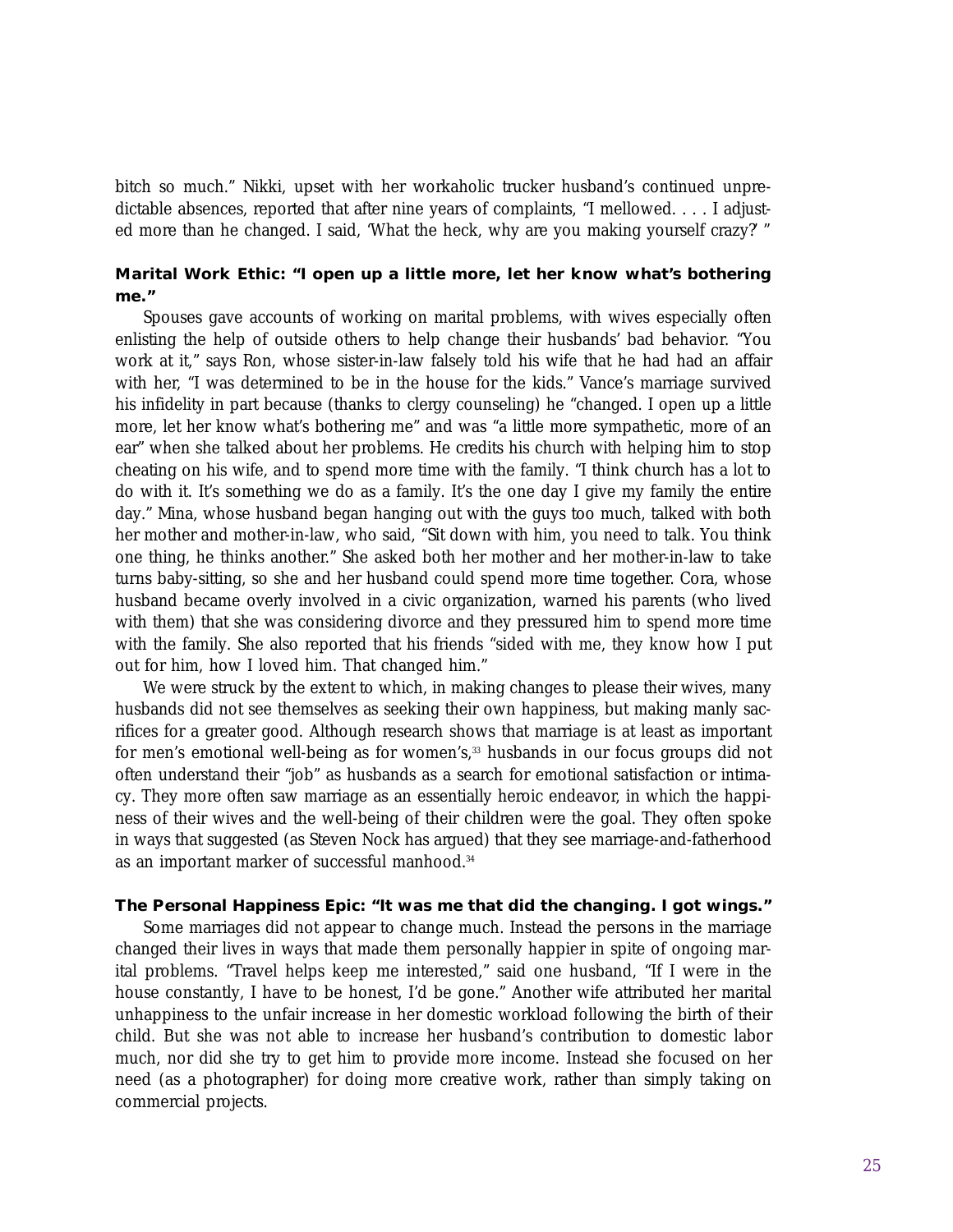Occasionally a spouse sometimes rated their overall marital happiness high as a way to "pat themselves on the back" for their achievement in building a happy life despite difficult marriages. Georgina, for example, who is retired, gave her marriage a six on the seven-point marital happiness scale. Yet she described an emotionally disengaged marriage without much respect or affection, in which husband and wife lead separate lives. For her this was a vast improvement over the past, when her husband was overbearing, critical, and dominated her. Her married life improved when she threatened divorce, silenced his criticism by speaking up for herself, and developed interests and friendships outside the marriage. Georgina: "I answered him back. I got 'the Mouth.' It was me that did the changing. If I wanted to go out with the girls, I went out. I got wings."

#### **Strategies for Avoiding Divorce: Who Helped?**

Who helped these unhappy couples avoid divorce? Many husbands and wives named family members and sometimes clergy or others who discouraged divorce and/or who actively intervened to help change the behavior of husbands. Alex, an immigrant from Ghana, returned to Africa after living here, to seek a wife. He found the first three years of marriage "tough, because not much communication going on." What helped him through that time? "I guess I listened to my father. Basically he said, it is not any easier with another wife. It is up to you to make it work and live with her. So I tried it." Wives who saw their husbands behaving badly sought outside others who would actively exert pressure on their husbands to behave more like "family men." Nancy, whose husband left her for another woman on the eve of her oldest daughter's wedding, reported receiving important moral support from her mother-in-law. His mother was horrified that he had done such a thing, she kept in constant contact, she'd take her to lunch: "I'm so sorry my son is behaving like this." "It helped me, I wasn't just in la-la land, she was [also] shocked."

When Patty told her sister, who had recently been divorced, "I think I want a divorce, I don't want to do this anymore," her sister said, "You don't want to get divorce, I've been divorced, I don't think that this is what you want. If you want to keep it up, go ahead, but if you don't [want a divorce], knock it off right now."

Several spouses mentioned religion as helpful in avoiding divorce. Some mentioned it as a kind of common ground or interest; e.g.,"We're both Christians." Several husbands mentioned church as providing good family time. "It's something we do as a family. It's the one day I give the whole day to my family," said one. "Just being around other families," said another. Another husband said his religious faith helped him manage marital conflict. When his wife became falsely convinced of his infidelity, Edward said, "It was a spiritual battle. If I had responded in the same way, gotten angry with her, that would be flesh and blood. I used the word of God. The spirit was causing her to be abusive. I kept quiet, I let God deal with her, and the Lord is good."

Several wives mentioned finding moral or spiritual inspiration when divorce thoughts arose. "We had Christian counseling one or two times, I realized I made a mistake [in thinking about divorce]." The counselor said, "Once you get married, you become one flesh," Krista told us. But one of the biggest tools wives used to invoke change was the divorce threat.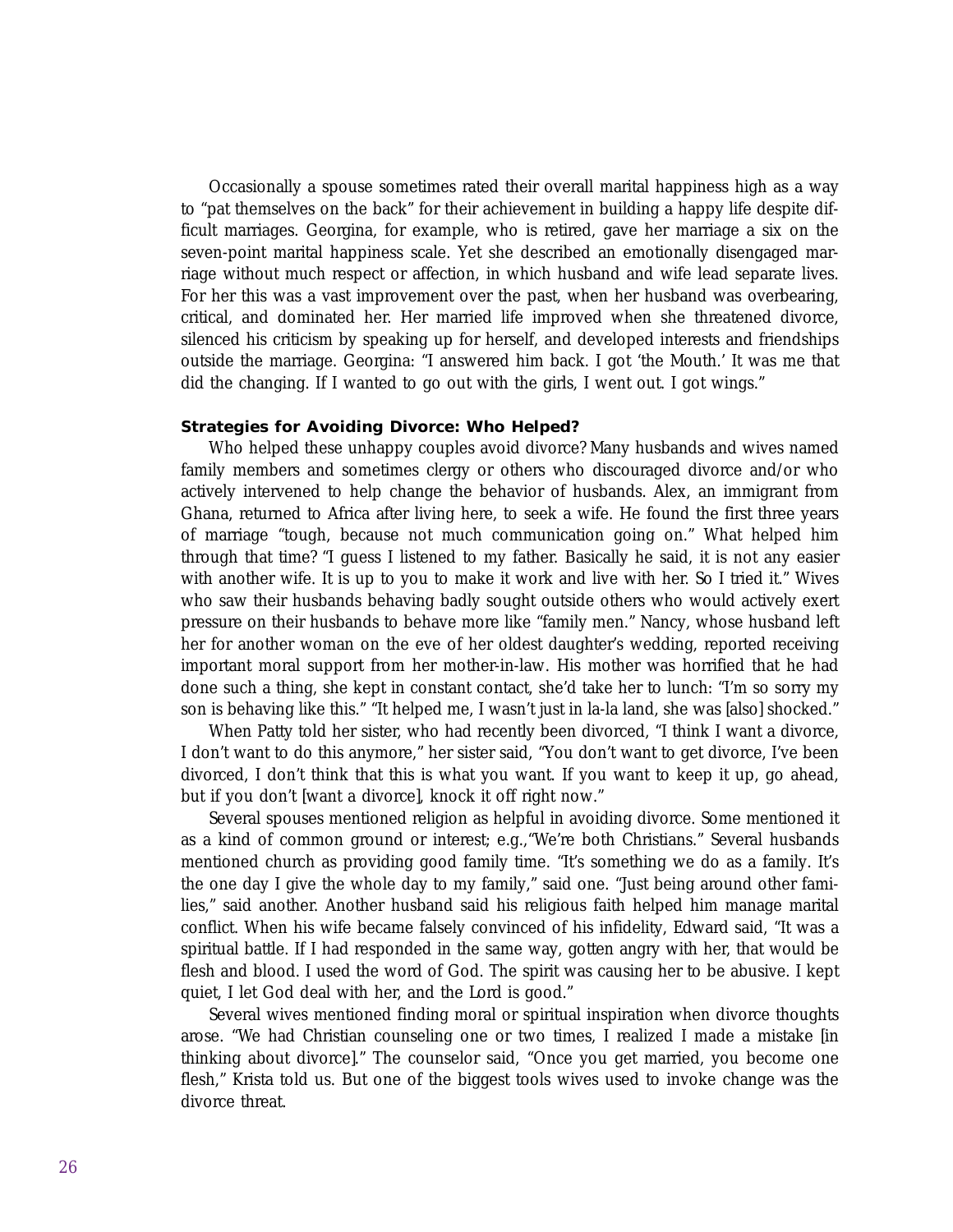#### **The Divorce Threat: "He knows I would walk out."**

Many wives (but no husbands) reported their own threats of divorce to be a useful tool in improving the marriage (and husbands also sometimes reported that the wives' threat of divorce was key to changing their behavior). Wives were far more likely than husbands to report attempting to enlist the help of outsiders, from divorce attorneys to inlaws, marriage counselors, and psychologists (and in one case a bankruptcy attorney), to solve marital problems. Many wives but no husbands saw themselves as vulnerable to exploitation by their spouses, unless they stood up for themselves and got help from others. Independence, especially financial independence, was mentioned by many wives, but no husbands, as an essential ingredient to a happy marriage.

Marie, who believed her husband was having an affair, left him and was only persuaded after much effort on her husband's part to return. "He knows I would walk out," if he has an affair, she says. (Marie, who struck us as head-over-heels in love with her husband, now rates her marriage a seven.) Mona, whose husband started running an unsuccessful limo business out of their home over her express objections, eventually issued an ultimatum and moved out. Faced with her credible threats of divorce ("He has a being-the-father-in-the-home-with-the-kids thing"), her husband eventually got a job and they reunited, happily. Ann 's husband agreed to counseling only because "he knew he was living on borrowed time." She was only waiting for some litigation money to come in, she warned him, before leaving, and she frequently mentioned her lawyer to him. "He wasn't a divorce lawyer but [my husband] didn't know that." Ann's husband agreed to marriage counseling, and the counselor helped him take more responsibility for household and childcare chores. Lisa told a dramatic tale of her husband chasing after her as she drove to the divorce attorney's office. "I went to a lawyer and the shock woke him up," she reports. He stopped being so critical, started being so appreciative. "Now he's a B+" she reports. Virginia warned her alcoholic husband, "If you go out that door, this is the last time." She says, with a catch in her throat, "He hasn't had a drink for the last six years." Daniel, who told a story of extended depression following a job loss, also began turning his life around when his wife mentioned divorce as an option. "I didn't think she was serious, but just the fact that she brought it up was serious, like, 'Whoah,'" he said.

**IVORCE THREATS,** particularly as a constant threat embedded in marital arguments, are likely to erode marital happiness and increase the risk of divorce, because they undermine the sense of a secure future that seems fundamental to happy marriages. Also, couples who ended up divorced drop out of this sample of unhappy marriage survivors, so we report this finding with some caution. Nonetheless, many of the wives in our focus groups reported using divorce threats successfully to initiate important changes in the behavior of their husbands, changes that ultimately led to happier and more stable marriages.

In most of these cases, the wives' clearly articulated goal was not divorce, but marital change. When they consulted divorce attorneys, they were fortunate in finding lawyers who listened closely and supported their goals, acting as dire warning signals to husbands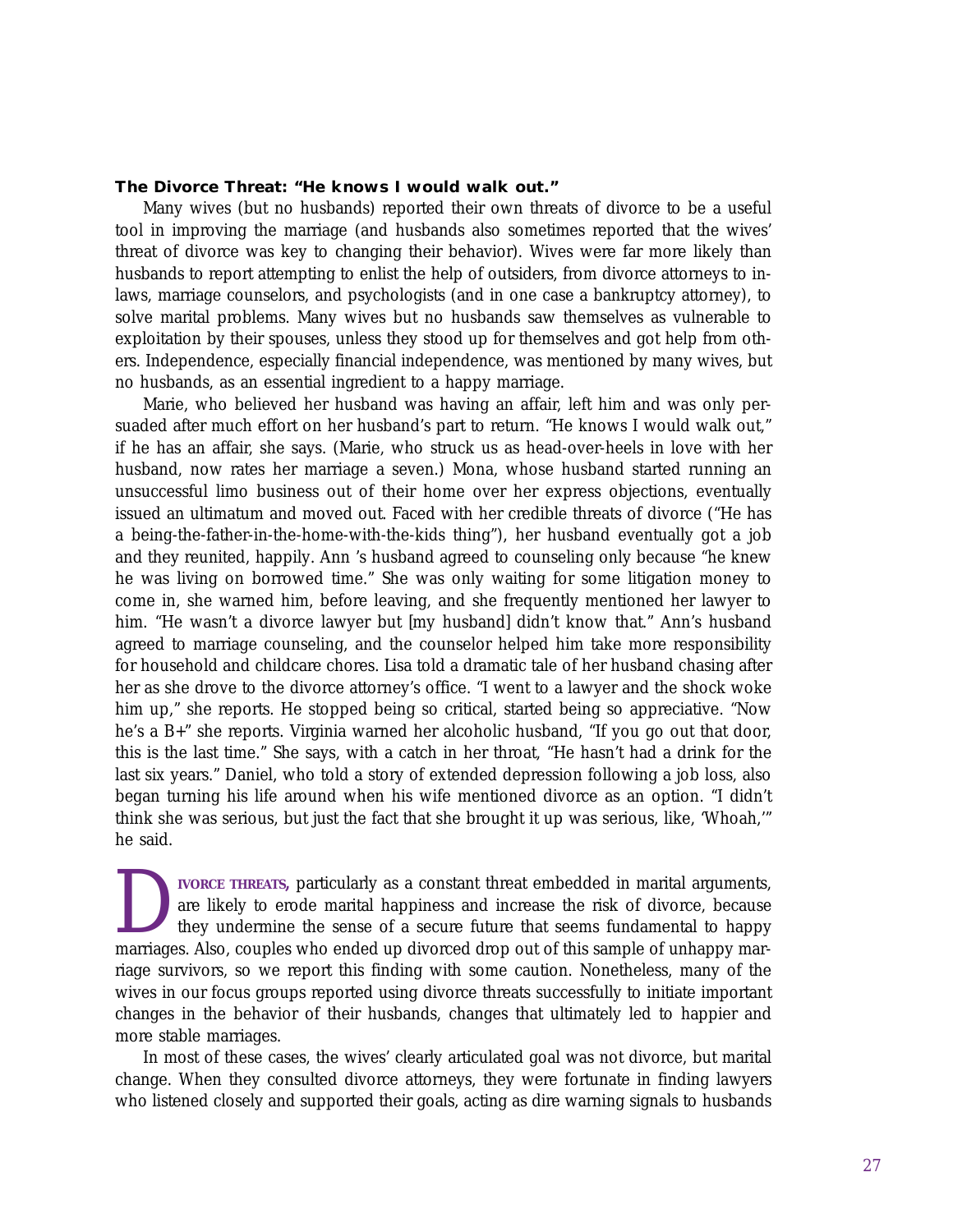*At right: Cartoon by Bruce Eric Kaplan. © 2002, The New Yorker Collection from* cartoonbank.com. *All rights reserved. Reproduced with permission.*



about their wives' unhappiness, instead of actively moving their clients down the path to divorce. (One wife, Jill, did try to file for divorce immediately. But the servers could not find her husband for more than three months, after which she apparently rethought her decision to file for divorce.)

# **What About Counseling?: "Counselors are like ballplayers. Some are good and some aren't."**

"Wait! Come back! I was just hidding about wanting to be happy."

How important a role did marriage counseling play in these formerly unhappily married spouses' accounts of getting happier? We gathered information about experiences with marriage counseling in two ways: We asked spouses on the written questionnaire whether they or their spouse had sought counseling. And in asking our focus group participants how marriages got happier, we probed for help from outside others, including counselors.

Only in a minority of cases did one or both spouses seek counseling, either religious or secular. Overall, a little more than a third of focus group participants (38 percent of the Virginia sample and 32 percent of the New Jersey sample) indicated on their written questionnaire that either they or their spouse had sought marriage counseling. When asked to explain how their unhappy marriages became happier, few participants described marriage counseling, particularly secular marriage counseling, as having played a primary, instrumental role in preventing divorce or rebuilding marital happiness.

Some spouses did see counseling as having an important role in helping prevent divorce, improve relationship satisfaction, or cope with a spouse's ongoing defects. Jonathan's wife asked him to go a counselor and he agreed. He had had a bad experience with a counselor in his first marriage but this time the "counselor was helpful. He showed us both how we could be smarter in respecting each other." Asked for an example, he offered this: "She'd say before church, 'How do I look?' 'You look fine,' I'd say. 'You don't like what I'm wearing?' she'd respond." And they'd fight. Now, says Jonathan, "I've learned from the counseling to say things more in line with what a woman thinks. 'Yes, I like what you're wearing. I especially like the dark blue dress.' Something more detailed."

Jonathan gave equal billing in preventing divorce to his son ("I fell in love with him") and to his church ("just being in an environment with other families. Everyone has problems, you just work things out").

But perhaps surprisingly, in a relatively well-educated, affluent sample of married people selected for having survived serious marital unhappiness, accounts like these were a distinct minority. Of the minority who went to counseling, most reported it was helpful, but relatively few saw it as the key to turning their marriages around or avoiding divorce.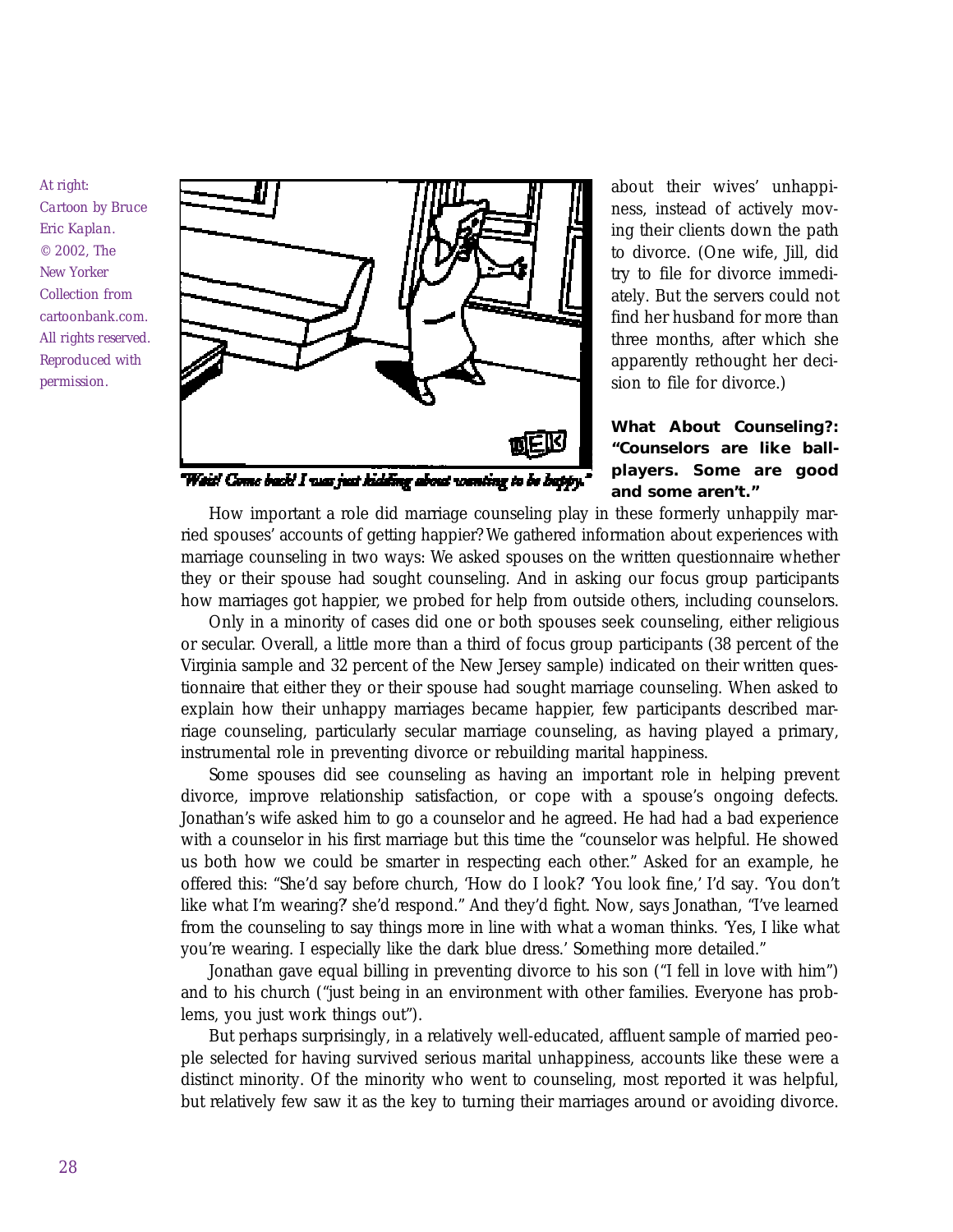A large number of husbands, especially in northern New Jersey, saw counseling in a negative light, as a threat to their marriages. If you go to a counselor "you end up divorced," said one husband. Several husbands told us they didn't like to speak about their intimate problems to somebody who is "watching the clock." One husband hated the idea of "paying someone to listen to your problems." It is different if it's a "friend who is religious" or who has a counseling degree. One man reported long conversations with a Bronx boyhood friend who had become a Catholic priest. Another said he went to a "friend who was a counselor" who turned out to be a clergyman in his church (nondenominational Christian).

On the other hand, consistent with the moral mandates of the marital work ethic, these husbands mostly agreed to counseling if the wife requested it. One man, dragged to a counselor by his wife's divorce threat, told us, "the counselor sided with me so my wife stopped going." "Counselors are like ballplayers," said another husband, "some are good and some aren't."

The northern Virginia husbands, consistent with their very high levels of education, did not seem to have the same marked aversion to marriage counseling as the New Jersey husbands. However, they did not make use of it to any markedly greater degree. Five out of 15 men indicated in the focus groups that they or their spouse used a marriage counselor (including clergy). Most of these indicated the counseling was useful, but only one husband considered it as one of the main ways his marriage got happier. One husband in this group (Sanjay, an Indian immigrant) did portray secular marriage counseling in a negative light, using very similar language to that used by New Jersey husbands: "I have talked to [Hindu] priests. It is always very helpful, so consoling, peace-giving, that you have shared with somebody who does not have money, cab meter running, ten sessions." (In a gesture also common to New Jersey men, at this point, he glanced at his wrist, indicating his distaste with the idea that counselors are "watching the clock" while you share your intimate problems.)

In general men showed a strong preference for religious over secular counseling. This preference appeared to stem from two sources: First husbands had greater confidence that religious counselors would not purposefully or inadvertently encourage divorce. They saw religious counselors as actively rooting for the marriage to succeed. Second, husbands more often saw religious counselors or clergy as being truly interested in them and their marriage, instead of listening to their intimate problems for money.

While men and women differed on how useful various outsiders might be, both husbands and wives indicated that they wanted to get help from someone who wanted their marriages to succeed. Marriage neutrality — often seen by counselors and attorneys as ethical — was not what unhappy spouses seeking help told us they wanted.

#### **Summary of Focus Group Interviews**

Many happily married spouses have experienced extended periods (typically two years or more) of marital unhappiness, often for quite serious reasons, including alcoholism, infidelity, verbal abuse, emotional neglect, depression, illness, and work reversals. Many of the spouses in these marriages contemplated or threatened divorce, and given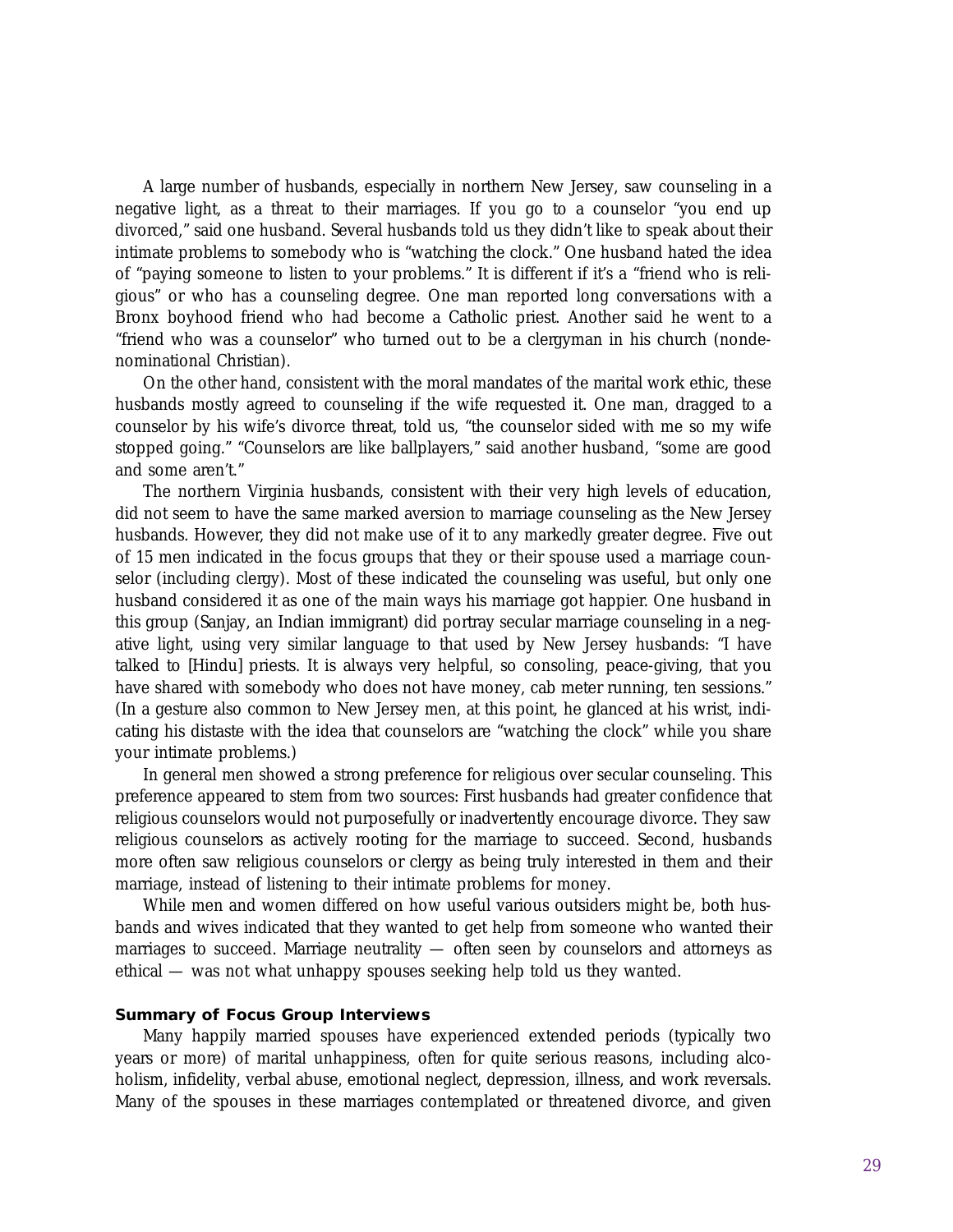the seriousness of the marital unhappiness reported, it is easy to imagine many of these marriages dissolving. Why did they survive where other marriages did not? Spouses who stay married often described marital unhappiness as caused by outside tensions, rather than internal relationship dynamics, even when those outside tensions caused considerable marital friction, thoughts of divorce, and marital unhappiness. The marital endurance ethic appears to play a big role. Many spouses said their marriages got happier, not because they and their partner resolved problems, but because they stubbornly outlasted them. With time, they told us, many sources of conflict and distress eased: financial problems, job reversals, depression, child problems, even infidelity.

Only a minority of spouses who turned their marriage around reported that counseling of any kind (including religious counseling) played a key role. When husbands behaved badly, value-neutral counseling was not reported by any spouse to be helpful. Instead the wife in these marriages appeared to seek outside help from others (family, clergy, divorce attorneys, counselors), to pressure him to change his behavior; the help of these outside others played a key role in turning unhappy marriages around.

#### **The Uses of Commitment: "The Grass Looks Greener, but It's Astroturf."**

Our findings are consistent with other research demonstrating the powerful effects of marital commitment on marital happiness. When people have a strong preference for marriage and marital permanence, more marriages take place, $35$  more marriages last $36$ , and more marriages are happier.<sup>37</sup> One longitudinal study found that when married people adopt attitudes more accepting of divorce, their marriages subsequently tend to deteriorate in quality.<sup>38</sup>

Commitment, it turns out, is not just a side effect; it is also a *cause* of relationship happiness. Commitment includes both constraint (or barriers to divorce) and what some scholars call "dedication," or a deeper intrinsic commitment to the partner and the relationship. Marriage increases commitment in part because it symbolizes and reinforces dedication: Two become one, the future is definitely going to be shared, and spouses are, by common consent and acknowledgement, each others' first responsibility and closest adult family member. Marriage thus points the couple toward greater dedication as well as imposing constraints on leaving.39

How might constraints on divorce serve to increase dedication and improve marital quality? First, tolerant attitudes towards divorce make marriage less satisfying, by making the future less certain. Partners who feel secure that their marriage will last are free to specialize and invest in different skills and areas of life in ways that leave both of them better off.<sup>40</sup> Adopting a permissive divorce ethic means substituting uncertainty for a sense of secure identity and belonging formerly associated with marriage. As Berscheid and Lopes put it, "The freedom of perpetual choice means that the individual must continually expend time and energy to reevaluate the wisdom of the previous choice through monitoring his or her satisfaction with the relationship, the quality of the available alternatives and the depth of his or her investment. Moreover, the individual must perform this decision analysis not only for himself or herself but for the partner as well, in order to arrive at a probability estimate of the partner's leaving the relationship. If this latter analysis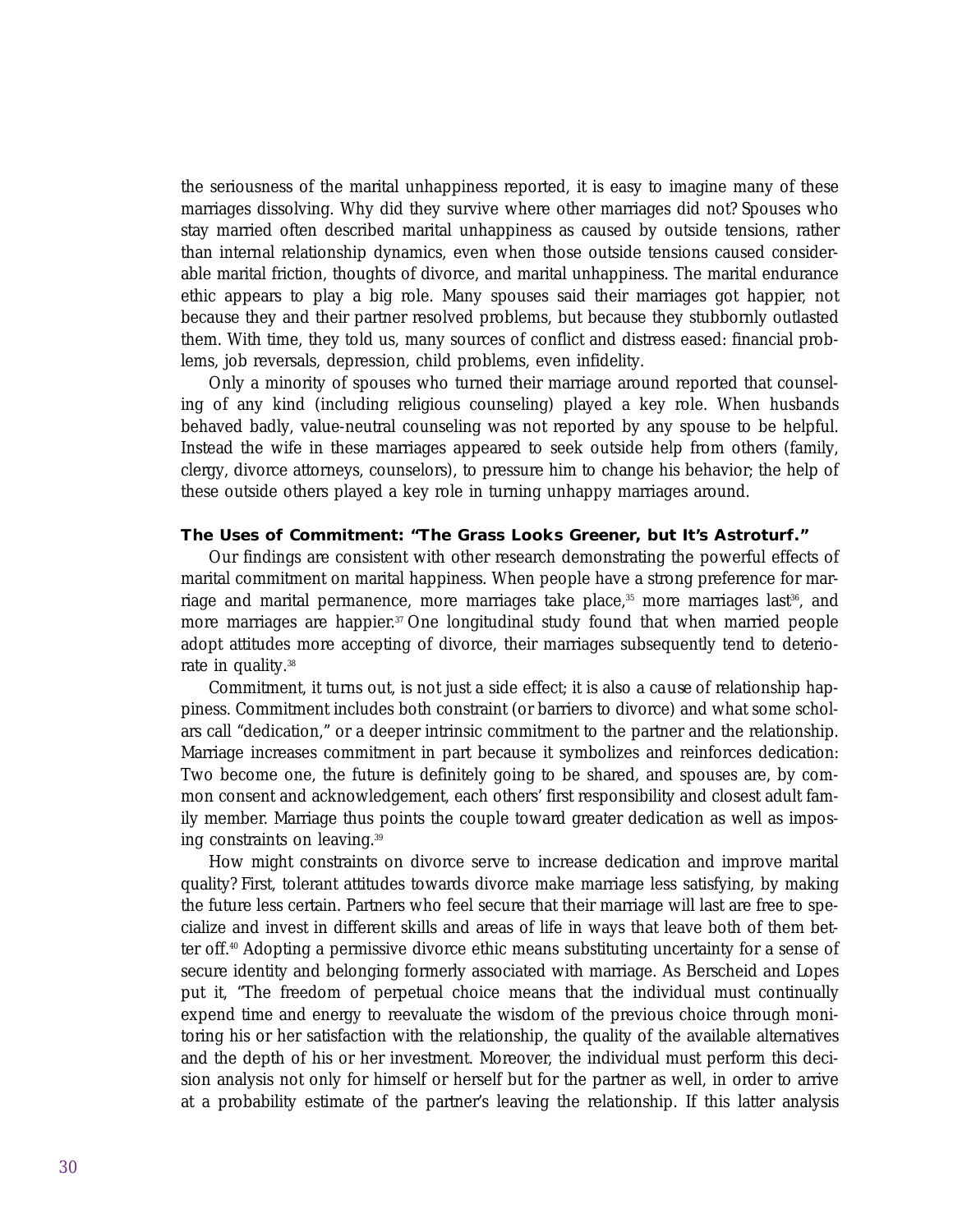reveals that the partner, like the individual, has few barriers to dissolution, then the costs of insecurity and anxiety are added to other costs the individual is currently experiencing in the relationship."41

As marital commitment declines, the danger is that more spouses become, as William Doherty has put it, consumers of their marriages.<sup>42</sup> The marital work ethic — the idea that spouses should strive to build a satisfying relationship together — has many attractive and important qualities. More research on the kinds of counseling and/or education that helps adults avoid divorce and build happier marriages is key. But when the work ethic is viewed as the substance of the marriage vow — when marriage becomes a promise to work on the relationship until satisfaction is achieved or until one person becomes convinced that satisfaction is not possible — it too may contribute in subtle ways to making marriage less happy and less stable. The problem with making satisfying interactions the main criteria of marital success is that it plunges partners into a permanent state of uncertainty about the future of the relationship, undermining the very good — both emotional and practical security — that moves men and women toward marriage. Continually wondering whether your marriage is good enough to keep can be exhausting, especially when compounded by the worry of wondering whether your spouse considers you good enough to keep.<sup>43</sup>

**S** DON BROWNING reminds us, theories of good communication skills cannot, by themselves, tell an unhappy spouse why he or she should work to build a good marriage, "it simply increases the chances for achieving a good one themselves, tell an unhappy spouse why he or she should work to build a good marriage, "it simply increases the chances for achieving a good one for those already committed to that goal."<sup>44</sup> While negotiation and compromise are important skills in marriage and life, the "analogy to a business negotiation," he points out, is deeply misleading. Indeed, such a mindset, when applied to marriage, is antithetical to the kind of couple identity (a vision of life from the vantage of "we") that is associated with solid and happy marriages.<sup>45</sup> There is a growing literature on sacrifice, suggesting that couples who are doing well include partners who are willing to sacrifice for one another and "us."46 Further, the degree to which males are willing to sacrifice for females, without feeling they are being personally harmed by doing so, is strongly related to whether or not they see their relationships as a life partnership.<sup>47</sup>

A strong commitment to marriage as an institution, and a powerful reluctance to divorce, do not merely keep unhappily married people locked in misery together. They also help couples form a happier bond. To avoid divorce, many assume, marriages must become happier. But it is at least equally true that in order to get happier, unhappy couples or spouses must first avoid divorce. When people are intensely committed to their marriages, they invest more in the relationship, they minimize the importance of difficulties they can't resolve<sup>48</sup>, and they actively work to derogate the attractiveness of alternatives.49 When people commit themselves to a marriage for life (barring unusual circumstances), they also have a powerful incentive to understand their partner's actions in the best possible light, and to be an advocate for their spouse as well as for themselves. A spouse who, in the interests of minimizing his own frustration and resentment, consistently puts his spouse in the best possible light, may well evoke more desirable behav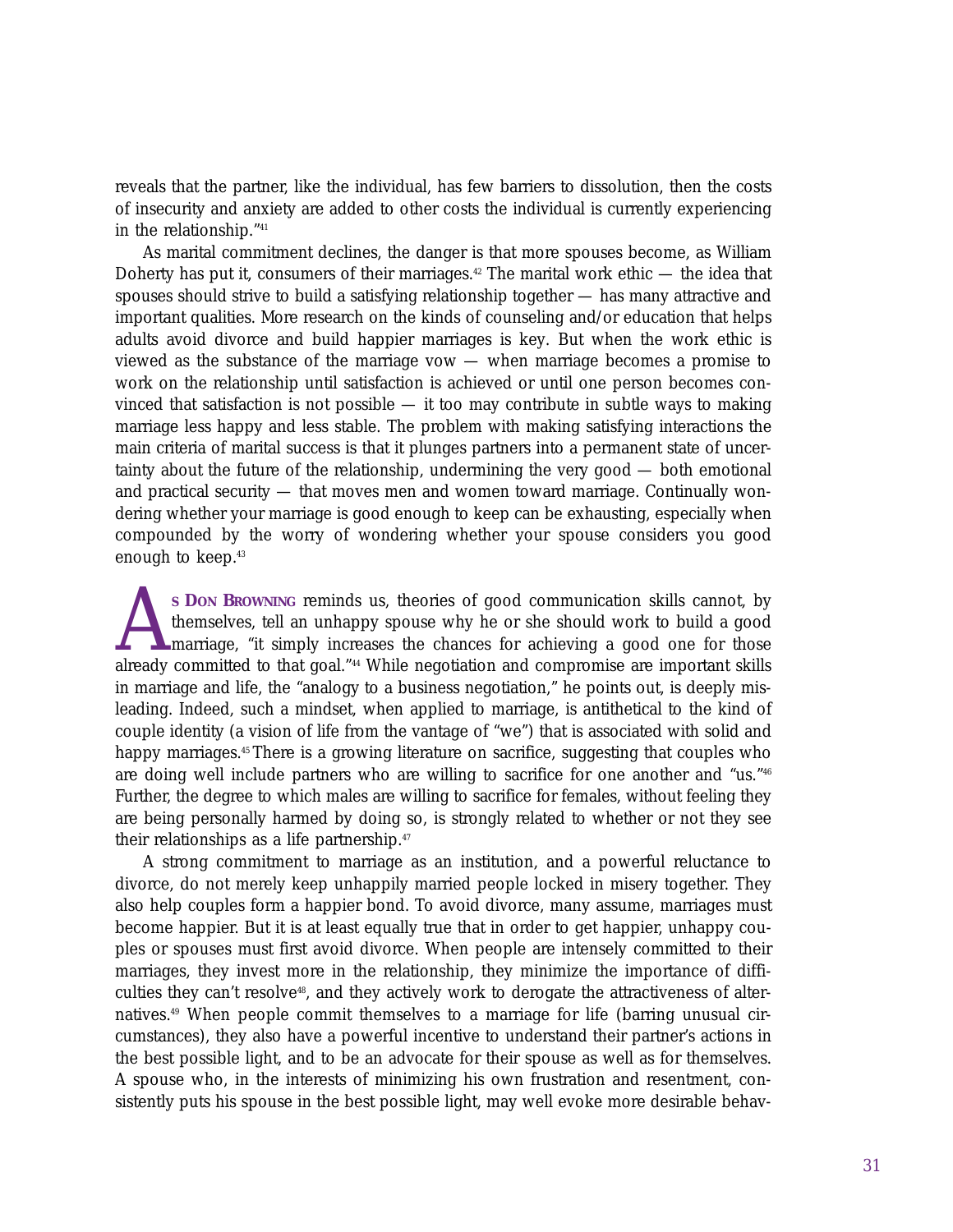*At right: Cartoon by Peter Steiner. © 2002, The New Yorker Collection from*  cartoonbank.com. *All rights reserved. Reproduced with permission.*



iors than a spouse who, continually wondering whether his or her marriage is "good enough" to continue, evaluates his spouse's behavior in a more neutral, negative, or judgmental light.<sup>50</sup>

These kinds of active psychological processes of managing alternative desires in the service of commitment were evident in our interviews with marriage survivors, especially among men. Among the long-married men in New Jersey, for example, a significant minority, when asked about the downside of marriage, spoke of ongoing sexual temptation — largely the fantasy of enjoyment that might be available if they were not tied down by duty, affection, religion, and their children to one woman. One husband mentioned the

second thoughts prompted by the idea of meeting an old girlfriend at a class reunion. At this point the men took the conversation out of our hands. "Suppose this girl is divorced," proposed one, "you dance." Interrupted another (Greg, who told us his wife's lack of desire for frequent and inventive sex was a real problem for him): "Just forget about it and go back to your wife." He launched into the story of a dear friend who fell in love with another woman. "This is my soul mate, this is the girl I love," his friend had told Greg. "He takes his wife to a counselor, spends \$20,000 to get a divorce. She gets the house, he gets a Secaucus apartment." His friend broke up with his girlfriend five years later. "He came to me and asked, 'When I told you that, why didn't you hit me in the head?' I said, 'Paul, I did.' " Another husband chimes in, "The grass looks greener but it's Astroturf."

#### **Marriage as a Shared Story**

Finally, the satisfaction one finds in staying married depends not just on the quality of one's own personal interactions with the spouse, but how spouses and others view marriage in general. Marriage is not just the sum of the personal interactions that individuals find either satisfying or distressing. Marriage is a social status and a shared ideal — a story people have about their own life, their family, their spouse, and their love. The attitudes and values that individuals, families, and societies have about marriage and divorce in general affect how satisfying Americans find being married in particular. In communities where marriage is highly valued, husbands and wives get more from marriage than they would in a community where marriage is seen as a merely private matter.<sup>51</sup> People who are deeply committed to marriage as a lifelong vow have happier marriages not only because of what they do in their relationships, but because of what they think about being married in general. The happiness anyone gets from any role in life — being a parent, holding a job, being married — depends in part on how satisfying one finds the day-to-day interactions and tasks. But it also depends on whether one sees the role itself as important and valuable.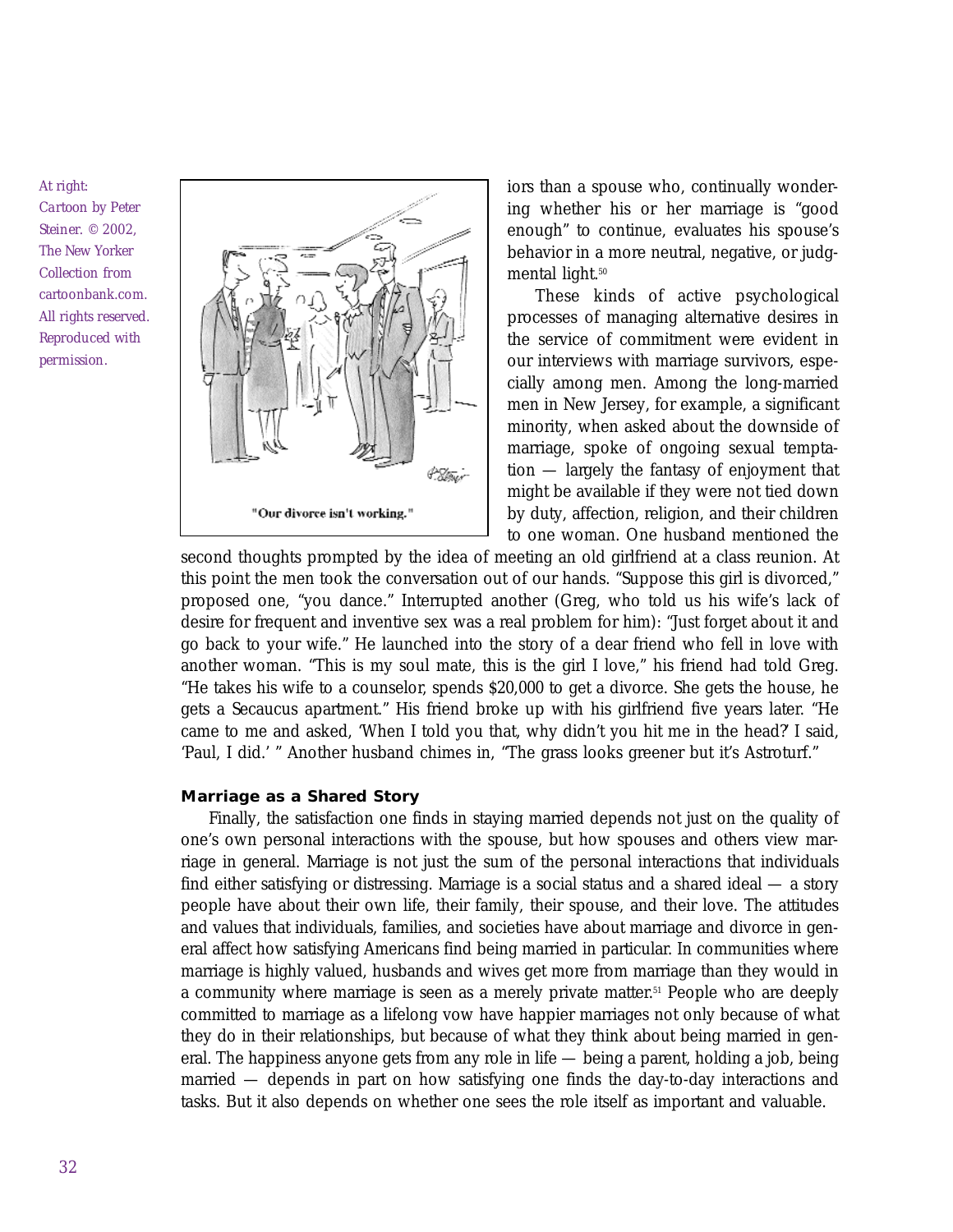# **The Future of Unhappy Marriages**

**THE IMPORTANT EXCEPTION** of helping spouses escape violent marriages, divorce typically failed to deliver the promised psychological benefits for adults. Five years later, unhappily married adults who divorced or separated were, on average, no happier, no less depressed, had no higher self-esteem, no greater sense of personal mastery, and showed increased alcohol use compared to unhappily married adults who stayed married. Almost two-thirds of unhappy spouses who stuck with the marriage forged happy marriages down the road. Of course, these averages likely conceal important individual variation and further research is needed to determine under what circumstances divorce boosts or depresses adult well-being.

Americans have many goals for their own marriages and those of others: We want marriage to last, we want children to enjoy living with their own two married parents, we want these marriages to be happy, and we don't want unhappily married people trapped in miserable lives. Over the past 40 years, Americans have increasingly viewed these goals as in conflict: We fear discouraging divorce lest we create lasting marriages at the high cost of individual misery — almost certainly for adults and often for the children.

This, the first full-scale study of the relationship between divorce and personal happiness for unhappily married adults, casts deep doubt, from an empirical standpoint, on this conventional wisdom. Does divorce typically make unhappily married people happier than staying married? No. Does a firm commitment to staying married, even though unhappy, typically condemn adults to lifelong misery? No.

What are the implications of this finding? Is divorce always wrong and staying married always right? We cannot draw so simplistic a conclusion. What we do know is this: Both divorce and marriage initiate complex chains of events whose outcomes cannot be predicted with certainty at the outset. Marriages are not happy or unhappy — spouses are. And with the passage of time, the feelings of spouses about their marriages can and do change. The bad marriage and the good marriage are not always fixed opposites, but the same marriage at two different points in time (or in the eyes of two different spouses). Divorce may make an unhappy spouse happier, but there is no guarantee (and much doubt) that it will. If marriage is no panacea, neither is divorce.

Marital stability and marital quality are not the opposites we have assumed. On the contrary, they serve to reinforce one another. Both people and marriages are likely to be happier in communities with a strong commitment to marital permanence. While some marriages are so destructive that divorce or separation is the best outcome, marriages are more likely to be both happy and stable when marriage is highly valued — a key relation in whose success family, friends, faith communities, counselors, family-law attorneys, and the wider society have an important stake. ×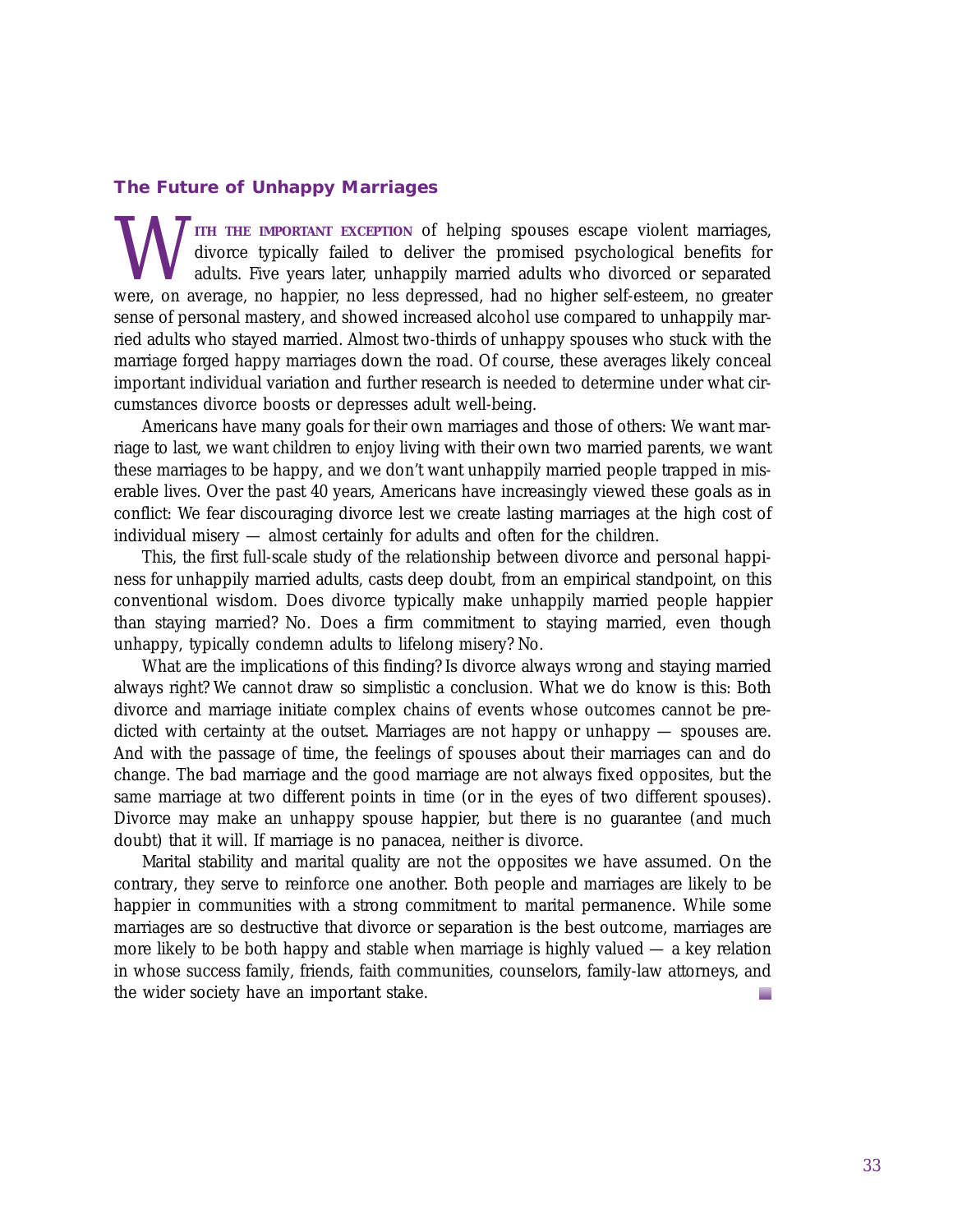#### **Endnotes**

1. There is, of course, a body of research on the consequences of divorce in general on adult well-being. For example, Mavis Hetherington recently compiled the results of 20 years of research into the consequences of divorce for both adult and child well-being. In her judgment, divorce made about 20 to 30 percent of adults better off than they had been in the marriage. About 40 percent were in second marriages of similar quality with similar problems. About 30 percent of divorced adults appeared to be worse off. However, Hetherington and other researchers (to our knowledge) have not systematically compared outcomes for unhappily married adults who stayed married versus unhappily married adults who divorced or separated. See E. Mavis Hetherington and John Kelly, 2002. *For Better or For Worse: Divorce Reconsidered.* New York: W. W. Norton & Co.

2. Spouses were asked to rate their overall marital happiness on a seven-point scale. For this study, spouses who rated their marriage at least a five are categorized as happy spouses, or happily married adults. Those who rated their marriages a four or less are considered unhappy spouses, or unhappily married adults.

3. A one or a two on a seven-point marital happiness scale.

4. See for example William J. Doherty et al. 2002. *Why Marriage Matters: Twenty-One Conclusions from the Social Sciences.* New York City: Institute for American Values; Paul R. Amato and Alan Booth. 1997. *A Generation At Risk: Growing Up in an Era of Family Upheaval.* Cambridge, MA: Harvard University Press; Sara McLanahan and Gary Sandefur. 1994. *Growing Up With a Single Parent: What Hurts, What Helps.* Cambridge, MA: Harvard University Press.

5. Time/CNN poll of 1,278 adults by Yankelovich Partners, Inc. September 6-7, 2000. (Thirty-three percent is an increase from 1981, when only 21 percent of Americans agreed parents should stay together even if the marriage is not working.) Walter Kirn, et al. 2000. "What Divorce Does to Kids." Time, September 25, 2000, 42ff.

6. T.B. Heaton and S.L. Albrecht. 1991. "Stable Unhappy Marriages." *Journal of Marriage and the Family* 53(3): 747ff.

7. Karen S. Peterson, 2001. "The Good in a Bad Marriage: Studies Say Many Can Be Salvaged," USA Today, June 21, 2001.

8. Allan V. Horwitz and Helen Raskin White. 1991. "Becoming Married, Depression, and Alcohol Problems Among Young Adults." *Journal of Health and Social Behavior* 32: 221-37; Catherine E. Ross. 1995. "Reconceptualizing Marital Status as a Continuum of Social Attachment." *Journal of Marriage and the Family* 57: 129-40.

9. New Jersey Family Policy Council. 1999. *New Jersey Marriage Report: An Index of Marital Health.* Parsippany, NJ: New Jersey Family Policy Council.

10. Alan J. Hawkins et al. 2000. *Minnesotans' Attitudes about Marriage and Divorce.* Provo, UT: Family Studies Center, Brigham Young University.

11. Minnesota Family Institute. 1998. *Minnesota Marriage Report*. Minneapolis, MN: Minnesota Family Institute.

12. Alan Booth and Paul R. Amato. 2001. "Parental Predivorce Relations and Offspring Postdivorce Well-Being." *Journal of Marriage and the Family* 63(1): 197-212.

13. Donna Ruane Morrison and Mary Jo Coiro. 1999. "Parental Conflict and Marital Disruption: Do Children Benefit When High-Conflict Marriages Are Dissolved?" *Journal of Marriage and the Family* 61: 626-637.

14. Joseph Hopper. 1993. "The Rhetoric of Motives in Divorce." *Journal of Marriage and the Family* 55(4): 801ff.

15. In addition to standard demographic variables (such as age, race, gender, income and education), the NSFH contains measures of marital happiness, domestic violence, conflict and a wide variety of measures of psychological well-being including: global happiness, depressive symptoms, sense of personal mastery, and self-esteem. In the second wave, additional measures of psychological well-being were added, including hostility, autonomy, purpose in life, self-acceptance, environmental mastery, sense of personal growth and measures of alcohol use. See Linda J. Waite and Ye Luo. Forthcoming. "Marital Quality and Marital Stability: Consequences for Psychological Well-Being." Paper prepared for the  $97<sup>th</sup>$  Annual Meeting of the American Sociological Association to be held in Chicago, IL on August 16 to 19, 2002.

16. For these analyses, happy spouses are those that rated their marriages at least a five on a seven-point marital happiness scale.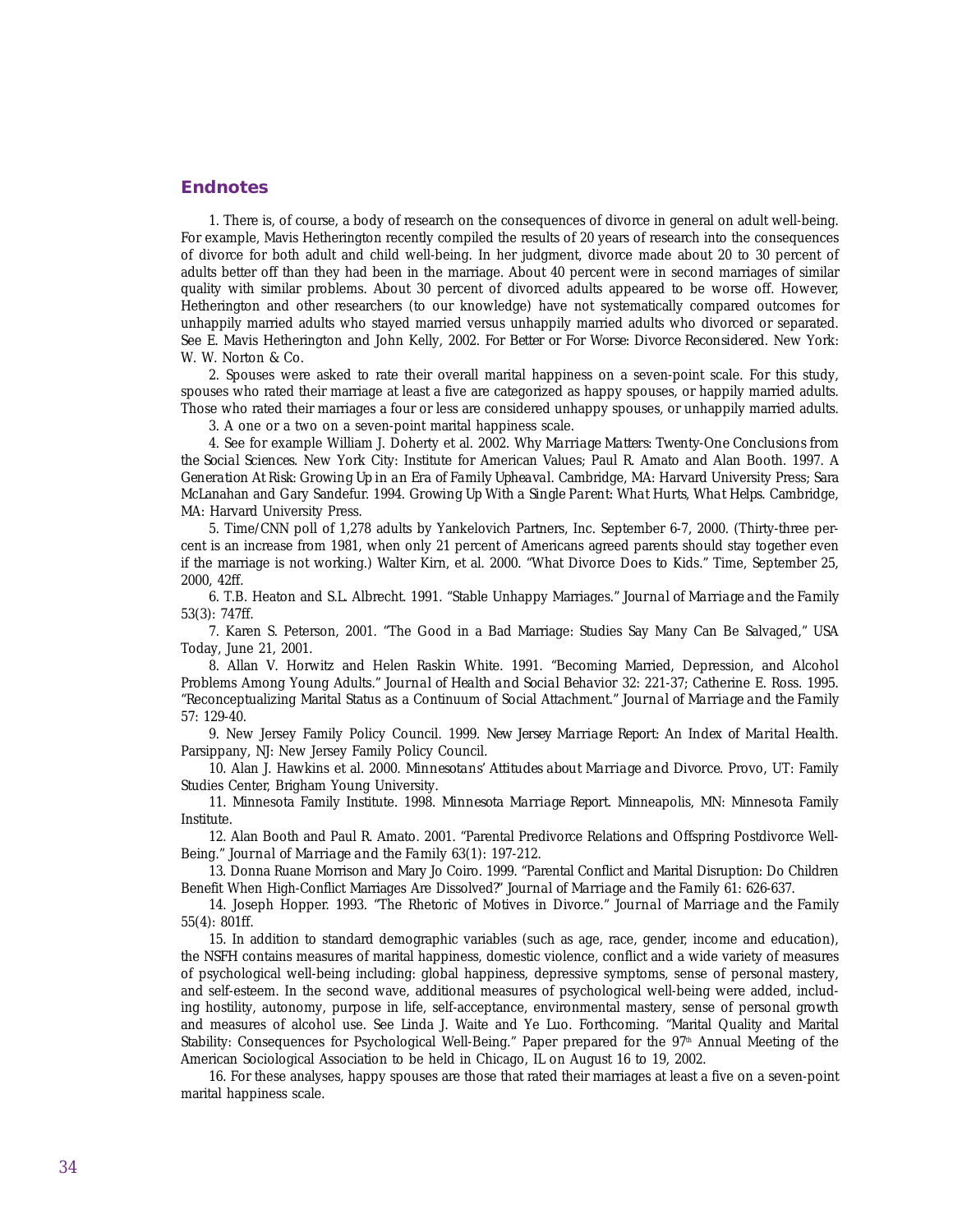17. F.D. Fincham et al. 1997. "Marital Satisfaction and Depression: Different Causal Relationships for Men and Women?" *Psychological Science* 8(5): 351-357; S. R. Beach et al. 1990. *Depression in Marriage: A Model for Etiology and Treatment*. New York: The Guilford Press.

18. Seventy-nine percent of unhappily married adults who divorced reported no husband-to-wife violence, as did 91 percent of unhappy spouses who stayed married. Ninety-five percent of unhappy spouses who stayed married reported the wife did not hit the husband, compared to 80 percent of unhappy spouses who later divorced or separated.

19. Using continuous measures of well-being. When dichotomous variables are used, divorce was not associated with any statistically significant change in the psychological well-being of unhappily married adults.

20. These four measures of psychological well-being were available at both time periods, allowing us to determine how divorce changed levels of well-being, controlling for initial levels of well-being.

21. There was a trend towards separated adults being significantly worse off than either of the other two groups (divorced and single, or divorced and remarried) but it did not reach statistical significance. Larger samples might yield a different result.

22. Other measures of violence produced similar results: Twenty-one percent of unhappy spouses who divorced reported that in the first marriage the husband hit the wife. Of those who remarried five years later, only six percent reported husband-to-wife violence. Twenty percent of unhappy spouses who divorced or separated reported the wife hit the husband in the first marriage. Of those who had remarried, eight percent reported the wife hit the husband in the second marriage.

23. Our analyses do not tell us how many divorced or separated spouses experience violence from nonmarital partners. More research is needed to determine the overall likelihood of reducing domestic violence through divorce or separation, including violence from dating and cohabiting partners.

24. Very unhappy spouses were categorized as those who rated their marriage either a one or a two on a seven-point marital happiness scale. Happy spouses (five years later) rated their marriage a five, six, or seven on the same marital happiness scale.

25. Note that those who give their marriages either very high or very low ratings have more opportunity to moderate their ratings later than those who give moderate ratings initially. This phenomenon is called "regression toward the mean." Since the mean level of marital satisfaction is relatively high, regression toward the mean would result in somewhat higher scores at time two. However, the magnitude of the changes we observe quite probably reflect substantial true change, and are unlikely to result entirely from regression toward the mean. Furthermore, however one labels the phenomena, the basic finding remains: Extreme marital unhappiness is not a steady and static state. It is likely to change, strongly for the better, among spouses who stay married. Ratings of marital happiness could also be affected by another type of bias, social desirability bias, in which respondents give answers that are too positive in an effort to portray themselves in a positive light. While social desirability bias could lead some spouses to increase their ratings of their marriage, it would also have biased people not to have made such low rating in the first place, unless they were truly unhappy at the time of the first survey.

26. N=32.

27. A one or a two on a seven-point marital happiness scale.

28 F. Fincham and K.D. O'Leary. 1983. "Causal Inferences for Spouse Behavior in Maritally Distressed and Nondistressed Couples." *Journal of Social and Clinical Psychology* 1: 42-57.

29. Husbands are four times more likely than wives to say they had had an outside sex partner in the past year. See Linda J. Waite and Maggie Gallagher. 2000. *The Case for Marriage: Why Married People are Happier, Healthier, and Better Off Financially.* New York: Doubleday: 91.

30. Linda K. Acitelli and Toni C. Antonucci. 1994. "Gender Differences in the Link Between Marital Support and Satisfaction in Older Couples." *Journal of Personality and Social Psychology.* 67(4): 688-698

31. Mari L. Clements, Allan D. Cordova, Howard J. Markman, Jean-Phillipe Laurenceau. 1997. "The Erosion of Marital Satisfaction over Time and How to Prevent It." In *Satisfaction in Close Relationships* edited by Robert J. Sternberg and Mahzad Johhat. NY: Guilford Press: 335-355.

32. M.P. Johnson et al. 1999. "The Tripartite Nature of Marital Commitment: Personal, Moral, and Structural Reasons to Stay Married." *Journal of Marriage and the Family* 61: 160-177; S.M. Stanley and H.J. Markman. 1992. "Assessing Commitment in Personal Relationships." *Journal of Marriage and The Family* 54: 595-608.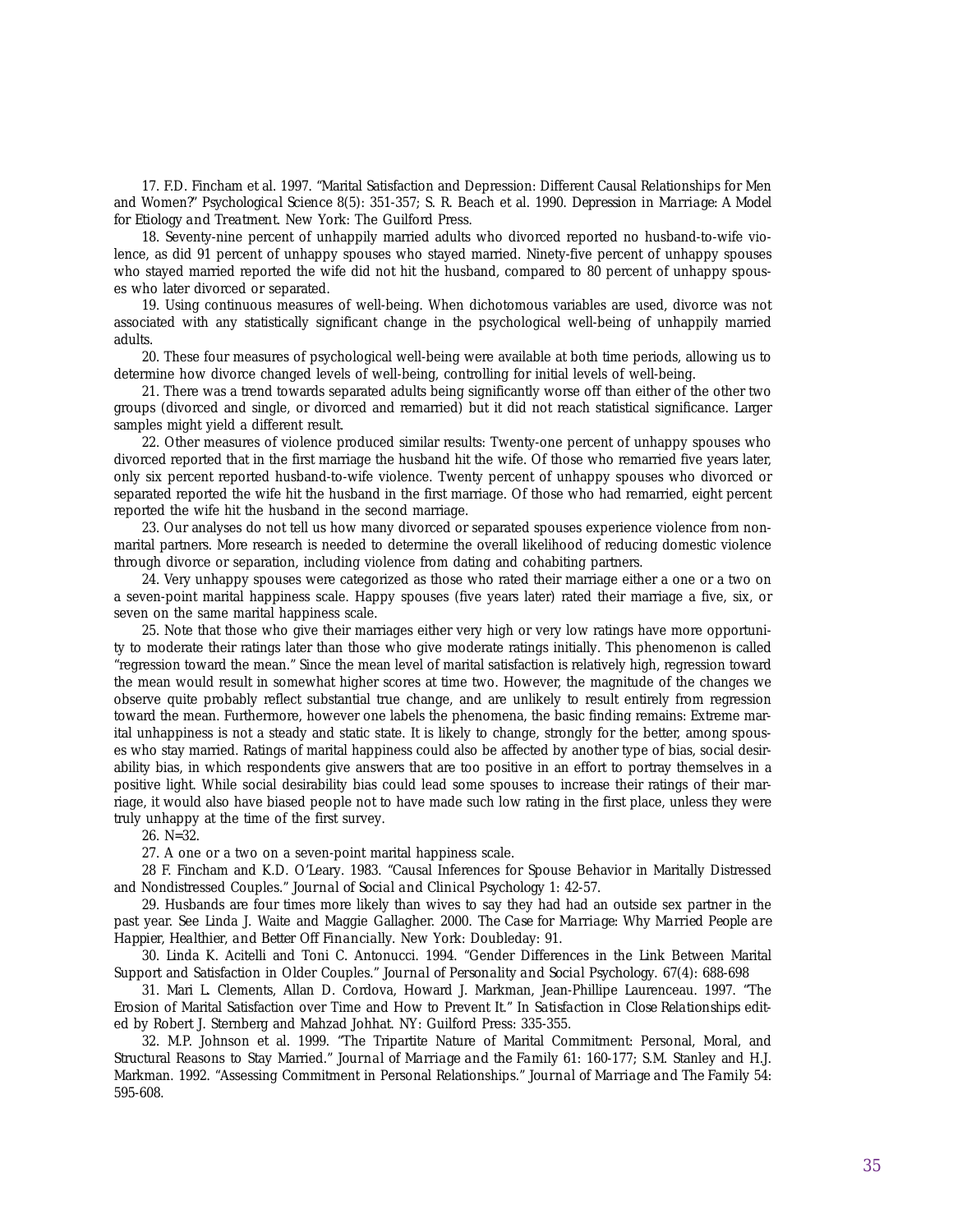33. See Linda J. Waite and Maggie Gallagher. 2000. *The Case for Marriage: Why Married People are Happier, Healthier, and Better Off Financially.* New York: Doubleday: 65-77 and 165-170; Scott Stanley and Howard J. Markman. 1997. *Marriage in the '90s: A Nationwide Random Phone Survey*. Denver, Colo: PREP, Inc.

34. Steven L. Nock. 1998. *Marriage in Men's Lives.* New York: Oxford University Press: 43-62.

35. Sharon Sassler and Robert Schoen. 1999. "The Effect of Attitudes and Economic Activity on Marriage." *Journal of Marriage and Family* 61(1): 147ff.

36. Lynn K. White and Alan Booth. 1991. "Divorce Over the Life Course." *Journal of Family Issues* 12(1): 5ff. For the effect of more positive attitudes towards divorce on the intergenerational transmission of divorce see Paul R. Amato and Danelle D. DeBoer. 2001. "The Transmission of Marital Instability Across Generations: Relationship Skills or Commitment to Marriage?" *Journal of Marriage and Family* 63(4): 1038ff.

37. Larry Bumpass, 2000. "Family-Related Attitudes, Couples Relationships and Union Stability." National Survey of Families and Households Working Paper No. 87. Madison, WI: Center for Demography and Ecology, University of Wisconsin; Douglas L. Kelly. 1999. "Relational Expectancy Fulfillment As An Explanatory Variable for Distinguishing Couples Types." *Human Communication Research* 25(3) 420ff.

38. Paul R. Amato and Stacy J. Rogers. 1999. "Do Attitudes Towards Divorce Affect Marital Quality?" *Journal of Family Issues* 20(1): 69-86.

39. S.M. Stanley and H.J. Markman. 1992. "Assessing Commitment in Personal Relationships." *Journal of Marriage and the Family.* 54: 595-608.

40. Linda J. Waite and Maggie Gallagher. 2000. *The Case for Marriage: Why Married People Are Happier, Healthier, and Better Off Financially.* New York: Doubleday. See especially chapters 2 and 3.

41. Ellen Berscheid and Jason Lopes. 1997. "A Temporal Model of Relationship Satisfaction and Stability." In *Satisfaction in Close Relationships* edited by Robert J. Sternberg and Mahzad Johhat. NY: Guilford Press: 129-159. 42. William J. Doherty. 2001. *Take Back Your Marriage.* New York: Guilford Press.

43. Scott Stanley. 1998. *The Heart of Commitment: Compelling Research that Reveals the Secrets of a Lifelong, Intimate Marriage*. Nashville, TN: Thomas Nelson.

44. Don Browning, 2001. "What is Marriage: An Exploration." In *The Book of Marriage: The Wisest Answers to the Toughest Questions* edited by Dana Mack and David Blankenhorn. Grand Rapids, MI: William B. Eerdmans: 1-9.

45. Scott M. Stanley and Howard J. Markman. 1992. "Assessing Commitment in Personal Relationships." *Journal of Marriage and The Family* 54: 595-608; G. Levinger. 1979. "A Social Exchange View on the Dissolution of Pair Relationships." In *Social Exchange in Developing Relationships* edited by R.L Burgess and T.L Huston. New York: Academic Press.

46. For example, P.A. Van Lange et al., 1997. "Willingness to Sacrifice in Close Relationships." *Journal of Personality and Social Psychology* 72: 1373-1395.

47. S.W. Whitton, S. M. Stanley, and H.J. Markman. 2002. "Sacrifice in Romantic Relationships: An Exploration of Relevant Research and Theory." In *Stability and Change in Relationship Behavior across the Lifespan* edited by H.T. Reiss et al. Cambridge: Cambridge University Press: 156-181.

48. Sandra L. Murray and John G. Holmes. 1993. "Seeing Virtues in Faults: Negativity and the Transformation of Interpersonal Narratives in Close Relationships." *Journal of Personality and Social Psychology* 65(4): 707-722; T. N. Bradbury and F. D. Fincham. 1990. "Attributions in Marriage: Review and Critique." *Psychological Bulletin* 107: 3-33.

49. See, for example, Sandra L. Murray and John G. Holmes. 1993. "Seeing Virtues in Faults: Negativity and the Transformation of Interpersonal Narratives in Close Relationships." *Journal of Personality and Social Psychology* 65(4): 707-722; Jeffry A. Simpson et al. 1990. "Perception of Physical Attractiveness Mechanisms Involved in the Maintenance of Romantic Relationships." *Journal of Personality and Social Psychology* 59(4): 1192-1201; Dennis J. Johnson and Caryl E. Rusbult. 1989. "Resisting Temptation: Devaluation of Alternative Partners as a Means of Maintaining Commitment in Close Relationships." *Journal of Personality and Social Psychology* 57(6): 967-980.

50. Bradbury and Fincham argue that negative attributions may give rise to negative behaviors that in turn reduce marital satisfaction. See T.N. Bradbury and F.D. Fincham. "A Contextual Model for Advancing the Study of Marital Interaction." In *Cognition in Close Relationships* edited by G.J.O. Fletcher and F.D. Fincham. Hillsdale, NJ: Erlbaum: 127-147.

51. William J. Doherty. 2001. *Take Back Your Marriage*. New York: Guildford Press.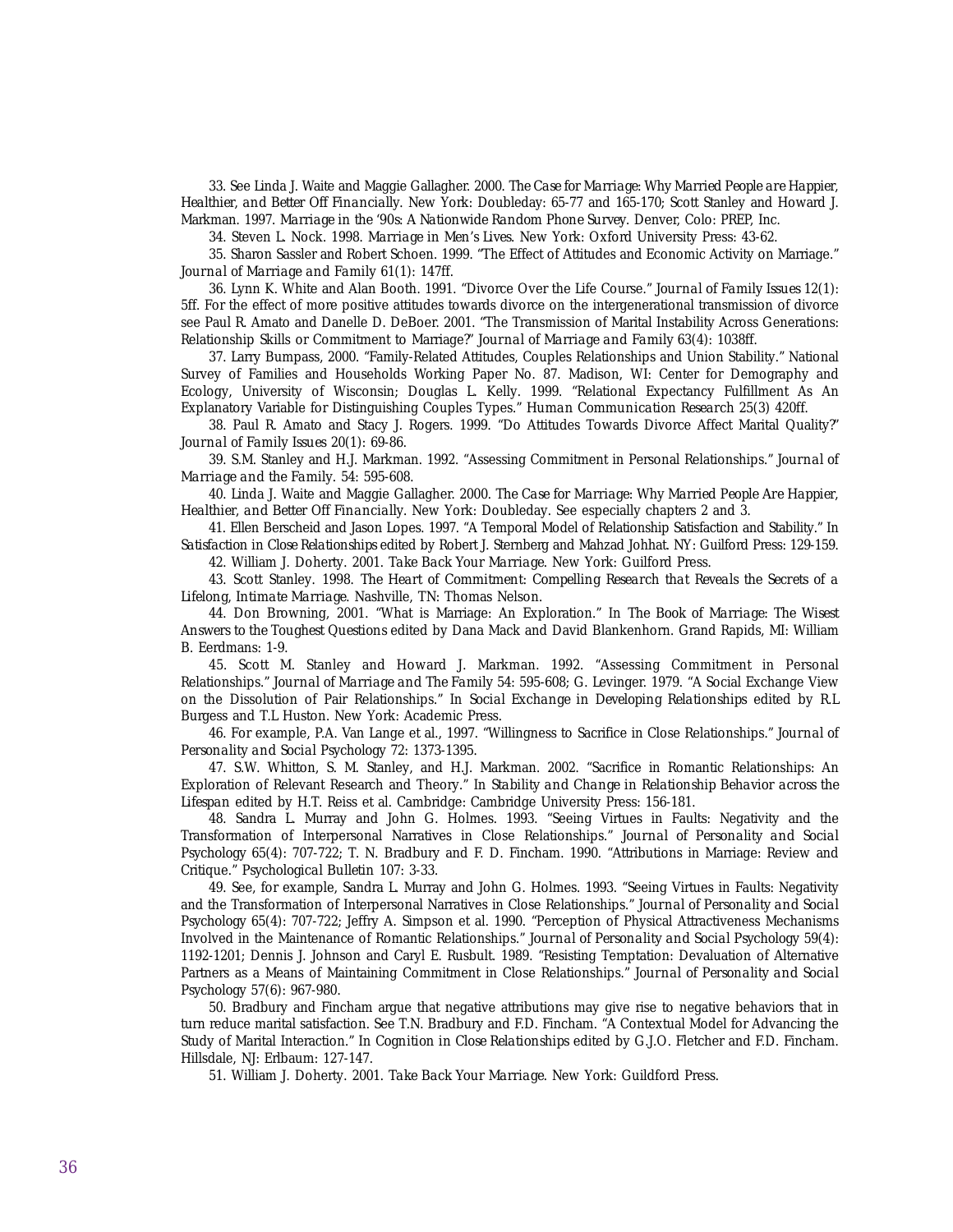#### **Appendix: The Focus Group Sample**

These husbands and wives (not married to each other) were recruited by phone by two different focus group firms. We sought spouses who had "marital turnaround" narratives that might be similar to those found in the NSFH data. Individuals were screened by answering the seven-point marital happiness scale used in the NSFH. Those who answered at least a four in current marital happiness, and who agreed that in the past they had been either very unhappy or had seriously considered divorce, were recruited. Almost all currently rated their marriages a five, six, or seven.

On a scale of one to seven, like that used in the NSFH, what does a happy marriage look like? In general, we found that any person who rated his or her marriage as less than a five appeared to face fairly serious marital discontents. A spouse who described his marriage as a six or a seven usually gave an account of a marriage that was solidly satisfying (although in a few cases, married people appeared to rate their overall marital happiness high as a way to "pat themselves on the back" for building happy lives despite mediocre marriages). Spouses who rated their marriages a five appeared to have "good enough "marriages, working partnerships with basic affection and respect, despite some important stresses and strains. We collected marital turnaround narratives from a total of 55 spouses, 28 husbands and 27 wives.

Demographically, the best way to describe the New Jersey sample is "affluent blue collar." Every participant had at least a high-school education; eleven of 26 had a four-year college degree. Income ranged from \$42,000 a year to \$200,000. The men had jobs ranging from "cop" to "retired, New Jersey Bell" to "insurance executive." The majority of wives were homemakers, and the working wives tended to occupy traditionally female professions, such as "nurse," "bookkeeper," and "fitness instructor." All but three of the participants were white. All the participants had children, and the majority still had children under 18 living at home. Most were in their first marriage, and the majority of marriages had lasted at least 20 years at the point of interview.

The northern Virginia sample contained more minorities (including three African-American husbands) but was also predominantly white, affluent, and even better educated. Husbands and wives (who worked) are best described as "affluent knowledge-workers," with jobs such as "attorney," "military officer," and "IT professional." Working wives' jobs included: "technical editor," "teacher," "librarian," "IT manager," and "tax accountant."

Because our first set of focus groups (in New Jersey) contained what seemed an unusually large proportion of marriages with homemaking wives (and no truly dual-career couples), we required at least half the focus group participants in the northern Virginia sample to be in marriages where wives worked fulltime. Nonetheless, the majority of the working wives in the northern Virginia sample were secondary earners, rather than part of dual-career couples. This may reflect the bias of our catchment areas (suburbs); it may also reflect a "selection bias": two-career marriages, like childless marriages, may be more likely to divorce given marital unhappiness, and so select out of our sample of "marital turnaround" narratives. Further, more rigorous qualitative and quantitative research on the relationship between marital unhappiness and divorce for different demographic and ethnic groups is needed.

Twenty-two of the 29 northern Virginia focus group participants had at least a four-year college degree, and ten husbands and four wives interviewed had graduate degrees. Household income ranged from \$45,000 per year to \$300,000 per year. All but one of these married people had children, and the majority had children under 18 currently at home, and most had been married at least 15 years.

This focus group research is limited in several ways. First, our sample is not nationally representative, consisting largely of affluent, white, well-educated, long-married parents with high-earning husbands and a low proportion of dual-career couples. More research is needed on other demographic and ethnic groups. Second, unlike NSFH data, our measure of marital unhappiness was retrospective, i.e., participants were asked whether they had been very unhappy or had considered divorce in the past. We do not know how recall biases might affect selection into our samples. Third, interviews were conducted in focus groups, not individually. While we believe the focus of these interviews (recalling specific personal narratives of marital unhappiness) are less likely to be contaminated by the presence of others than questions about opinions or attitudes, it would be preferable to explore these hypotheses further using more rigorous qualitative research methods.

Names of the spouses interviewed have been changed, but no other details.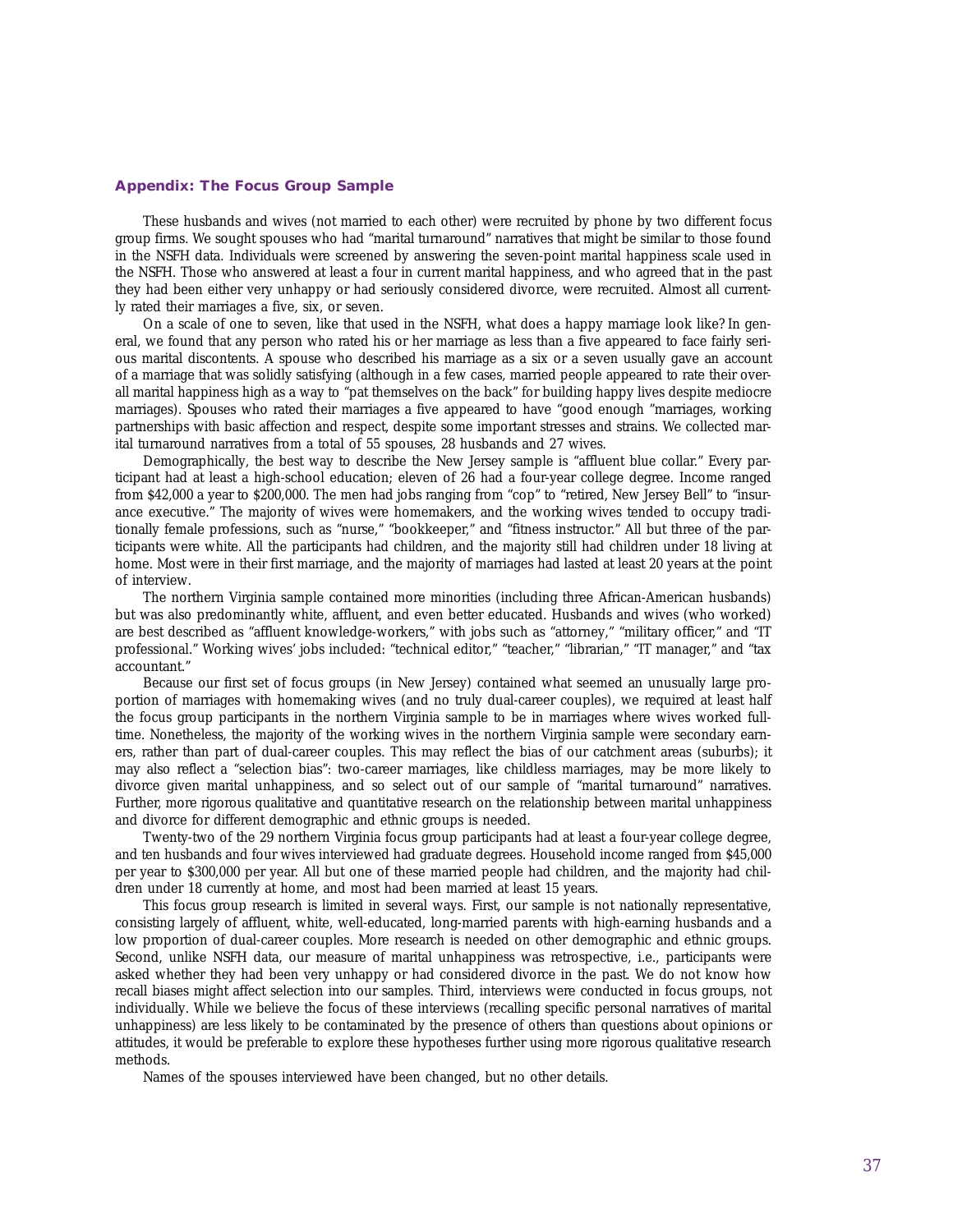#### **About the Authors**

**Linda J. Waite** is the Lucy Flower Professor of Sociology at the University of Chicago and the co-author most recently of *The Case for Marriage: Why Married People are Happier, Healthier, and Better Off Financially* (Doubleday, 2000).

**Don Browning** is the Alexander Campbell Professor of Religious Ethics and the Social Sciences at the University of Chicago Divinity School. He is the co-editor of a series of books about marriage and the family produced by the Religion, Culture, and Family Project. With Brian Boyer of Boyer Productions, he recently produced the national PBS documentary, *Marriage — Just a Piece of Paper?*

**William J. Doherty** is a professor at the University of Minnesota, where he also directs the Marriage and Family Therapy Program. He is a past President of the National Council on Family Relations (NCFR). Professor Doherty's most recent publication is *Take Back Your Marriage: Sticking Together in a World that Pulls Us Apart* (Guilford, 2001).

**Maggie Gallagher** is an affiliate scholar at the Institute for American Values and the coauthor of *The Case for Marriage: Why Married People are Happier, Healthier, and Better Off Financially* (Doubleday, 2000).

**Ye Luo** is a research associate at the Sloan Center On Parents, Children and Work of the University of Chicago. One of her current studies examines how work and family environments affect parents' emotions and well-being.

**Scott Stanley** is the co-director of the Center for Marital and Family Studies at the University of Denver. He is the co-author of *Fighting for Your Marriage: Positive Steps for Preventing Divorce and Preserving a Lasting Love* (Jossey-Bass, 2001). He is currently engaged in research with Howard Markman on the effectiveness of premarital preparation, funded by NIMH, which also provided funding in support of his time contributing to this project.